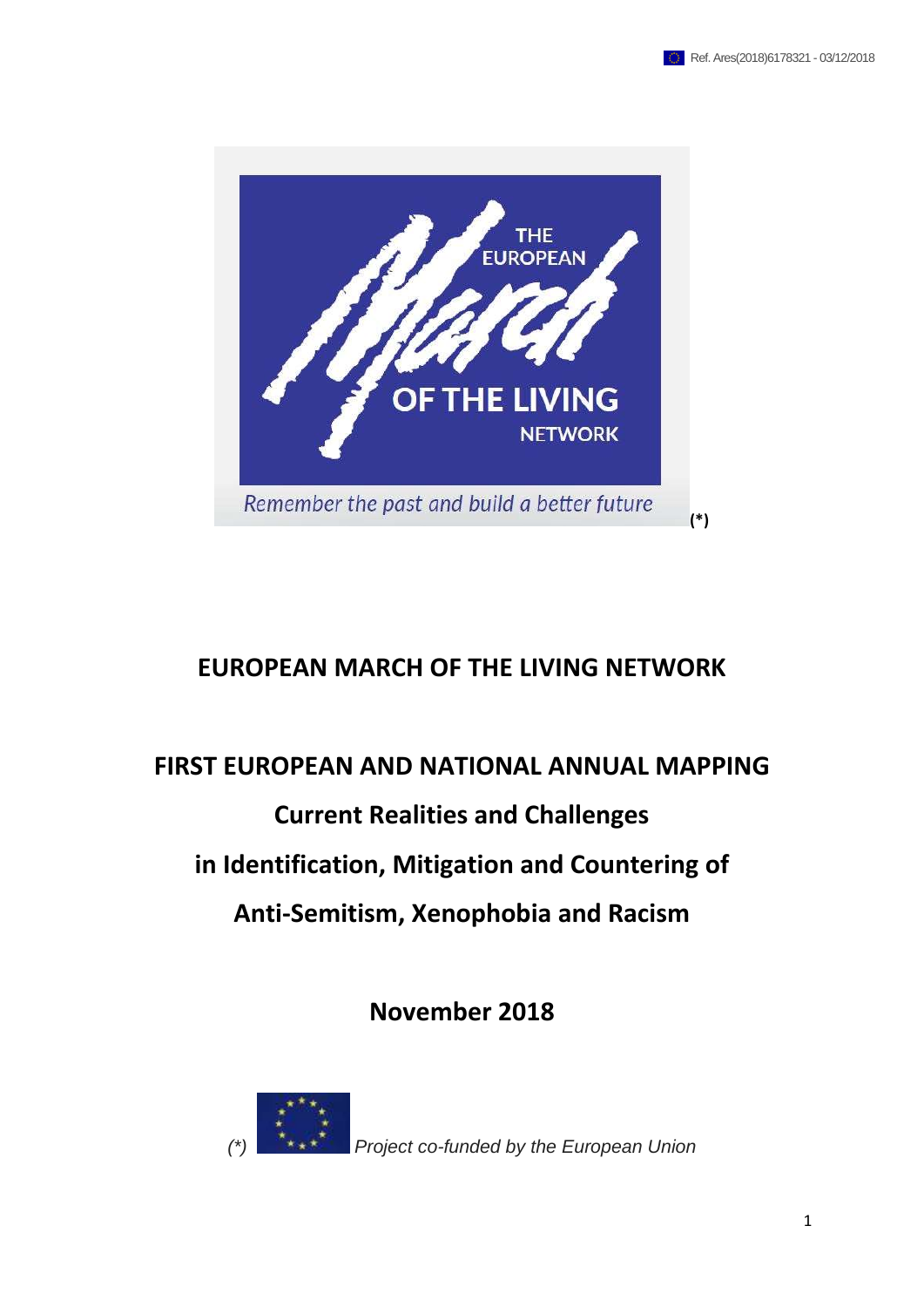## **Contents**

| Introduction             | 2  |
|--------------------------|----|
| <b>European Overview</b> | 3  |
| Austria                  | 5  |
| Belgium                  | 9  |
| <b>Bulgaria</b>          | 13 |
| Croatia                  | 16 |
| France                   | 18 |
| Germany                  | 23 |
| Greece                   | 28 |
| Hungary                  | 31 |
| Italy                    | 35 |
| Latvia                   | 39 |
| Lithuania                | 42 |
| Netherlands              | 45 |
| Poland                   | 49 |
| Romania                  | 53 |
| Slovakia                 | 57 |
| Spain                    | 60 |
| United Kingdom           | 63 |

**Introduction**

---

The European March of the Living network (EMOTL) mapping project has been commissioned to present an overview of the current realities and challenges regarding anti-Semitism, xenophobia, racism and intolerance across seventeen EU member states, where the network has partners.

The EMOTL network partners contributed information regarding the realities and challenges in their respective countries.

Testimonies and clarifications by EMOTL partners have been further substantiated by secondary research from reputable organizations, including the Anti-Defamation League (ADL), Organization for Security and Cooperation in Europe (OSCE), the European Commission against Racism and Intolerance (ECRI), the Coordination Forum for Countering Antisemitism (CFCA), the European Agency for Fundamental Rights (FRA), and civil society organizations operating in individual countries.

Data on anti-Semitism, racism and xenophobia across EU countries are generally not comparable, as they are collected using different methodologies and from different sources in each state.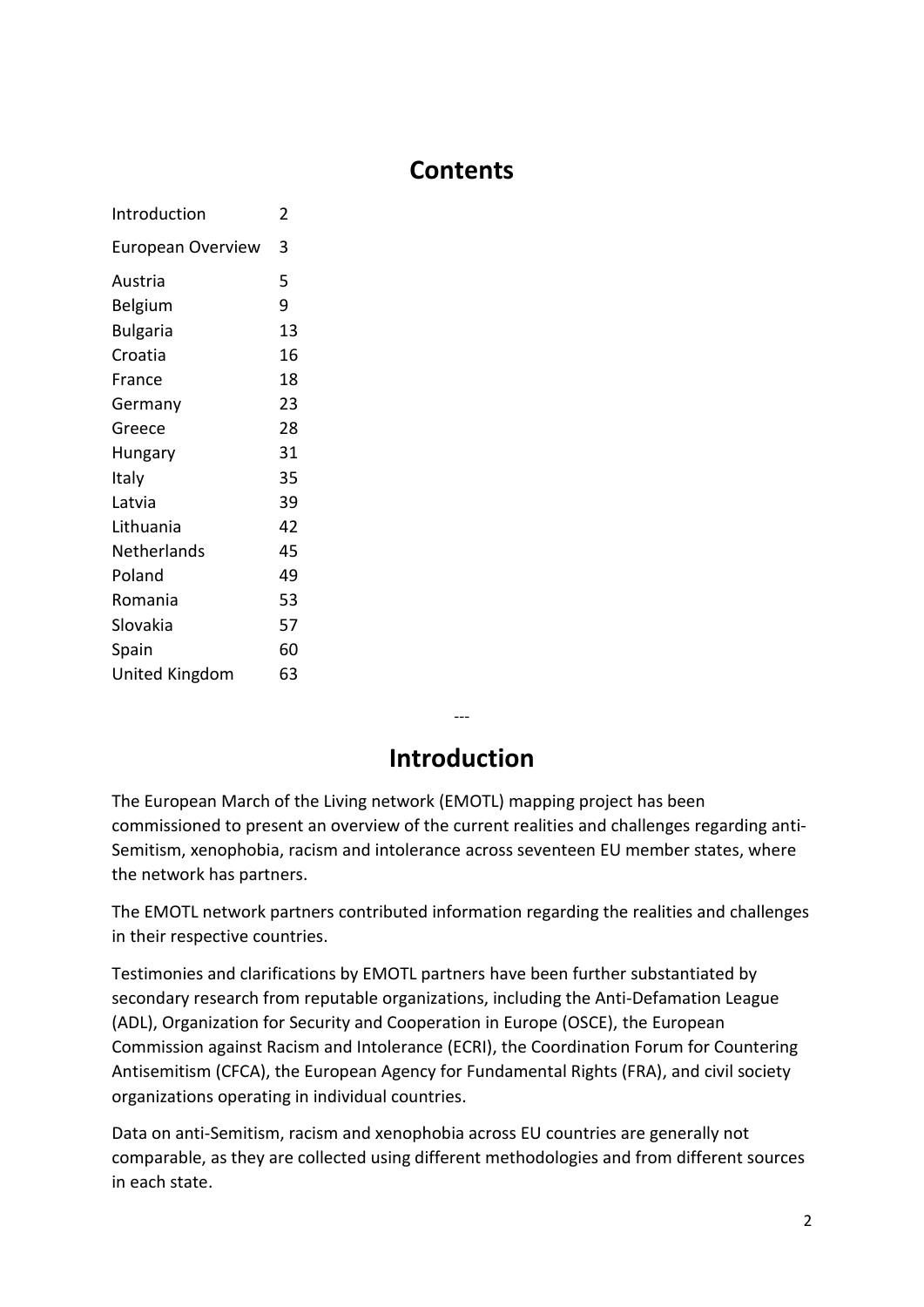Although official data collection systems are generally based on police records and/or criminal justice data, authorities do not always categorise incidents motivated by anti-Semitism, racism or xenophobia under that heading.<sup>1</sup>

National mappings are divided into the following subsections:

- Realities
- Legislation
- Challenges

## **European Overview**

---

Anti-Semitism, racism, xenophobia and intolerance pose significant challenges and concerns across Europe, taking the forms of ignorance and prejudice, acts of hate speech and violence, structural discrimination and national political campaigns.

## **Most European countries have been found to be vastly unprepared to educate, document, and enforce legislation aimed at the deterrence and reduction of these phenomena.**

While law enforcement training programs, regulator bodies, master plans, volumes of legislation and the work of civil society groups aim to improve the general atmosphere for disadvantaged and at-risk groups, the successful implementation of good policies is severely lacking and there remains a general trend of political and sociological degradation which undermines efforts to positively impact the overall situation.

## **In 2018 there is an increasing presence and influence of openly xenophobic politicians and officials in many governments and opposition parties**.

The ascent of the historically and institutionally anti-Semitic, racist and xenophobic far-right FPÖ into the Austrian government, alongside the left-wing British Labour Party's ongoing existential struggle with its leader's doublespeak on anti-Semitism and the structural failures of the party to expel anti-Semitic members illustrate the difficulty in identifying the root causes and best practises in combating these phenomena.

It is also important to also note that discriminatory attitudes also influence centrist politicians, as has been the case in recent proposals by French President Emmanuel Macron toward migrants.

**However, in general the far-right has become stronger through the experiences of the immigration waves from the Middle East and Africa. These forces significantly strengthened their positions in countries such as Croatia, Germany, Hungary, and Slovakia, and came to power in Italy and Poland as well as Austria.**

Hostile sentiments against Jews and other minorities in Europe are widely held and well recognized.

**<sup>.</sup>** 1 FRA (2018), *Antisemitism - Overview of data available in the European Union 2007–2017*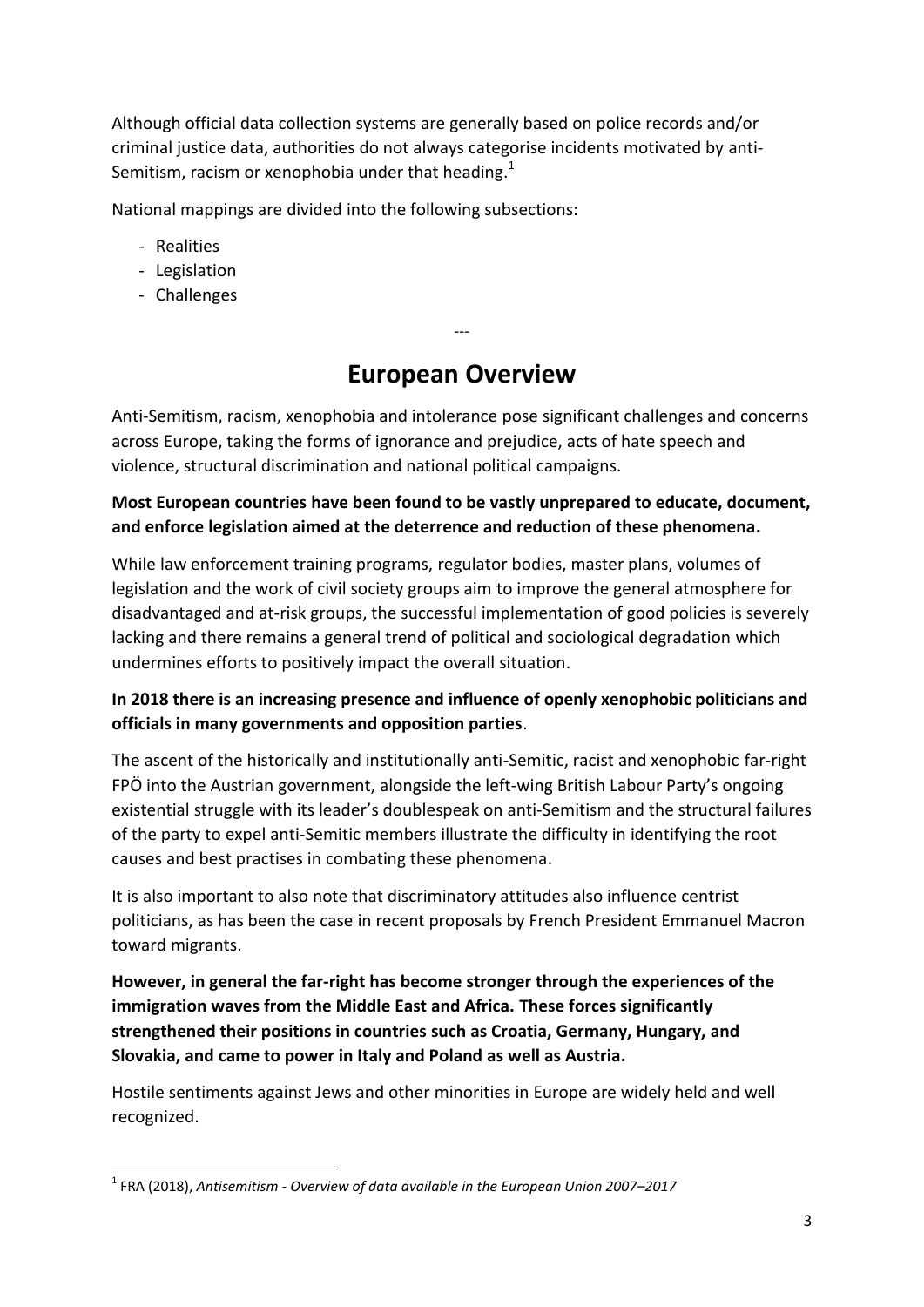**40% of Europeans agree that Jewish people are threatened with violence in their country, while one in ten Europeans is a self-identifying anti-Semite.<sup>2</sup>**

## **A rise in hatred is being coupled with a growing lack of Holocaust education in younger members of society.**

Politically, this is often matched by Holocaust denial, revisionism, and equivocation. Leftwing political movements routinely seek to use the Holocaust comparison as a political tool against Israel, while far-right groups in countries such as Poland and Hungary are actively involved in rewriting the historical accounts of their peoples' actions under Nazi rule.

## **Around a third of Europeans subscribe to the view that Jewish people use the Holocaust to advance their position or to achieve certain goals.**

**Many peoples' contemporary worldviews are still built on the ideas of Jewish power in finance, business, and the media**, with many believing that Jews constitute a far greater share of the world's population. A quarter of Hungarians estimate that the world is more than 20% Jewish, while one in five Brits and Poles think the same.

**Discrimination and the spectre of violence does not begin or end with the often-small Jewish communities across the continent.** 

**Over a third of surveyed Europeans self-identify as having negative perspectives of Muslims, while migrants, Roma and other minorities made the victims of systematic and societal racism and discrimination.**

## **Diversity is considered a negative sociological attribute by a plurality in many European countries. 3**

Almost all European countries have a positive attitude towards restrictions on religious clothing choices for Muslim women, $^4$  and a recent EU report summarizes that: "Being black in the EU often means racism, poor housing and poor jobs."<sup>5</sup>

Driving these trends is an increasing political volatility across much of the continent, with far-right and far-left political parties and organizations are expanding their influence, entering coalitions, and entrenching their power.

## **The result is an increasingly threatening environment for Jews, Muslims, Roma, ethnic minorities and immigrants among other vulnerable groups.**

While most countries exhibit these issues in distinct manners, uniquely reflecting their country's population, culture, politics, economy and history, the polarization of societies in conjunction with external pressures such as mass immigration and geopolitical upheaval is exacerbating majority-minority and minority-minority relations across much of the continent.

<sup>&</sup>lt;sup>2</sup> CNN (2018), Anti-Semitism in Europe Poll 2018

 $3$  Pew (2016), In views of diversity, many Europeans are less positive than Americans

<sup>&</sup>lt;sup>4</sup> Pew (2018), Most Western Europeans favor at least some restrictions on Muslim women's religious clothing

<sup>&</sup>lt;sup>5</sup> FRA (2018), Being black in the EU often means racism, poor housing and poor jobs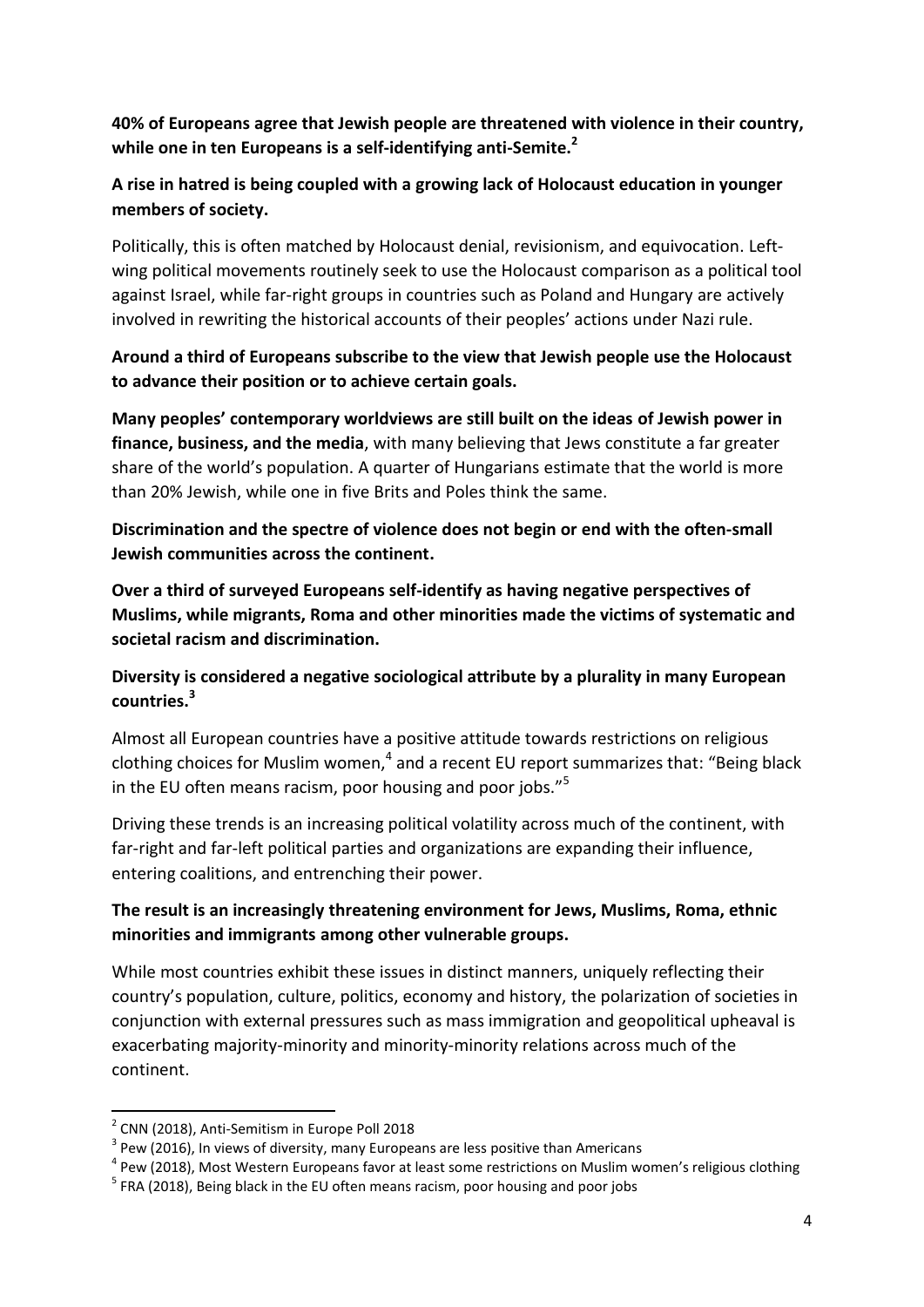**The under-reporting, under-recording and under-prosecuting of hate crimes only helps to isolate and endanger at risk populations, and must be an area of focus for all countries.**

**A growing trend of Holocaust revisionism, coupled with a common sentiment that there is too much focus on the Holocaust, is a dangerous development for Jews, Roma, and the future of human rights.**

## **Austria**

---

## **Realities**

The annual report of the FGA (Forum Gegen Antisemitismus – Forum Against Antisemitism) states that in 2017, 503 anti-Semitic incidents were reported in Austria (compared to 477 reported in 2016). 62% of the incidents had an unspecified motive, 24% had a right-wing or extreme right-wing anti-Semitic motive, 10% were driven by Muslim anti-Semitism and 3% had a radical left-wing anti-Semitic motive.

#### **In 2017, almost 10% of the verbal and physical incidents against Jews occurred in schools.**

The number of anti-Semitic incidents in Austria has been rising over the past decade, according to studies compiled by Israel's Diaspora Affairs Ministry published in January  $2018^6$ .

Along with the FGA, Civil Courage and AntiRacism (ZARA) monitors anti-Semitism as a rightwing phenomenon, while the Documentation Center of Austrian Resistance (DÖW) reports sporadically on anti-Semitism in all its manifestations, including Islamized and left-wing Israel-related anti-Semitism. Stoppt die Rechten ("Stop the Right"), an online project which was funded by the Green Party had to close down directly after the election after the Green Party did not meet the 4% threshold and was cut off from funding.

The Austrian government's reporting on hate crimes to the Office for Democratic Institutions and Human Rights (ODIHR) of the OSCE indicates a fluctuating number of hate crimes in recent years, with the most recent police report in 2017 detailing 305 hate crimes concerning all populations.

**Serious incidents include violent racism carried out by the police, who in multiple incidence were documented as having insulted and physically assaulted African men and migrants of different backgrounds in the street**.

**Violent sentiments towards Muslims are also widespread, with death threats, physical assaults, and acts of intimidation against Mosques becoming a common occurrence.<sup>7</sup>**

**Austria has an overall anti-Semitism index score of 28% according to the ADL Global 100 survey<sup>8</sup> , a relatively high figure for Western Europe indicating that 28% of surveyed adults responded "probably true" to at least six out of 11 anti-Semitic statements**.

<sup>6</sup> Ministry of Diaspora Affairs (2018), Anti-Semitism in 2017

<sup>7</sup> OSCE (2018) http://hatecrime.osce.org/austria

<sup>8</sup> ADL (2014), http://global100.adl.org/#country/austria/2014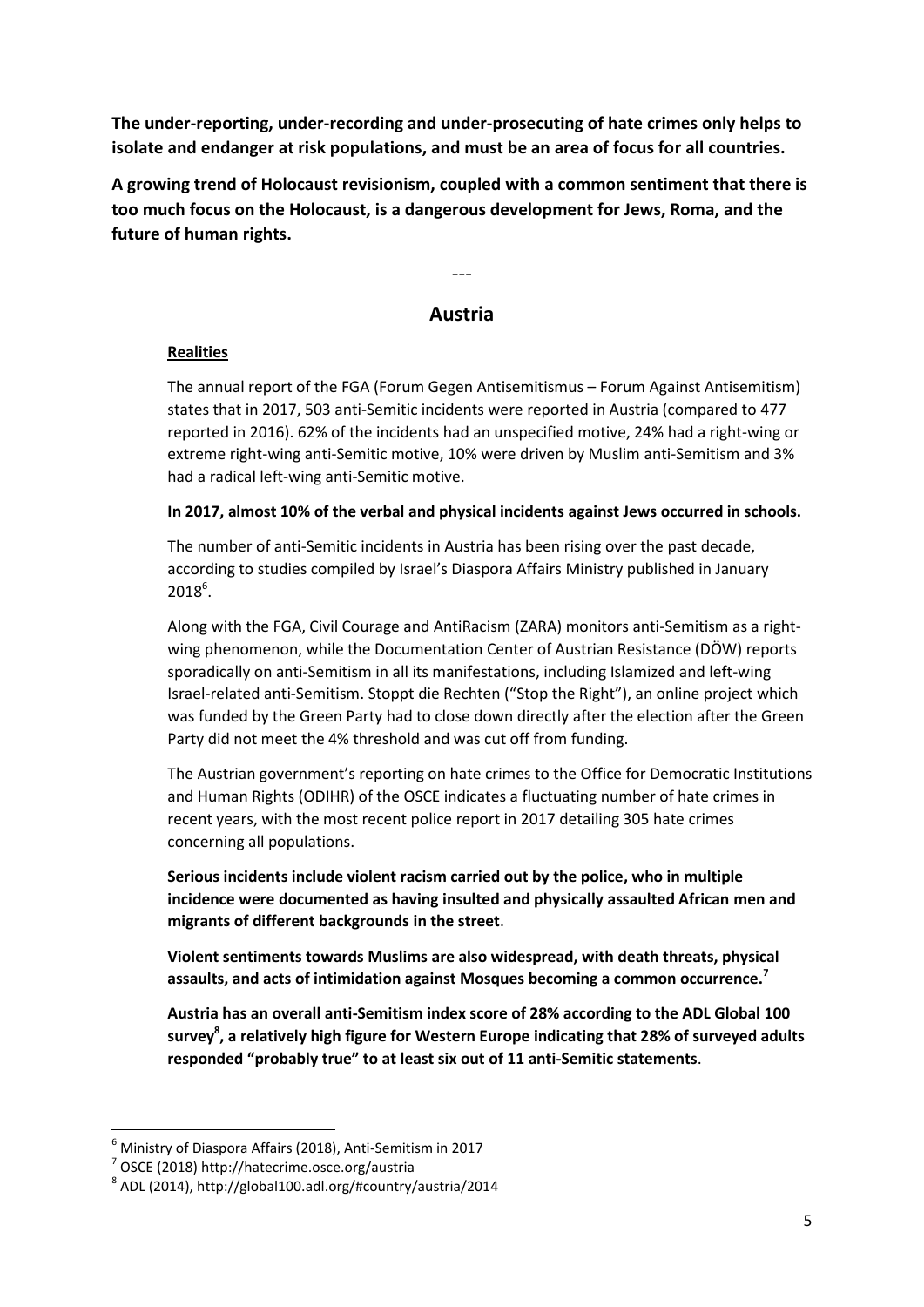Anti-Semitic views were found to be especially prevalent among Austria's older population (50+) compared to the youngest respondents (18-34).

The most agreed-with statement was that "Jews still talk too much about what happened to them in the Holocaust", with an average 52% agreement rating across demographics, including 41% of the younger generation.

In politics, the Kurz government, which was formed after the 2017 elections, includes the Austrian Freedom Party (FPÖ). The FPÖ is an historically and institutionally anti-Semitic and racist political party, as is the Alliance for the Future of Austria (BZO) which formed as a splinter of the FPÖ. The focus of Austrian politics on issues of immigration had already developed prior to the so-called "refugee crisis" of 2015, which intensified racism within Austrian political discourse and served as further legitimization of the social and political exclusion of migrants. Since discussions about Islam and Islamism had become an important issue within European politics, the FPÖ under the leadership of Strache started to modernize their xenophobe agenda by focusing on Muslims.<sup>9</sup>

In the first six months since the current government was formed there were "not less than 30 anti-Semitic incidents" involving FPÖ lawmakers according to Oskar Deutsch, president of the Jewish communities of Austria.<sup>10</sup>

## **One such incident was a candidate of the FPÖ glorifying the Holocaust and Nazi war crimes**. 11

Since the national election 2017, 18 of the party's 51 MPs are members of right-wing fraternities, including five of its six chairmen. This includes openly pan-German fraternities like the Olympia as well as FPÖ members with entanglements to the neo-Nazi movement.<sup>12</sup>

According to the Kantor Center's review of anti-Semitism, the FPÖ was "not the only political party linked to anti-Semitic incidents during the election campaign and that the articulated anti-Semitism either showed a new and worryingly blatant level of open anti-Jewish hate speech, or referenced to classical conspiracy-theoretical anti-Semitic tropes such as bringing forward a hidden and disintegrating political agenda, and being given too much power and political influence."<sup>13</sup>

This follows the 2015 national report by the European Commission against Racism and Intolerance, which affirmed that there is no reliable recourse for racist or xenophobic statements made by politicians and called for an increase in vigilance, especially surrounding election campaigns. $14$ 

Chancellor Sebastian Kurz has made overtures towards both the Jewish community and Israel, receiving support from Deutsch<sup>15</sup> and Prime Minister Benjamin Netanyahu.<sup>16</sup> A

 9 Kantor Centre for the Study of Contemporary European Jewry at Tel Aviv University (2018), Antisemitism Worldwide 2017 Report

 $10$  I24 (2018), Kurz 'understands' boycott of far-right ministers: Austria Jewish community head

 $11$  CFCA (2018), Austrian politician Landbauer glorifies the Nazi massacre on Crete and the Holocaust

<sup>12</sup> Kantor Centre

<sup>&</sup>lt;sup>13</sup> Kantor Centre

<sup>&</sup>lt;sup>14</sup> ECRI (2015), Report on Austria

 $15$  ECRI

<sup>&</sup>lt;sup>16</sup> Haaretz (2018), Netanyahu Lauds Austrian Chancellor's Speech on anti-Semitism; Austria Hopes Israel Will End Boycott Soon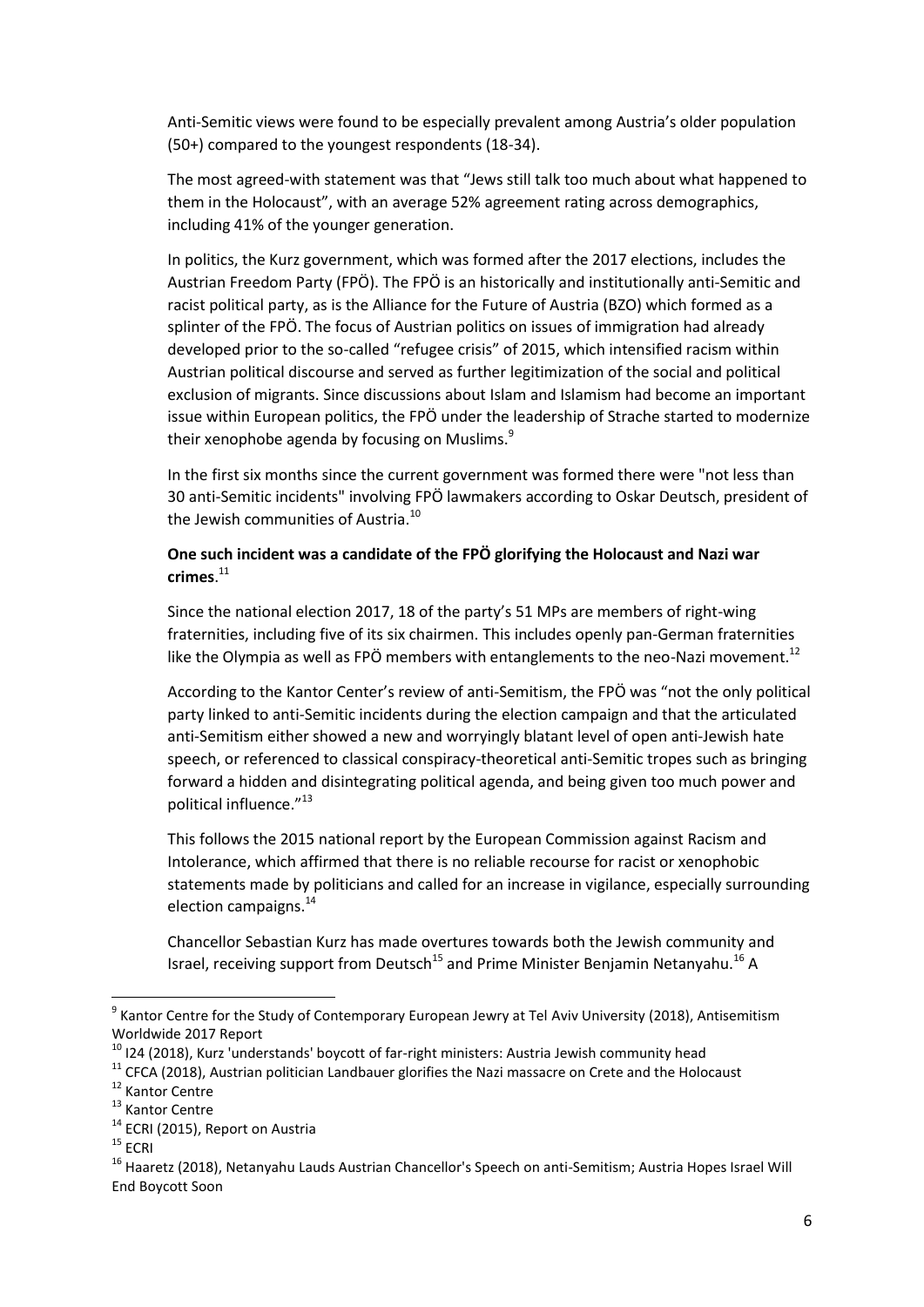memorial to the 66,000 Austrian Jews who perished in the Holocaust is set to be consecrated in Vienna, and a conference to combat anti-Semitism and anti-Zionism was held in November with Prime Minister Netanyahu set to be in attendance $^{17}$  before an unrelated domestic coalition crisis required him to stay in Jerusalem. Additionally, "An End to Antisemitism!" – a conference organized by the European Jewish Congress (EJC), Vienna University, Tel Aviv University and New York University, was held in Vienna in February 2018.

Chancellor Kurz's social media accounts were especially active around the  $80<sup>th</sup>$  anniversary of the November pogroms, and in an interview with the Jewish Chronicle of London on this subject, he stated that "Austria has looked away far too long and fulfilled its historical responsibility too late."<sup>18</sup>

Nevertheless, the Kurz government has pursued anti-migration and "political Islam" policies, introducing migrant caps and moving to reduce the influence of foreign Muslim clerics. Anti-Semitic policies have also appeared in this time. A local politician in Wien sought to create a "permit list" of Jews who wish to purchase kosher meat and similar measures targeting Muslims observing Halal, in what was compared by the Jewish community and the American Jewish Coalition to acts by the Nazis.<sup>19</sup>

## **Further anti-Semitism in Austrian society comes from Muslim youth - with an estimated 50% of this population holding anti-Semitic views**. 20

According to the FRA's Second EU Minorities Discrimination Survey (EU-MIDIS II), 45% of the Sub Saharan (SSAFR) minority population have experienced discrimination based on their skin colour in the preceding five years, particularly affecting men, and stands as the second highest rate reported in the countries studied in the survey and well above the average of 27%.

Comparatively, 29% of Turkish responders reported racial discrimination over the previous year, with discrimination based on religious preference affecting women in greater rates than men.

Alongside government efforts to oppose racism, the organization Zivilcourage und Anti-Rassismus-Arbeit (ZARA) is an example of a civil society group<sup>21</sup> providing anti-racism support, counselling, legal advice and training courses.

## **Since 1997, Austria has marked May 5th as National Day against Violence and Racism in Memoriam of the Victims of National Socialism, commemorating Jewish, Roma and Sinti victims**.

On 27 January and 10 November each year, commemorative activities are organized to mark International Holocaust Remembrance Day and the Day of Remembrance of the Victims of the November Pogroms, respectively. Commemorative initiatives take place in Parliament, at government offices and memorial sites, as well as at universities, schools, theatres, concert halls and public spaces.

 $^{17}$  Times of Israel (2018), Netanyahu to visit Vienna, a first for an Israeli premier in 20 years

<sup>&</sup>lt;sup>18</sup> The Jewish Chronicle (2018), Chancellor Sebastian Kurz on Kristallnacht: 'For too long, we looked away from the horrors'

 $19$  CFCA (2018), Austrian state may require Jews to register to buy kosher meat

 $20$  CFCA (2017), Half of Muslim youth in Austria hold antisemitic views

 $21$  ZARA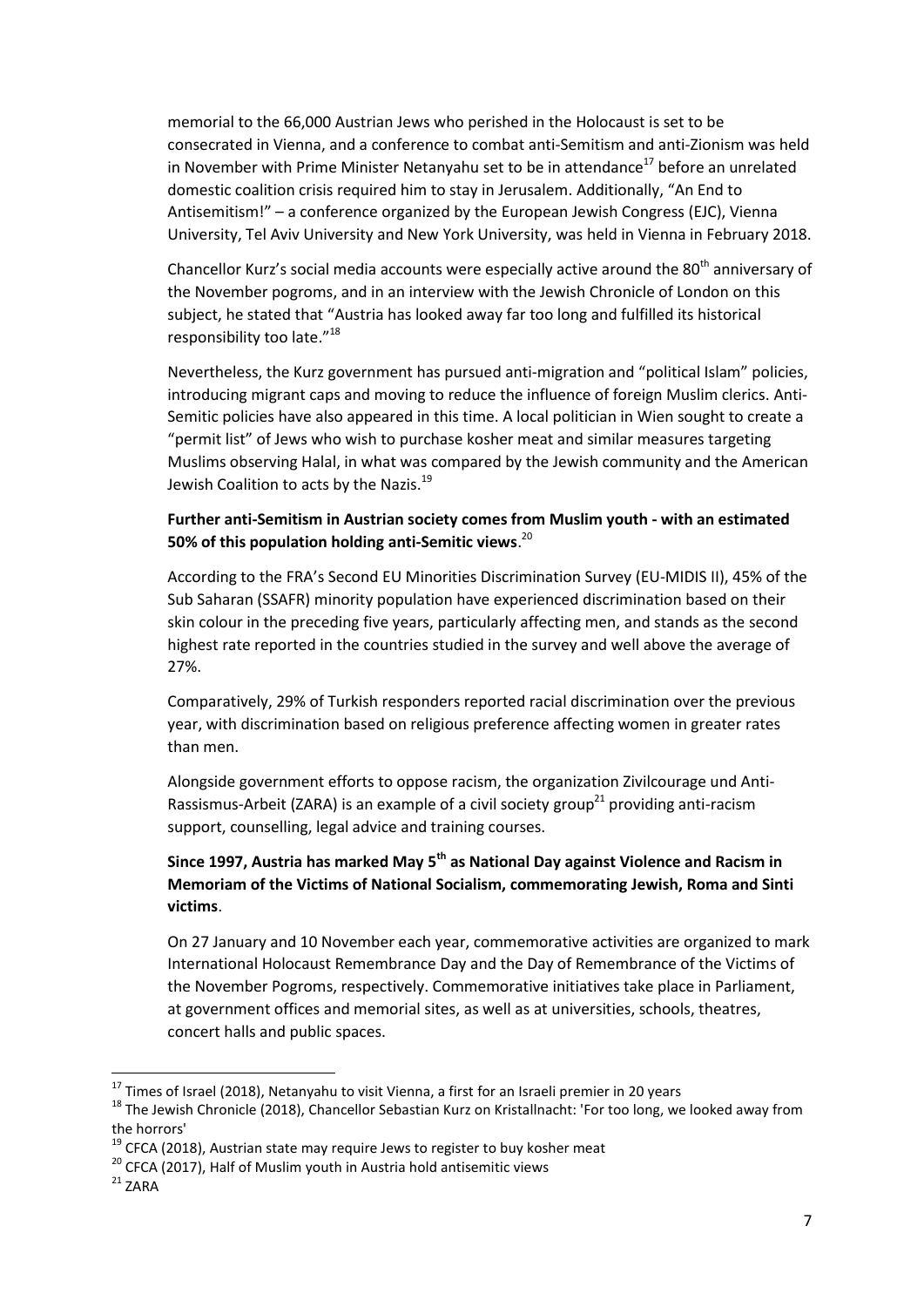**The Holocaust, the extermination and persecution of Roma and Sinti and crimes committed against other victim groups are taught at all levels of the education system in Austria, from primary school to university**.

These subjects are a mandatory part of the curricula for grades 7 to 8 and 11 to 12, and are covered in textbooks.<sup>22</sup>

#### **Legislation**

The government pledges that the principle of equal-treatment is established in the Austrian Constitution and **is strengthened by a comprehensive anti-discrimination legislation consisting of 35 laws**. 23

#### **A national telephone hotline for victims has been in use since 2014, and yearly meetings are held by anti-discrimination bodies at all levels.**

Section 33 paragraph 1 subparagraph 5 of the Austrian Criminal Code (CC) sets out an aggravating circumstance that applies when the perpetrator acts out of racist, xenophobic or other motives considered especially condemnable. This is particularly the case if acting against one of the groups or members thereof defined by race, colour, language, religion or belief, nationality, descent or national or ethnic origin, explicitly on account of the belonging to such a group. Section 283 of the CC criminalises incitement to violence or hatred against a church or religious denomination or any other group of persons defined by criteria of race, colour of skin, language, religion or ideology, nationality, descent or national or ethnic origin, explicitly on account of belonging to such a group.

The so-called Prohibition Act bans any activity linked to the Nazi Party or reengagement in national-socialist activities and provides for aggravated penalties when murder, arson, robbery or bodily harm are instrumental within the context of these activities. It further makes it a criminal offence to deny, belittle, condone or try to justify the Nazi genocide or other Nazi crimes against humanity.<sup>24</sup>

Austria has yet to ratify the Additional Protocol to the Convention on Cybercrime, concerning online abuse, however progress is expected on this matter.

A major and persisting criticism by the ECRI is the non-ratified state of Protocol No. 12 to the Convention for the Protection of Human Rights and Fundamental Freedoms – the General Prohibition of Discrimination. The ECRI contests that Austrian laws are ineffective due to their complexity and under-implementation, and that the core anti-discrimination laws do not proscribe all forms of discrimination purported for out of all motives.

**Austria is one of the six countries which has ratified the IHRA working definition of anti-Semitism. This definition will help educate societies and law enforcement on the multifaceted character of anti-Semitism.**

#### **Challenges**

 $^{22}$  OSCE (2018), Holocaust Memorial Days: An overview of remembrance and education in the OSCE region

<sup>&</sup>lt;sup>23</sup> Federal Ministry, Republic of Austria: Fight Against Racism

 $24$  FRA (2018). Hate crime recording and data collection practice across the EU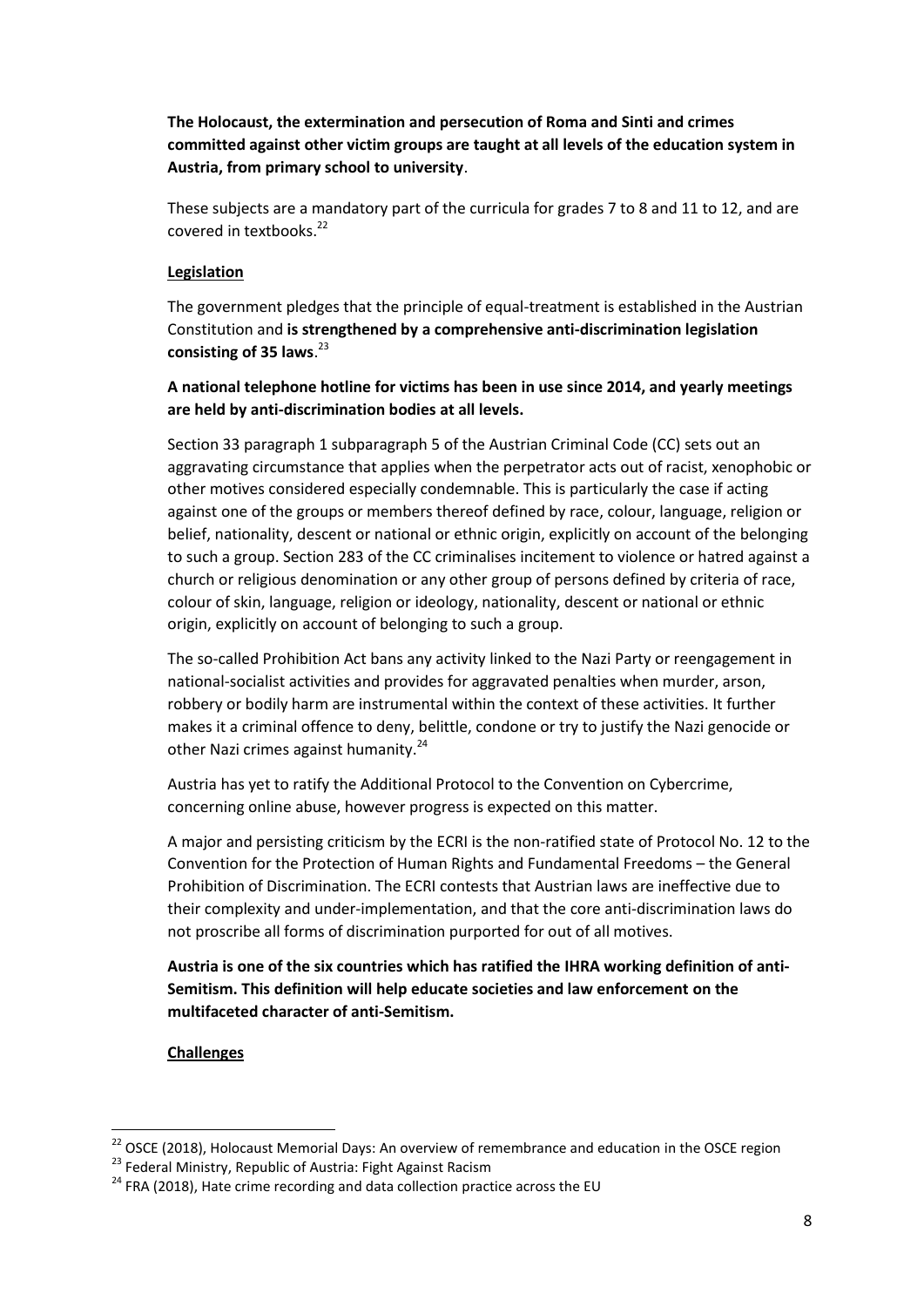**The 2018 ECRI report notes that the Austrian local (Länder) and federal levels have not progressed towards implementing the recommendation that anti-discrimination acts and institutions merge to improve protection for minorities, among a situation of general overcomplexity in the legal and civil systems in place to combat diverse forms of discrimination.**

**There were improvements in other areas, such as the Federal Ombud for Equal Treatment covers ethnic and religious discrimination among other kinds of intolerance as of 2018. 25 However, the Ombud does not have the mandate to represent victims in court.**

The EU's FRA online "Clarity" tool to streamline services to victims is supposed to include Austria, however options relating to religious freedom did not provide actionable results when accessed on October 24<sup>th</sup>, 2018.<sup>26</sup>

#### **There is also a lack of detailed digital archiving and processing of hate crimes and other forms of discrimination**.

On anti-Semitism statistics, there is wide discrepancies between official and unofficial data. While FGA figures quoted above portray a significant quantitative anti-Semitism problem, official data collected represented approximately 10% of these figures.

In 2017 the Austrian government reported 39 anti-Semitic crimes.<sup>27</sup> compared to the FGA's 503.

Whether anti-Semitism is being whitewashed at the official level or simply not reported are both significant issues in combating hate crimes against the Jewish community.

**Regarding the Roma community, the 2015 ECRI report notes that problems with goals and funding have limited the impact of advancing the equality and protection of Roma peoples in Austria.<sup>28</sup>**

## **Belgium**

#### **Realities**

#### **The ADL 2015 study for Belgium found that 21% of the adult population had consistently anti-Semitic views.<sup>29</sup>**

As with Austria, most anti-Semitic statements were thought to be true by a higher proportion of older responders compared to their youngest compatriots.

An FRA report titled Discrimination and hate crime against Jews in EU Member States: experiences and perceptions of anti-Semitism, published in 2013, focused on the experiences of Jews in Belgium among other member countries.

 $25$  ECRI (2018), Conclusions on the implementation of the recommandations in respect of Austria

<sup>&</sup>lt;sup>26</sup> FRA Clarity interactive tool

<sup>27</sup> FRA, *Antisemitism - Overview of data available in the European Union 2007–2017*

<sup>28</sup> ECRI

 $29$  ADL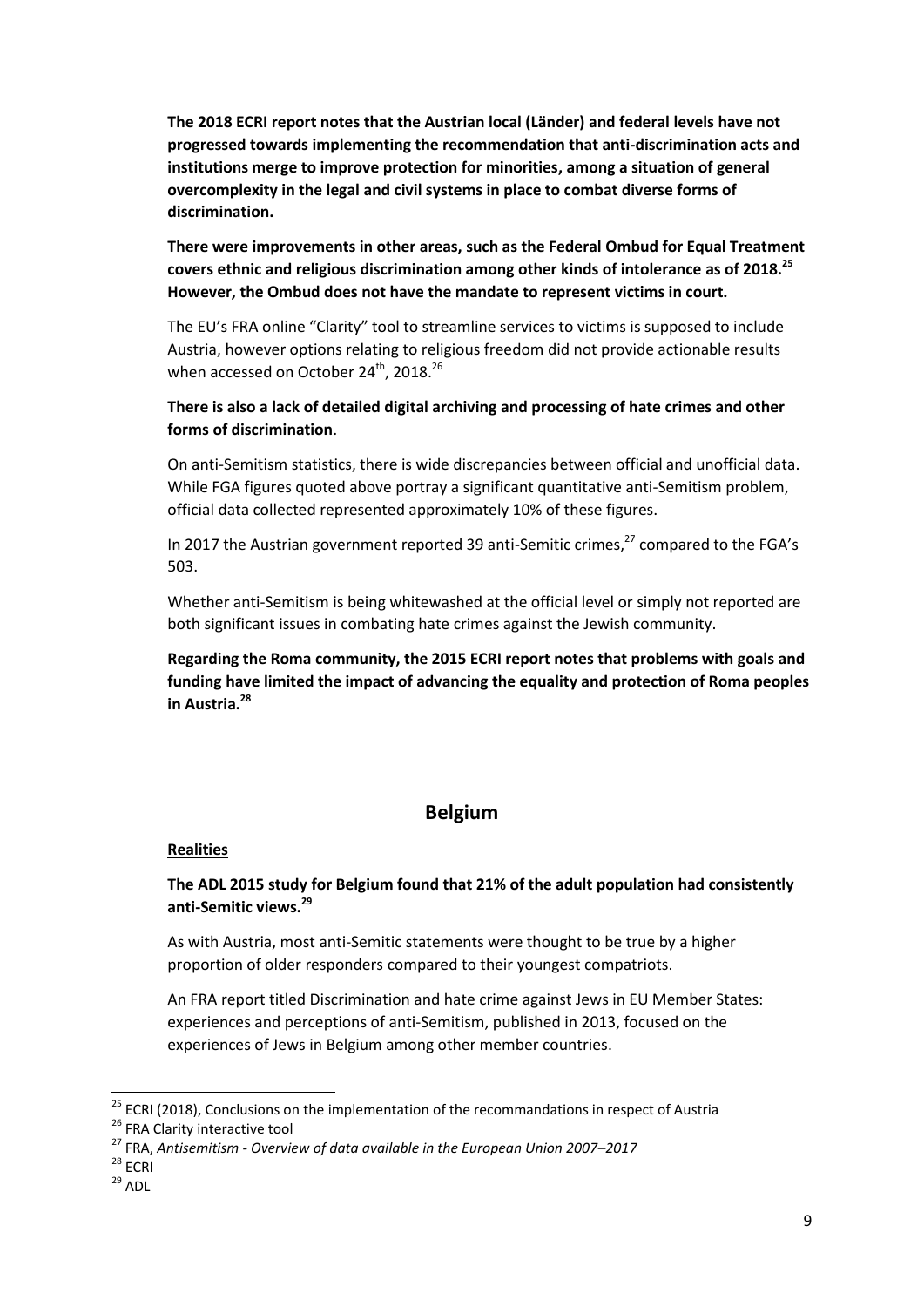**OSCE reporting on hate crimes in Belgium however does not delineate between anti-Semitic, anti-Muslim or any other types of racist of xenophobia, or the source of the crime**.

**In 2017, Muslims were targeted with acts of extreme violence, such as a stabbing attack, arson against a cultural centre, and an attempted car ramming.<sup>30</sup>**

**The Belgian Federal Police records and publishes data on Holocaust denial and revisionism, while also keeping records of other anti-Semitic crimes**.

In 2017, 56 crimes were reported, roughly half the number of the previous year. There is however an overall slight rise in the trendline of anti-Semitic hate crimes in Belgium.

Unofficial data collected by Antisemitisme.be also shows a roughly 50% decline in anti-Semitic crimes from 2016 to 2017. This decrease is due in particular to the Government's zero tolerance policy<sup>31</sup>, as announced by Prime Minister Michel, in addition to visible protection of Jewish sites by the police and the army.

**However, the Belgian League Against Antisemitism has documented multiple incidents that it said were rapidly making Belgian public schools "Jew-free," where schools are actively covering up anti-Semitic abuse.<sup>32</sup>**

More recently, a major youth movement has been revealed to be a disturbing source of anti-Semitism and racism in the Flemish community.<sup>33</sup>

Islamist anti-Semitism is also a significant issue, with Jewish community leaders warning of growing anti-Semitism and to claim that most of the attackers are young people of Muslim origins.<sup>34</sup>

Additionally, a number of Muslim institutions in Belgium using extreme manuals containing anti-Semitic passages to train imams.

**The country's threat assessment body (OCAM) has warned of jihadist elements in Belgium's Muslim community, and the Saudi-funded materials available in places such as the Grand Mosque are both anti-Semitic and homophobic.<sup>35</sup>**

In addition to International Holocaust Memorial Day, Belgium marks 8 May as Commemoration of the day of victory for democracy and remembrance of the Nazi-German genocide. Official commemorative activities are organized in parliament and at memorial sites, where speeches are given. These events are attended by members of the government, parliament and the judiciary. Victims' and survivors' associations, the Jewish community, religious groups, civil society and academic and research institutions are involved in developing commemorative activities and actively participate in them.

Beyond these official activities, other commemorative activities take place on International Holocaust Memorial Day.

These include the following:

 $30$  OSCE (2018)

 $31$  Jewish Telegraphic Agency (2015), Zero-tolerance policy on anti-Semitism, Belgian PM vows

<sup>&</sup>lt;sup>32</sup> Jewish Telegraphic Agency (2016), How Paris public schools became no-go zones for Jews

 $33$  CFCA (2018), Student movement in Belgium revealed as racist and antisemitic

<sup>&</sup>lt;sup>34</sup> Israeli Ministry of Diaspora Affairs

<sup>&</sup>lt;sup>35</sup> CFCA (2018), Antisemitic material used to train imams in Belgium: report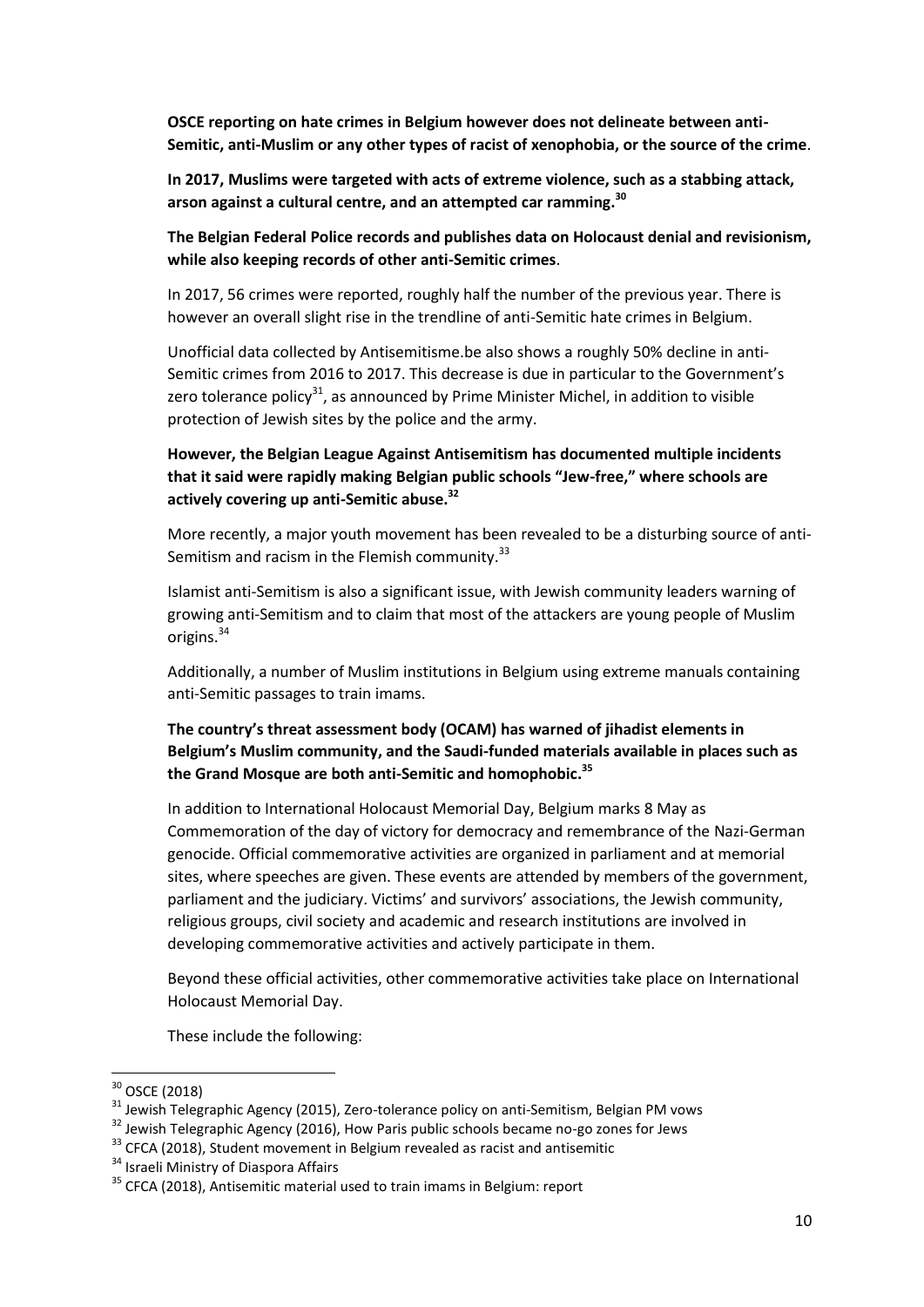- Visits to the former camp at Auschwitz-Birkenau for young students, with the support of the Defence Ministry and the War Heritage Institute;
- Special commemorative events organized by the Wallonia-Brussels Federation, which in 2017 included a study day on genocide;
- An essay competition organized by the Auschwitz Foundation, followed by a visit to Auschwitz-Birkenau;
- A commemorative event organized by the German-speaking community;
- A memorial event at the Kazerne Dossin: Memorial, Museum and Documentation Center on Holocaust and Human Rights.

**The Holocaust, the extermination and persecution of Roma and Sinti and crimes against other victim groups are taught at the secondary and upper secondary levels and covered in school textbooks.**

**In the EU-MIDIS II survey, Turkish and North African minorities reported ethnicity-based discrimination rates of 24% and 32% respectively over the previous five years, which was around the average of countries included in the survey.<sup>36</sup>**

#### **Legislative**

The Belgian Criminal Code (CC) establishes enhanced penalties for a number of substantive criminal offences when motivated by hatred, contempt or hostility towards a person based on her or his presumed race; skin colour; ascendance; national or ethnic origin; nationality; sex; sexual orientation; civil status; birth; age; wealth; religious or philosophical convictions or beliefs; actual or future state of health; disability; language; political convictions; trade union convictions; physical or genetic characteristics; or social origin.

These substantive offences are: voyeurism, indecent assault and rape (Article 377 bis of the CC), reclusion (Article 438 bis of the CC), harassment (Article 442 ter of the CC), offences against the honour of a person (Article 453 bis of the CC), arson (Article 514 bis of the CC), destruction of constructions, machinery and telegraphic posts (Articles 521 to 525 of the CC) and destruction or deterioration of goods, merchandise and property (Articles 528 to 532 of the CC).

Article 405 quater of the CC sets out a second group of offences leading to enhanced penalties when motivated by the grounds listed in the first paragraph, and adds a new protected ground to the list: a person's change of sex.

The offences that fall under the enhanced penalties of Article 405 quarter of the CC are homicide (Article 393 of the CC), assault (Articles 398 to 401 of the CC) and poisoning (Articles 402 to 405 of the CC).

## **Article 20 of the Law on combating certain acts motivated by racism and xenophobia criminalises public incitement to hatred or violence on the grounds of nationality, presumed race, skin colour, ascendance, or national or ethnic origin.**

Article 22 of the Law on combating certain types of discrimination criminalises public incitement to hatred or violence on any of the protected grounds included in the antidiscrimination law: age, sexual orientation, civil status, birth, wealth, religious or

**<sup>.</sup>** <sup>36</sup> FRA (2017), EU-MIDIS II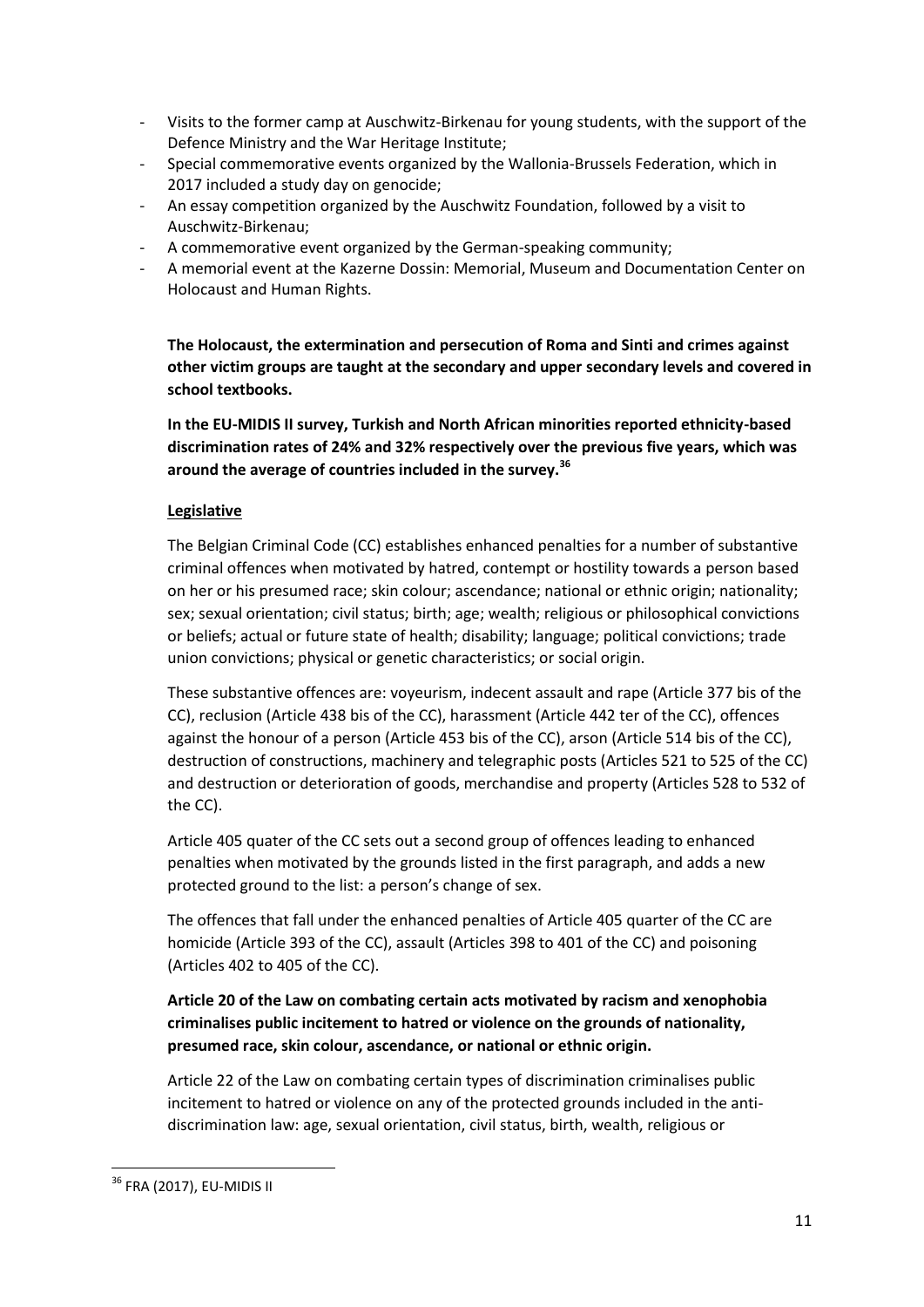philosophical beliefs, political conviction, trade union conviction, language, current or future state of health, disability, physical or genetic characteristics, or social origin.

Article 27 of the Law on combating discrimination between women and men criminalises public incitement to hatred or violence on the ground of sex.

In addition, Article 2 of the Law on combating sexism in the public sphere criminalises the public expression of sexism.<sup>37</sup>

**Legislation at the federal and federated entities' level is now mostly in line with ECRI's recommendations on national legislation to combat racism and racial discrimination**.

The ECRI reports other encouraging trends, such as media self-regulatory combating the dissemination of hate speech through the media.<sup>38</sup>

**Protocols of co-operation signed between the inter-federal, independent organization Centre for Equal Opportunities and Opposition to Racism (UNIA) and federated entities allow UNIA to participate in the combating of racism and xenophobia**.

UNIA is responsible for fighting racism, among other priorities at an inter-federal level.

The centre is active in prevention through training and advice to lawmakers, as well as in combating discrimination through legal advice and the mandate to go to court. It has been involved with the civil lawsuit against three suspects regarding the fatal attack at the Jewish Museum on  $24^{th}$  May, 2014.

Legislative weaknesses in Belgium's work against racism and xenophobia include the fact that the country has yet to ratify Protocol No. 12 of the European Convention on Human Rights regarding online abuse.

#### **Challenges**

**Data collected on xenophobia and racism is too generalized to give a clear picture of the situation in the country as regards particular phenomena**.

Additionally, the ODIHR has observed that Belgium has not periodically reported reliable information and statistics on hate crimes to ODIHR.<sup>39</sup>

Anti-Semitism statistics are particularly affected by the fact that incidents against the ultra-Orthodox community in Antwerp go under-reported as a result of members of the community not filing complaints to the authorities.<sup>40</sup>

The government's anti-racism, xenophobia and ethnic discrimination plan only encompasses the French speaking population.

**According to the ECRI, ethnic and religious groups, in particular Muslims, continue to face in general many disadvantages, including discrimination in key fields of life.<sup>41</sup>**

 $37$  FRA (2018)

 $38$  ECRI (2014), Final report on Belgium

<sup>39</sup> OSCE (2017)

<sup>&</sup>lt;sup>40</sup> Israeli Ministry of Diaspora Affairs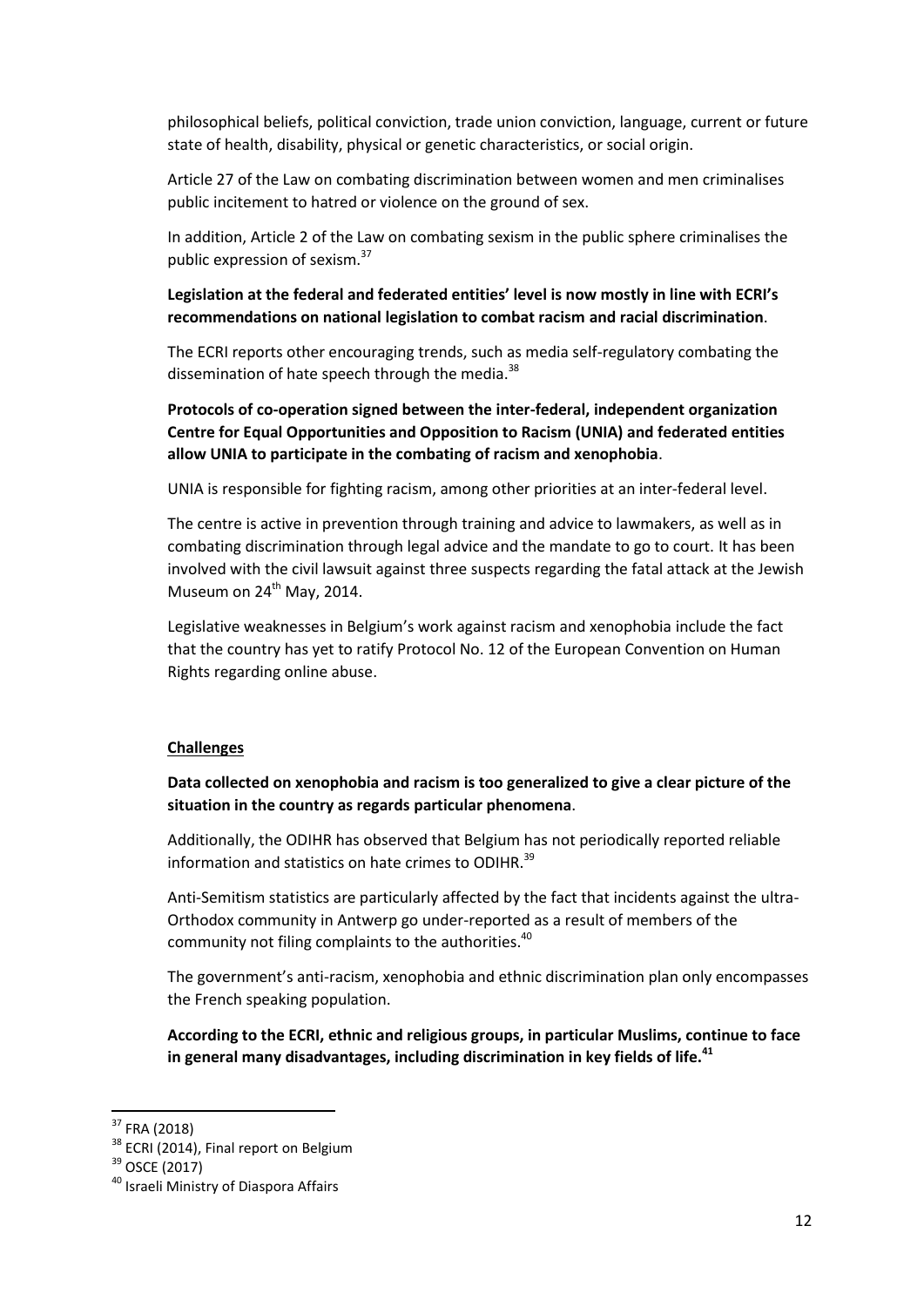## **Bulgaria**

#### **Realities**

#### **Bulgaria's population was measured as 44% holding anti-Semitic views in the ADL's 2014 survey.<sup>42</sup>**

Statements with agreement rates of over 50% of respondents included questions regarding Jewish power in the business and financial worlds, as well as the question of whether respondents thought Jews talk too much about the Holocaust.

It is also notable that the younger segment of respondents was often as predisposed to anti-Semitic attitudes as their parents' and grandparents' generations.

The Bulgarian government informed FRA that between 2009 and 2011 three persons were convicted on charges that concerned spreading anti-Semitism and National Socialism.

No data were available for the period 2012–2014, there have been no documented cases of anti-Semitism for the years 2015 and 2016, and no civil society organizations collect data about anti-Semitism.

#### **Bulgaria regularly reports hate crime data to ODIHR**.

The data reported to ODIHR do not present separately cases of hate crime, incitement to hatred and discrimination, and in 2017 22 hate crimes were reported.<sup>43</sup> These include numerous acts of extreme violence by law enforcement officers and armed gangs assaulting and murdering asylum seekers especially around reception centres set up for these groups.

French lawyers have filed a complaint against Bulgaria and asked the European Commission to start an infringement procedure for inhumane treatment of asylum seekers by the country's authorities.

Bulgaria's Holocaust Memorial Day is held on March 10. Commemorative activities are held in parliament and at memorial sites, religious and academic institutions and schools. Commemorations involve a wreath-laying ceremony with speeches, prayers and a minute's silence.

On 8 April – International Roma Day – activities are organized to celebrate Romani culture, discuss the challenges faced by the Roma and Sinti community and commemorate the Roma and Sinti genocide. Activities take place at government offices, memorial sites, academic and religious institutions and schools.<sup>44</sup>

**Anti-Roma violence increased in Bulgaria in 2017, however out of all surveyed communities as part of the EU-MIDIS II study, Roma communities feel least discriminated against in Bulgaria (14%).<sup>45</sup>**

<sup>&</sup>lt;sup>41</sup> ECRI (2014), Report on Belgium

 $42$  ADL

<sup>43</sup> OSCE (2017)

<sup>44</sup> OSCE (2018)

<sup>45</sup> FRA, *EU-MIDIS II*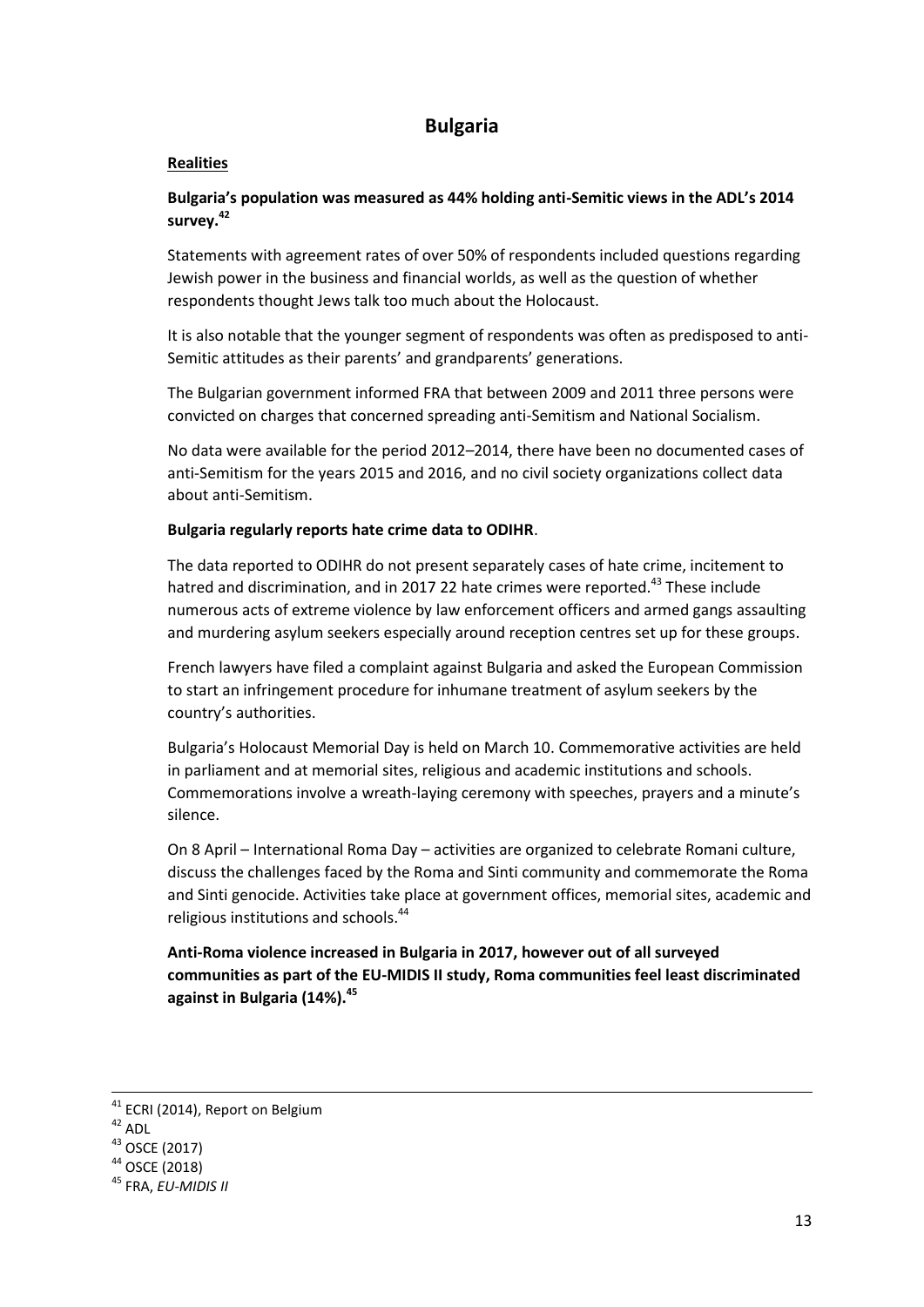**The Holocaust, the extermination and persecution of Roma and Sinti and crimes against other victim groups are all subjects of education in Bulgaria and are also covered in education textbooks**.

These topics are taught at secondary, upper secondary, college and university levels. Holocaust education is part of the mandatory national education curriculum.<sup>46</sup>

#### **Legislative**

In the Bulgarian Criminal Code (CC), racist or xenophobic motivation is considered a specific aggravating circumstance in connection with two criminal offences: homicide (Article 116.1.11 of the CC) and infliction of bodily harm (Art. 131.1.12 of the CC).

The CC further establishes a number of substantive offences that include bias motivation as a constitutive element, referred to as crimes against the equality of all citizens and crimes against religious denominations.

Crimes against the equality of all citizens are: incitement to hatred, violence and discrimination on grounds of race, ethnicity or nationality through speech, press or other means of mass information, electronic information systems or in any other way (Article 162.1. of the CC); use of violence against people or against property on grounds of race, ethnicity, nationality, religion or political convictions (Article 162.2 of the CC); leading or participation in a group, with the aim of committing any of these two offences (Article 162.3 of the CC); and taking part in a crowd rallied to attack groups of the population, individual citizens or their property in connection with their national, ethnic or racial affiliation (Article 163 of the CC).

Crimes against religious denominations are: incitement to discrimination, violence or hatred on grounds of religion (Article 164.1 of the CC); desecration, destruction or damage to places of worship (Article 164.2 of the CC); and use of force or threats to hinder the right to freely practice one's faith or to compel another to take part in religious rituals and services (Article 165 of the CC). $47$ 

#### **Bulgaria is one of the nations that has ratified the IHRA working definition on anti-Semitism**.

Improvements have been made in some areas in line with ECRI recommendations.

#### **Amendments to the Criminal Code have been introduced enhancing penalties for murder and causing bodily harm committed with racist or xenophobic motives**.

However, this has not been extended as a criminal motive for all crimes.

**Hate speech is also not recognized as a criminal offense.<sup>48</sup>**

**<sup>.</sup>**  $46$  OSCE (2018)

<sup>47</sup> FRA (2018)

<sup>&</sup>lt;sup>48</sup> ECRI (2014), Report on Bulgaria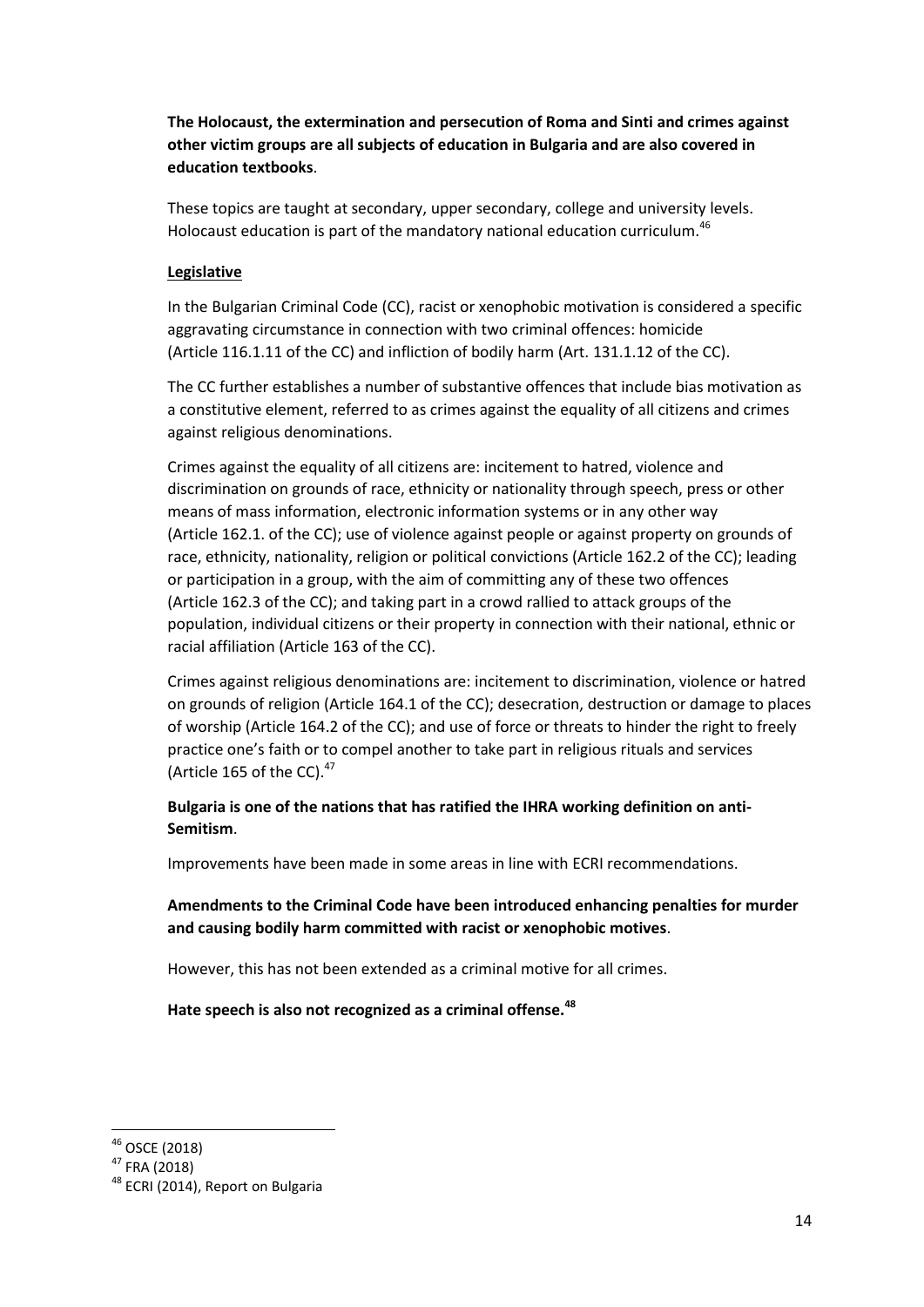#### **Challenges**

Bulgarian Roma have a low trust in the authorities, ranking at 4.6 out of 10. $49$  However, a national plan to promote Roma integration was passed in 2012 to significantly improve conditions for Roma by 2020. One such measure retroactively legalized homes built illegally by the Roma.<sup>50</sup> Similar programs have been adopted for migrants.

**The United Nations Committee on the Elimination of Racial Discrimination (CERD) stated in a 2017 report that it was deeply concerned at the increase in incidents of hate speech and hate crime targeting minority groups such as Turks, Roma, Muslims, Jews, people of African descent, migrants, refugees and asylum seekers.**

In particular, the Committee wrote that it was concerned that racist discourse is evident during election campaigns and that political parties and candidates frequently use slurs against minority groups and individuals. Moreover, the Committee noted with concern that the Council for Electronic Media has not successfully minimized racism online.<sup>51</sup>

In its "Concluding observations on the combined twentieth to twenty-second periodic reports of Bulgaria," the United Nations Committee on the Elimination of Racial Discrimination (CERD) recommended the appointment of specialized hate crime prosecutors.<sup>52</sup>

Additionally, there is a dearth of reporting on anti-Semitism conducted by the state and submitted to the FRA, leading to difficulties diagnosing and combating anti-Semitism in the country.

This is added to by the lack of legislation against hate speech and recognition of racism and anti-Semitism as motivations in most crimes, and very often hooliganism is invoked by the authorities in place of racism, xenophobia or anti-Semitism.

Racial discrimination in the exercise of a public office is also not currently criminalised <sup>53</sup>

Weaknesses in anti-Semitism reporting are highlighted by media reports of neo-Nazi marches in Sofia, and the open display of Nazi symbols in soccer matches.<sup>54</sup>

Bulgaria's decision not to charge Hezbollah with involvement in the 2012 Burgas bombing indicates a lack of commitment in combating international agents of anti-Semitism.

**However, following the adoption of the IHRA definition, the Bulgarian authorities appointed a national coordinator on combatting anti-Semitism.<sup>55</sup>**

<sup>&</sup>lt;sup>49</sup> FRA, EU-MIDIS II

<sup>50</sup> ECRI

 $51$  CERD (2017)

<sup>52</sup> OSCE (2017)

<sup>53</sup> ECRI

<sup>&</sup>lt;sup>54</sup> VICE News (2018), Bulgarian kids painted with swastikas are giving the Nazi salute at soccer matches

<sup>&</sup>lt;sup>55</sup> Kantor Centre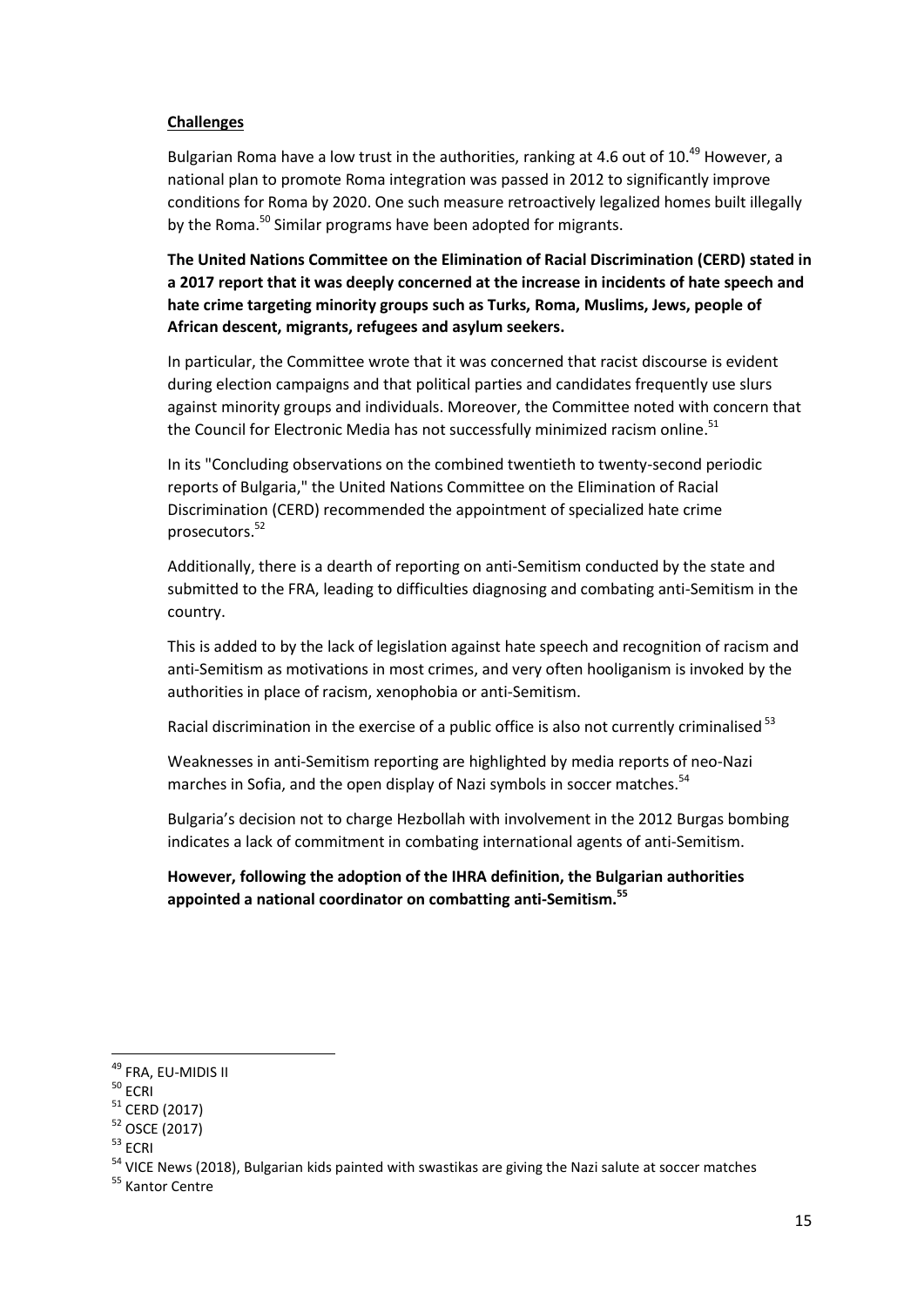## **Croatia**

#### **Realities**

## **A third of Croatia's population was rated as holding consistently anti-Semitic views by the ADL survey in 2014**.

While younger populations were slightly less likely to have firm anti-Semitic views, there was a significant difference in the percentage scores of male and female respondents, with males almost twice as likely to be scored as anti-Semitic.<sup>56</sup>

According to the FRA, the Ministry of the Interior of the Republic of Croatia recorded two criminal offences motivated by anti-Semitism in 2016, and none in 2017.

Both anti-Semitic motivated criminal offences registered by the Ministry of the Interior in 2016 were committed by the same offender and the incidents involved the writing of anti-Semitic graffiti.

In total, 25 racist or xenophobic crimes were recorded by the authorities in 2017.<sup>57</sup>

**Common among the reports of incidents were acts of violence against Serbs and migrants, as well as far-right activity.**

**As with Bulgaria, the Croatian government and civil society are not proficient in collecting data on anti-Semitism or other forms of racism and xenophobia**.

This is highlighted by the work of the FARE network, which records racism in soccer stadiums around the world. Over two seasons covering 2015-2017, FARE recorded 29 instances of discrimination and ultra-nationalism in Croatia, the fourth highest total in the countries observed.<sup>58</sup>

**The ODIHR also observes that Croatia has not reported hate crime data disaggregated by bias motivation.<sup>59</sup>**

**In the EU-MIDIS II survey, Croatian Roma reported an ethnic-based discrimination rate of 42% in the preceding five years, the second-highest figure in the EU for Roma peoples.**

#### **Legislative**

**Croatian authorities have improved protection against hate crime, introducing a provision criminalizing violent conduct in public places and punishing the creation of or leading a group which promotes racism**.

**However, Croatia's legal system has not been brought fully into line with EU policy recommendations.**

Article 87 of Croatia's Criminal Code (CC) includes a statutory definition of hate crime and at the same time provides for bias motivation to be considered a general aggravating circumstance.

<sup>56</sup> http://global100.adl.org/#country/croatia/2014

<sup>57</sup> http://hatecrime.osce.org/croatia

<sup>&</sup>lt;sup>58</sup> Washington Post (2018), International soccer's fight against racism, anti-Semitism and homophobia, in four charts

<sup>59</sup> OSCE (2018)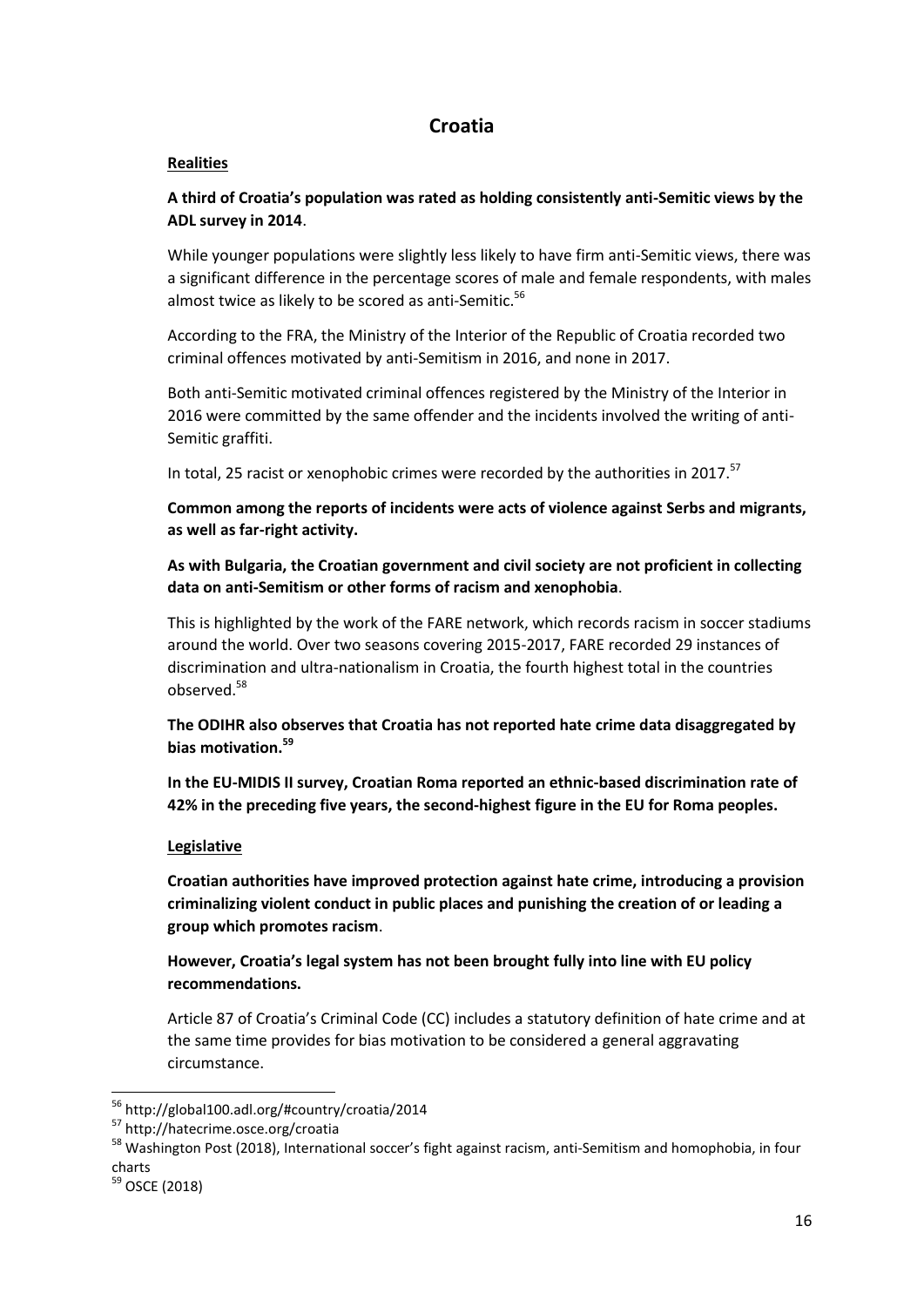The CC sets out a number of offences with enhanced penalties if they are motivated by hatred, of which the relevant articles are: aggravated murder (Article 111 of the CC); bodily harm (Article 117 of the CC); serious bodily harm (Article 118 of the CC); particularly serious bodily harm (Article 119 of the CC); coercion (Article 138 of the CC); threat (Article 139 of the CC); and incitement to riots (Article 324 of the CC).

Article 325 of the CC criminalises public incitement to violence or hatred directed against a group of persons or a member of such a group on account of their race, religion, national or ethnic origin, descent, colour, or any other characteristics.

In Škorjanec v. Croatia, Strasbourg's Court of Human Rights ordered Croatia to pay € 12,500 for non-pecuniary damage after Croatia refused to recognise the victim of hate speech who was targeted as a relation to her partner of Roma background who himself was the victim of a physical assault. $^{60}$  Croatia has since updated its procedures to fall into line with EU standards.<sup>61</sup>

Hate crime data are collected by the Ministry of Interior, the Prosecutor's Office, the Ministry of Justice and the Office for Human Rights and Rights of National Minorities.

**Data on hate crime are regularly published by the Government's Office for Human Rights and Rights of National Minorities.**

**Similar to Bulgaria, Croatia has seen some improvement in the status of Roma as a result of the implementation of a national plan in 2012, along with another plan for integrating internationally protected persons. However, the ECRI report compiled in 2018 notes that both plans have not been fully implemented or funded.<sup>62</sup>**

#### **Challenges**

Croatia marks International Holocaust Memorial Day, the Day of Remembrance of the Breakout of Prisoners from Jasenovac Concentration Camp in April, and the Anti-Fascist Struggle Day in June.

#### **The Holocaust is studied in primary and secondary schools, as well as part of various programs in higher education.<sup>63</sup>**

However, the Croatian Jewish community along with Serbian and anti-Fascist groups have boycotted the official event at the Jasenovac Concentration Camp for the past three years, organising their own commemorations instead. This is due to a worrying trend inside the Croatian government and society that promotes Holocaust revisionism, downplaying crimes committed by the Croatian WWII fascist Ustasa movement, which ran the Jasenovac camp.<sup>64</sup>

**The 2018 ECRI report on Croatia highlighted that racist and intolerant hate speech has been increasing in public discourse in line with growing nationalism in politics, which routinely targets Serbs and Roma as two ethnic minorities in particular. Many cases of hate crime, especially those targeting Serbs, LGBT people and Roma, are only classified as misdemeanours.**

 $^{60}$  ECtHR, Škorjanec v. Croatia, No. 25536/14, 28 June 2017

 $61$  EUFRA, Fundamental Rights Report 2018 – Chapter 4 – Racism, xenophobia and related intolerance

 $62$  ECRI (2018), Report on Croatia

<sup>63</sup> IHRA (2015)

<sup>&</sup>lt;sup>64</sup> Balkan Insight (2018)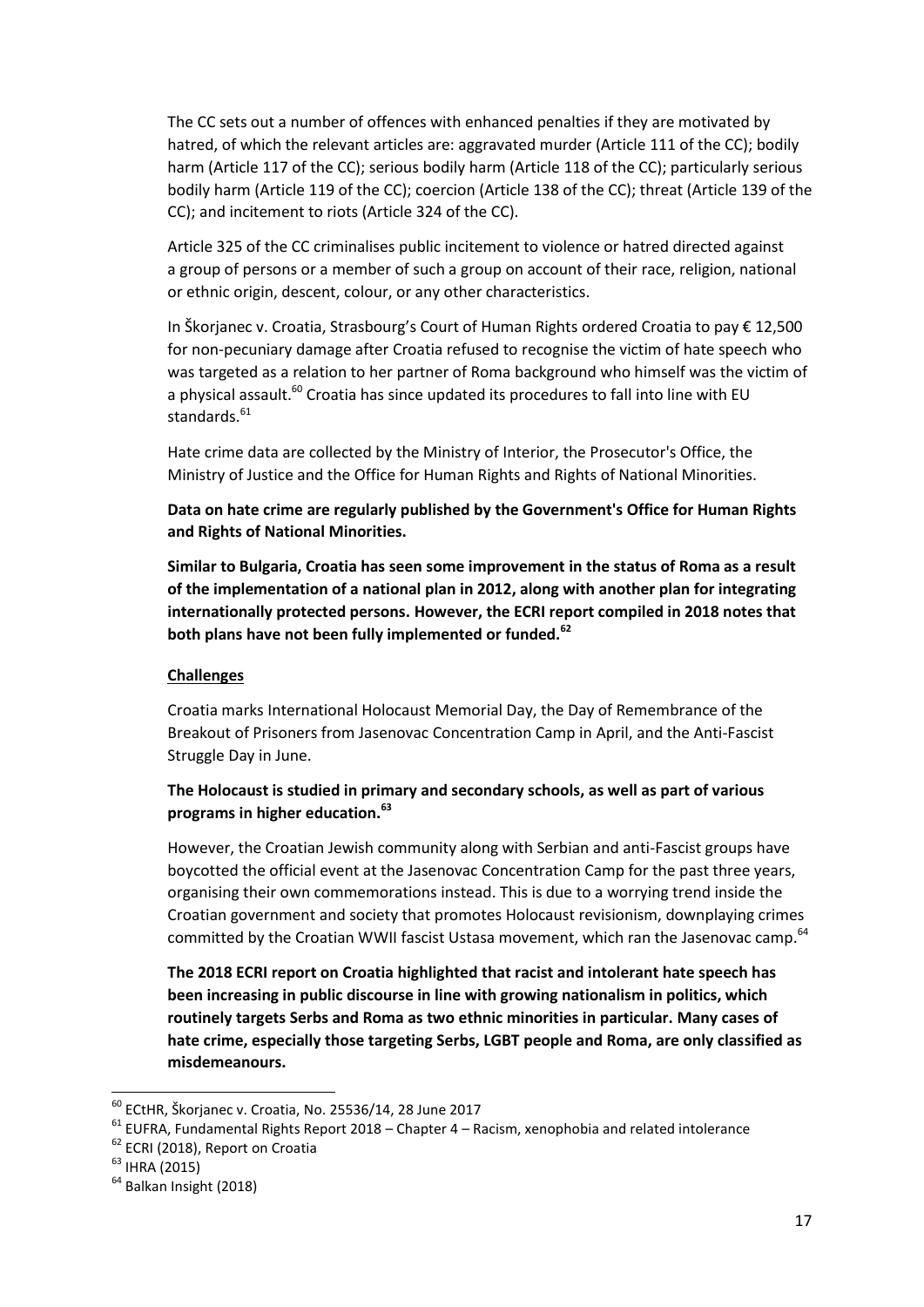**The report states that the responses of the Croatian authorities to these incidents "cannot be considered fully adequate".<sup>65</sup>**

**The Commissioner for Human Rights of the Council of Europe urged Croatian authorities to improve the hate crime recording system and to train law enforcement and legal professionals.<sup>66</sup>**

ECRI recommends that the authorities further refine their national data collection system for hate speech incidents, by revising the way data are collected on the criminal offence of incitement to violence and hatred as well as on the application of provisions related to misdemeanours.

ECRI also recommends that a racist motivation in cases of violent incidents is made an integral part of investigations, particularly through providing clear guidelines between the police and State Attorney's Office, as well as judicial proceedings from their very beginning.

ECRI also recommends that the authorities continue training to police, judges and prosecutors on the application of Article 87 (21) of the Criminal Code.<sup>67</sup>

## **France**

#### **Realities**

#### **Nearly 40 percent of violent acts classified as racially or religiously motivated in France were committed against Jews in 2017, though Jews make up less than 1 percent of the population.<sup>68</sup>**

Anti-Semitism had been decreasing in recent years. In 2017, 311 anti-Semitic actions and threats were recorded by the Commission nationale consultative des droits de l'homme (CNCDH) out of a total of 950 racist or xenophobic crimes. This represents a small decrease overall, which masks a rise in violent anti-Semitic acts, which went up to 97 from 77 in 2016.<sup>69</sup> Overall, these figures represent a lower frequency of anti-Semitism from the highs of 2014-2015, which saw almost three times the number of incidents.<sup>70</sup>

This downward trend may not have continued into 2018. While official figures have not yet been released for the entire year, on the 80<sup>th</sup> anniversary of Kristallnacht, Prime Minister Édouard Philippe stated that anti-Semitic acts had risen in France by 69% in the first nine months of 2018.<sup>71</sup>

#### **The 2015 ADL survey of anti-Semitic beliefs in France resulted in a 17% index score.**

<sup>&</sup>lt;sup>65</sup> ECRI (2018), Fifth Report on Croatia

<sup>&</sup>lt;sup>66</sup> OSCE (2017)

 $67$  FRA (2018)

 $68$  France 24 (2018), Anti-Semitic acts up 69 percent in France in 2018, prime minister says

<sup>69</sup> Kantor Centre

<sup>70</sup> FRA (2018)

 $71$  France 24 (2018)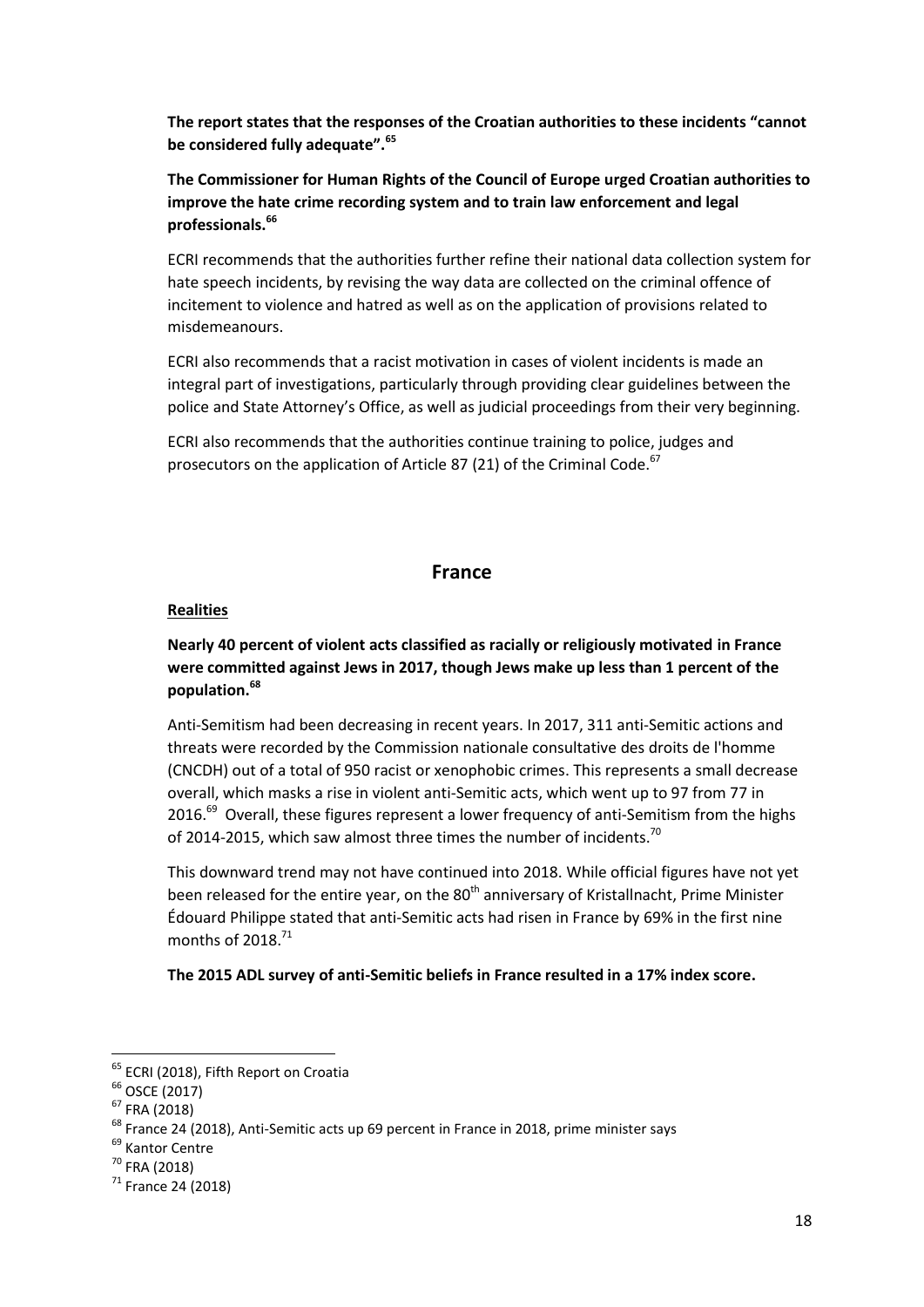While this was under half the recorded 2014 index score, it must be noted that both the 2014 and 2015 surveys reported a higher prevalence of anti-Semitism in Millennials and Generation X, a reverse of the common trend that generally sees anti-Semitism decreasing among younger people.

Additionally, France's Muslim community was attributed an anti-Semitism index score of 49%.<sup>72</sup>

This reflects upon the changing nature of the refugee crisis in Europe, where populations who were at first inwardly focused are beginning to express their latent anti-Semitism learned from their immersion in Arab countries.

#### **Radical Islamic terrorism has been the sole motive for anti-Semitic murder in France, such as those of Holocaust survivor Mireille Knoll and Sarah Halami**.

Islamic terror has been behind numerous other murders, attempted murders, and acts of extreme violence since the turn of the century.

Overall, there have been at least 11 anti-Semitic murders since 2000, Jewish children have been repeatedly targeted with physical violence, $^{73}$  stores have been set on fire, $^{74}$  and families assaulted at home.<sup>75</sup>

This prolonged environment of extreme victimization has motivated a high rate of Jewish emigration. According to Jewish community estimates, several tens of thousands, have changed their location inside France - an "internal Exodus".<sup>76</sup>

Aliyah to Israel has doubled since the turn of the century,<sup>77</sup> while Jewish emigration to the United Kingdom was thought to number roughly 5,000 between 2014-2016 alone.<sup>78</sup>

Despite the problems of the past 15 years, in mainstream society French Jews enjoy social and political acceptance, with 91% of those surveyed by the CNCDH in 2017 replying that Jews are like all other groups in France, a record high. This was 9% more than the response regarding Muslims, and 27% higher than the perception of the Roma community.<sup>79</sup>

More than 300 French signatories including former prime ministers and other elected officials signed a manifesto denouncing the "new anti-Semitism" in France in April 2018.<sup>80</sup> The declaration stated that French Jews were undergoing a "quiet ethnic purging" driven by rising Islamist radicalism, using phraseology which itself was criticized for lacking nuance and sympathy to the Muslim community.

Despite the actions of the centre, in the political arena there are multiple forces which amplify, justify or encourage anti-Semitism. On the far-right, Marine Le Pen's Front National continues to pose a threat to the Jewish and other minority communities, which is exacerbated by a strategy of dividing minority groups.

1

 $72$  ADL

 $73$  The Local (2018), French boy, aged 8, beaten up for wearing kippa in anti-Semitic attack

 $74$  The Local (2018), Kosher store near Paris hit by arson attack on anniversary of Jewish supermarket shooting

 $75$  The Local (2017), Five Charged in France for Attacking Jewish Family

<sup>76</sup> Kantor Centre

<sup>77</sup> Israeli Central Bureau of Statistics, Annual Data 2018, Table 4.2

 $78$  The New York Times (2016), London Becomes a Leading Destination for French Jews After Attacks

 $79$  CNCDH (2018), Les Essentiels of the report on the fight against racism 2017

<sup>80</sup> Le Parisian (2018), Manifeste «contre le nouvel antisémitisme»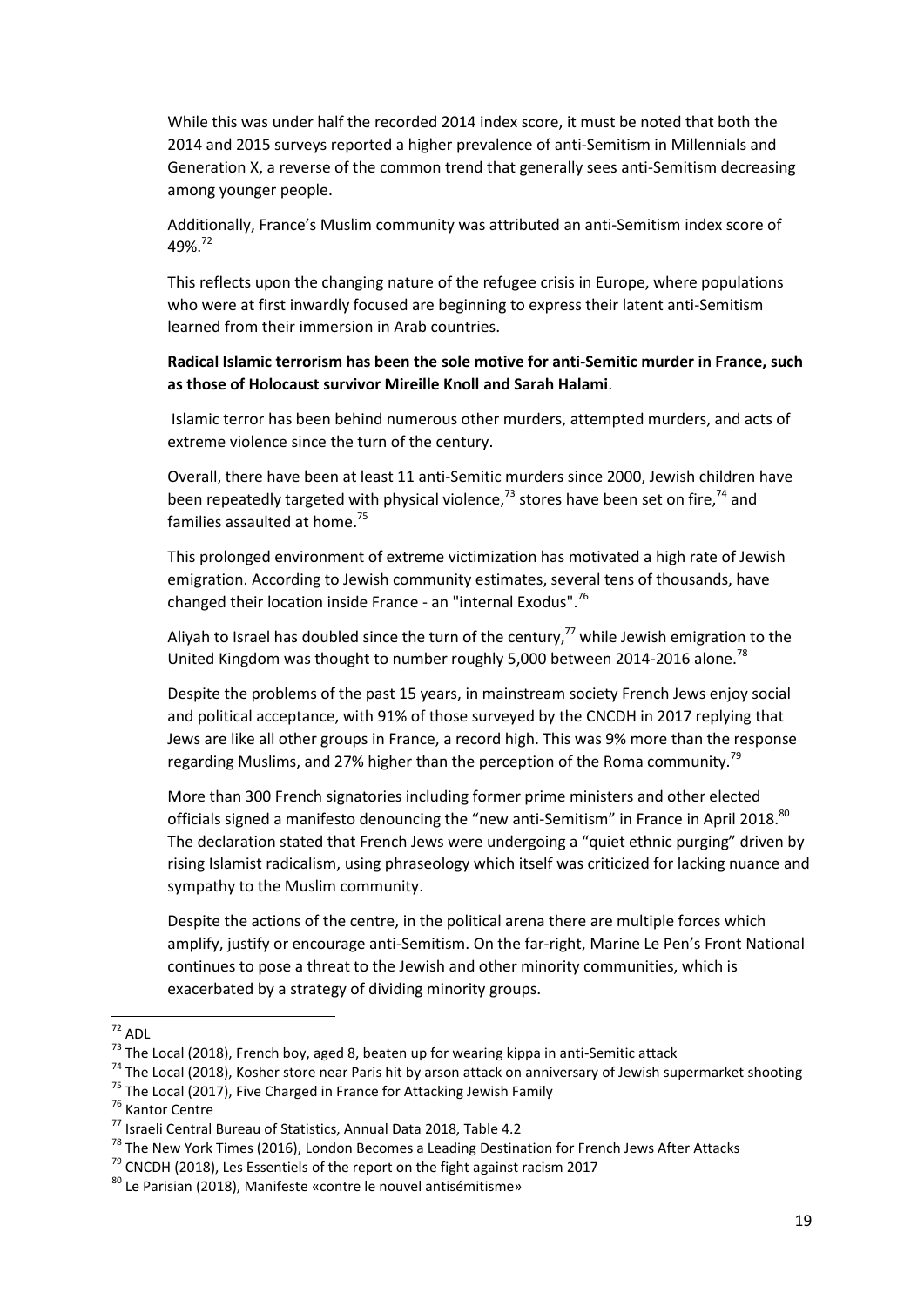While Le Pen tries to put a new face on her party, a study by Buzzfeed News found that almost 100 candidates of the Front National party who were running in the 2016 French parliamentary elections had published, shared or "liked" anti-Semitic, homophobic, anti-Muslim or racist content on various social networks.<sup>81</sup>

In that election, Marine le Pen doubled the party's power compared to her father's results in 2002. At the same time, Le Pen has denied that her country had any responsibility for the deportation of the Jews from Paris to the Nazi death camps.<sup>82</sup>

From the far-left, the anti-Zionism of Jean-Luc Mélenchon has long crossed the line into anti-Semitism in the eyes of French Jews. CRIF, the umbrella group of French Jewish communities, has equated Mélenchon with Le Pen. CRIF President Francis Kalifat has said "they both traffic in hatred, and they are both a danger to democracy."<sup>83</sup>

After the murder of Sarah Halami, CRIF asked Le Pen and Mélenchon not to join a silent march in solidarity with the Jewish community. Both joined the march but left early after they were booed.

France observes its national Holocaust Remembrance Day on the Sunday closest to 16 July, the day when the round-up of Jews in the Vélodrome d'Hiver began in 1942.

**Educating the Holocaust is mandatory in the French curriculum**, and the Holocaust is commemorated on numerous other occasions related to historical events, such as the Warsaw Ghetto Uprising commemorated during Yom HaShoah and International Holocaust Memorial Day.

**However, no specific day has been set for the specific commemoration of the Roma and Sinti genocide. Instead, there is a general Remembrance Day for the victims of national socialism on the last Sunday of April.**

**The Roma communities of France are experiencing an improvement of their conditions, according to the latest report by the CNCDH, linked to an increase in acceptance by society.<sup>84</sup> However, the acceptance of Muslims and Roma are still behind the levels enjoyed by black and Jewish French citizens.**

#### **Legislative**

 $\overline{a}$ 

**France has improved its judicial approach to hate crimes by adopting a law generalising aggravating sanctions in cases of racism, homophobia and sexism to all crimes and offences punished by imprisonment.**

Actions taken by the French government against anti-Semitism include the Sentinel operation, in which 10,000 soldiers and 4700 police officers have been deployed to protect synagogues and Jewish schools from terror attacks.

<sup>&</sup>lt;sup>81</sup> Buzzfeed News (2017), Marine Le Pen's Party Is Running Dozens Of Candidates Who Post Hateful Messages Online

 $82$  The Guardian (2017), Marine Le Pen denies French role in wartime roundup of Paris Jews

<sup>83</sup> Times of Israel (2017), French Jews put off by Le Pen now worry about another presidential candidate 84 CNCDH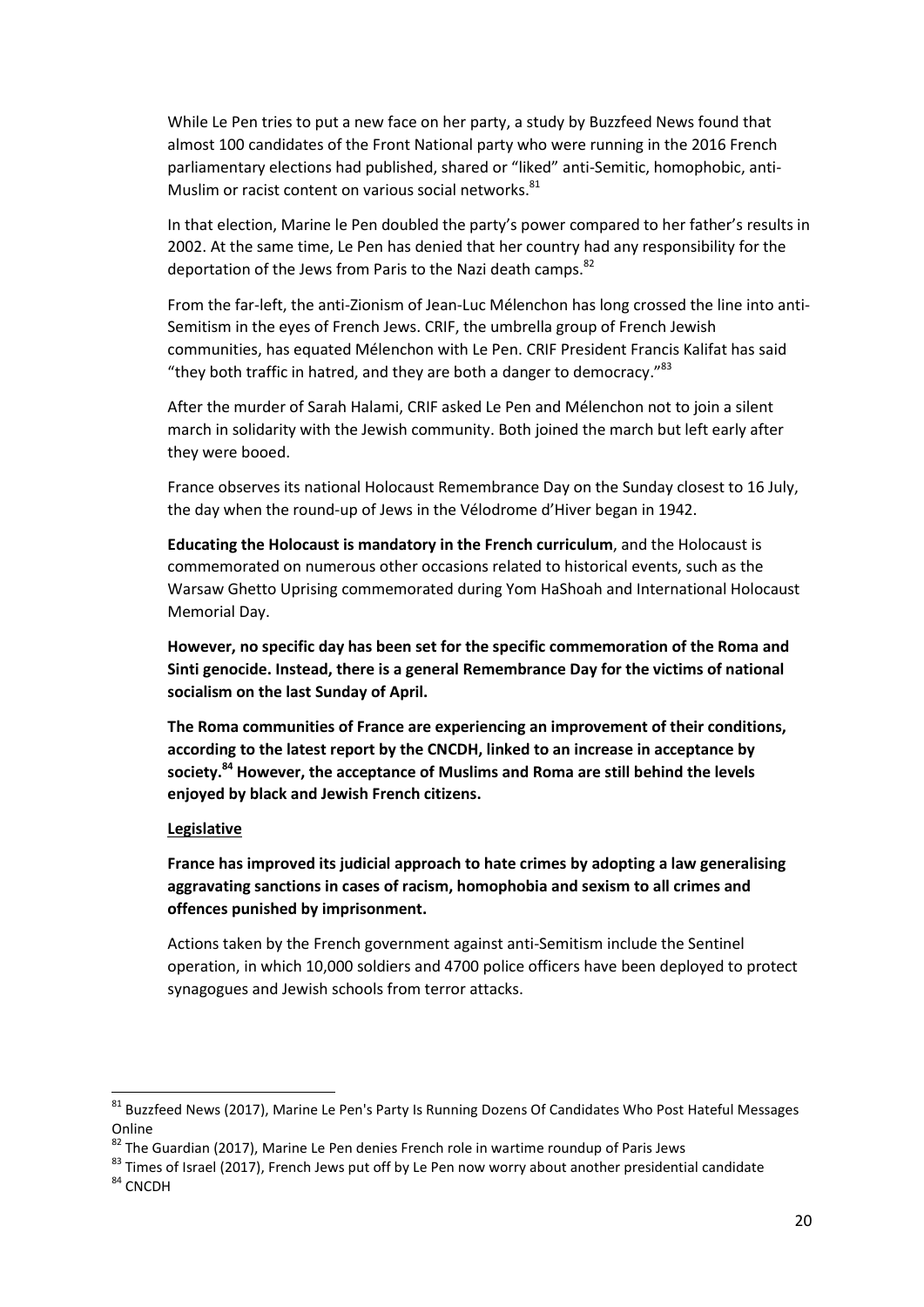**In 2015 the French government launched the €100 million National Plan against Racism and Antisemitism, which is directed towards education and law enforcement, including the establishment of a unit "to protect internet users against the spread of anti-Semitism".**

#### **The unit is linked to the PHAROS platform, in which citizens can report troubling content to the police.<sup>85</sup>**

With regard to action against hate crimes, ECRI noted in its 2015 report that perpetrators have been prosecuted and convicted, and that representatives of the law enforcement agencies and the courts are updated and reminded about legal provisions. Nevertheless, the report called for regulations on the wearing of veils during school outings being clarified, and that assistance measures for Roma when illegal camps are deconstructed should be made systematic countrywide.

An additional recommendation stated that France should also propose legislative provisions on the collection of data on equality, as well as ratify Protocol No. 12 to the European Convention on Human Rights, which France has informed ECRI it has no intention to do.<sup>86</sup>

**Another recommendation noted that there is currently no provision criminalising the public expression with a racist aim of an ideology that claims racial or prohibited forms of superiority, nor for the formation or leadership of a group which espouses or supports these views. Also noted was that currently racist motivation does not constitute an aggravating circumstance in every ordinary offence.**

**Article 132-76 of the French Criminal Code (CC), modified by the law of 27 January 2017 on equality and citizenship, establishes an aggravating circumstance leading to enhanced penalties for criminal offences motivated by another person's or a group of persons' real or presumed race, ethnicity, nationality or religion.** 

These enhanced penalties apply when the offence is preceded, accompanied or followed by written or spoken words, images, objects or actions of whatever nature which allow establishing that the crime has been committed on these grounds or when the offence is preceded, accompanied or followed by written or spoken words, images, objects or actions of whatever nature which damage the honour or the reputation of the victim, or a group of persons to which the victim belongs, on account of their actual or presumed membership or non-membership of these groups.

Article 225-1 of the CC, in conjunction with Article 225- 2, sets out the offence of discrimination in the areas of access to goods and services, economic activity and employment on grounds of origin, as well as ethnic, national or language differences.

Article 432-7 of the CC enhances the penalty set out in Article 225-1 when the discrimination is committed by a person invested with public authority or carrying out a public service and consists of denying the benefits of a right provided for by the law or of hindering the normal development of any economic activity.

<sup>85</sup> Israeli Ministry of Diaspora Affairs

<sup>86</sup> ECRI (2015), Report on France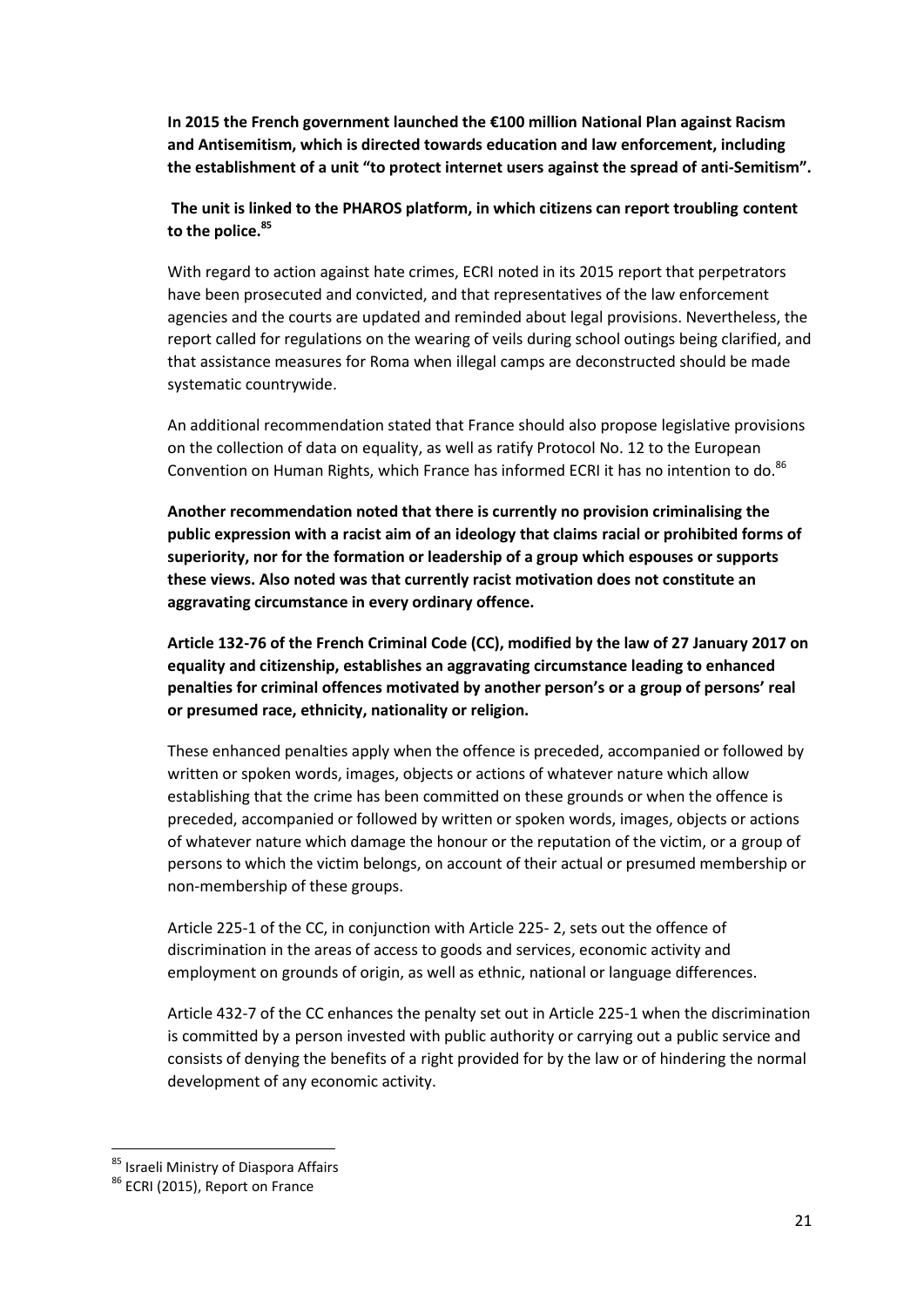Article R625-7 of the CC criminalises non-public incitement to discrimination, hatred or violence against a person or a group of persons because of their real or presumed ethnicity, nationality or supposed race.

Article 24 of the Law of 29 July 1881 on the Liberty of the Press, last modified in 2017,73 sets out the criminal offence of direct public incitement to discrimination, hatred or violence against a person or group of persons on grounds of origin or belonging or not belonging to a certain ethnic group, nation, race or religion.

Article 24 bis further criminalises the denial or trivialisation of crimes against humanity. Article 32 criminalises public libel against persons because of their real or presumed ethnicity, nationality or supposed race.

Article 33 criminalises public slander against persons because of their real or presumed ethnicity, nationality or supposed race.

#### **Challenges**

The Service for the Protection of the Jewish Community (Service de Protection de la Communauté Juive, SPCJ) cooperates with the Ministry of the Interior in collection and reporting of anti-Semitism in France.<sup>87</sup>

#### **However, in 2011, the French government stopped categorizing those deemed responsible for anti-Semitic acts, making it more difficult to trace the origins**.

Before 2011, Muslims had been the largest group identified as perpetrators.<sup>88</sup> This is strengthened by the independent research of CNCDH in its 2017 report on racism, xenophobia and anti-Semitism, which found that the majority of anti-Semitic attacks come from Muslim and left-wing backgrounds.<sup>89</sup>

The work of the CNCDH competently surveys the public's opinions regarding Israel, highlighting the importance of this motive for anti-Semitic activity, and has called for renewed state research into the motives and background of perpetrators of racist and anti-Semitic acts.

#### **The fight against racism and anti-Semitism is hindered when the state will not publish findings which will assist in diagnosing and countering the problem.**

The CNCDH has also recommended that training for public servants be prioritized, funding for public awareness campaigns against racism, and consolidation carried out to improve reporting and action against hate crimes.

A competition set by the minister for culture in October 2018 to design a project to combat anti-Semitism might be considered a step towards fulfilling the public awareness campaign recommendation.<sup>90</sup>

#### **The ECRI in 2015 noted the rise in hate speech and crimes, in particular anti-Semitic hatred, including online.<sup>91</sup>**

 $87$  FRA

<sup>88</sup> The New York Times (2018), 'They Spit When I Walked in the Street': The 'New Anti-Semitism' in France

 $89$  Rapport 2017 sur la lutte contre le racisme, l'antisémitisme et la xénophobie

 $90$  CFCA (2018), France's culture minister announces prize for fighting antisemitism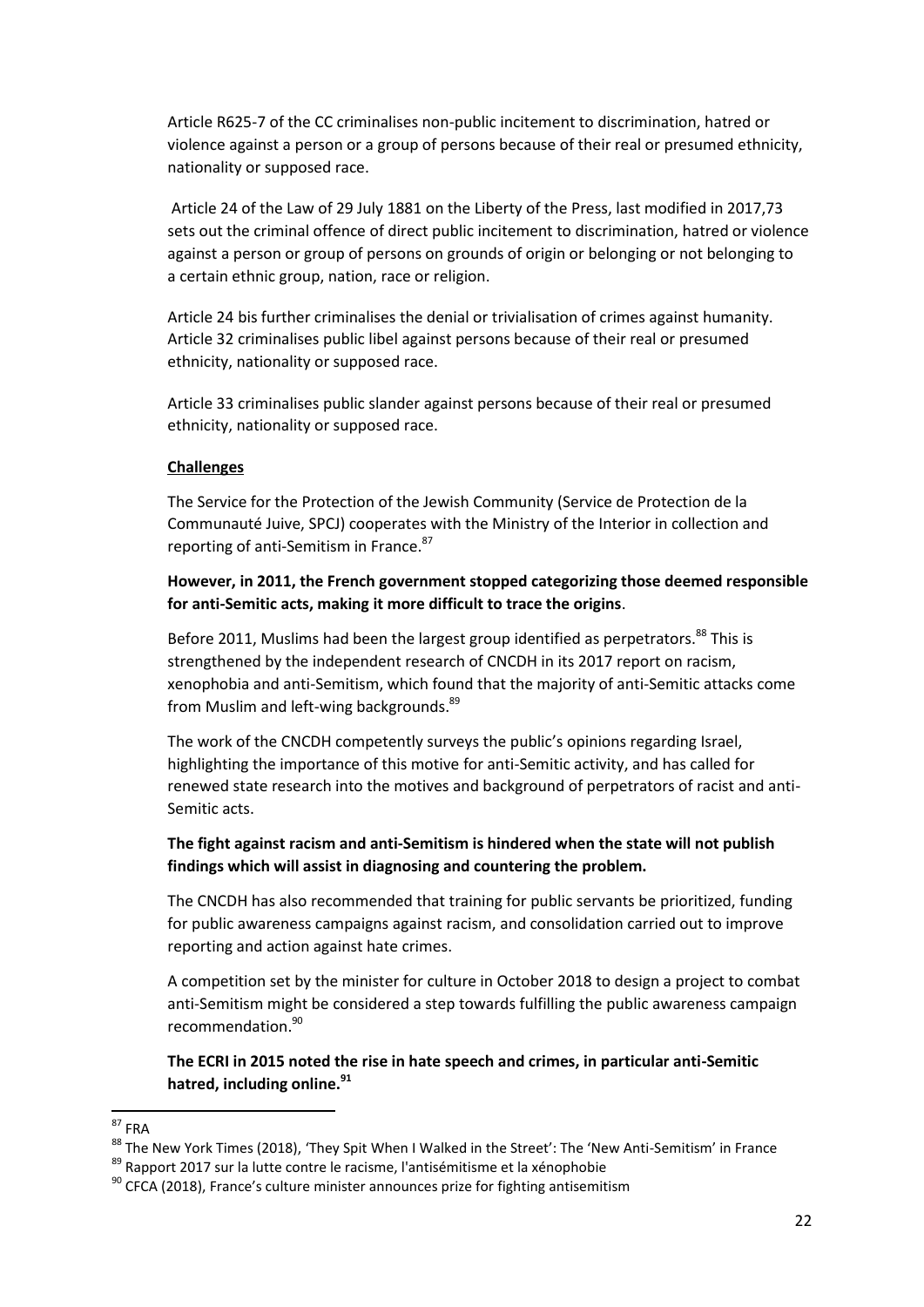## **Germany**

#### **Realities**

The Criminal Police Notification Service – Politically Motivated Crimes (Kriminalpolizeilicher Meldedienst – Politisch motivierte Kriminalität) collect anti-Semitism data.

They have reported that overall there is a slightly decreasing trend in anti-Semitic crimes and violence over the previous decade. 1,504 incidents (including incitement) and 34 acts of violence were recorded in 2017.<sup>92</sup>

Contrastingly, the Amadeu Antonio Foundation collects data on anti-Semitic incidents from the German press.

They recorded the highest number of such incidents in 2017 since monitoring began in 2002, with 260 incidents in one year, an increase of over 30% over 2016, which itself was previously the record-breaking year.<sup>93</sup>

While official figures for the entirety of 2018 are not yet available, anti-Semitic acts rose by 10% in the first half of the year compared to the corresponding period in 2017.<sup>94</sup>

The German government increased state benefits for the Central Council of Jews in Germany for the first time since 2011, noting "the rise in anti-Semitism in our society."

Days later, 40 Jewish organizations in Germany signed an open letter calling on the government to confront anti-Semitism.<sup>95</sup>

**Numbers alone distort the picture of the rising anti-Semitic atmosphere - on the ground as well as in cyberspace, where anti-Semitic posts on social media, in public places and in letters to the editor have almost tripled during the last decade.<sup>96</sup>**

**Islamic anti-Semitism is the most significant motive behind anti-Semitism in Germany**.

Out of 1200 cases regarded as terror against Jews in Germany in 2017, 1000 were attributed to Muslim perpetrators. Islamic anti-Semitism is both motivated by anti-Zionism and classical religious anti-Semitism, and a survey conducted by the AJC in Germany showed that the religious dimension is on the rise even in schools. $97$ 

In a Berlin school in 2017, a 14-year-old Jewish student suffered a brutal attack after four months of verbal and physical harassment by students of Arab and Turkish backgrounds. The boy's parents had contacted an organization that brings Jews and Muslims into public schools, and the father's Holocaust survivor parents had met with pupils at the school to no effect. 98

<sup>95</sup> Jüdisches Forum für Demokratie und gegen Antisemitismus (2018), Grundsatzerklärung zur Bekämpfung des Antisemitismus

<sup>1</sup>  $^{91}$  ECRI

<sup>92</sup> FRA

 $93$  FRA

<sup>&</sup>lt;sup>94</sup> JTA (2018), Anti-Semitic crimes increase dramatically in Germany

<sup>96</sup> Kantor Centre

<sup>97</sup> Kantor Centre

<sup>&</sup>lt;sup>98</sup> JTA (2017), Jewish parents pull son from Berlin school over anti-Semitic harassment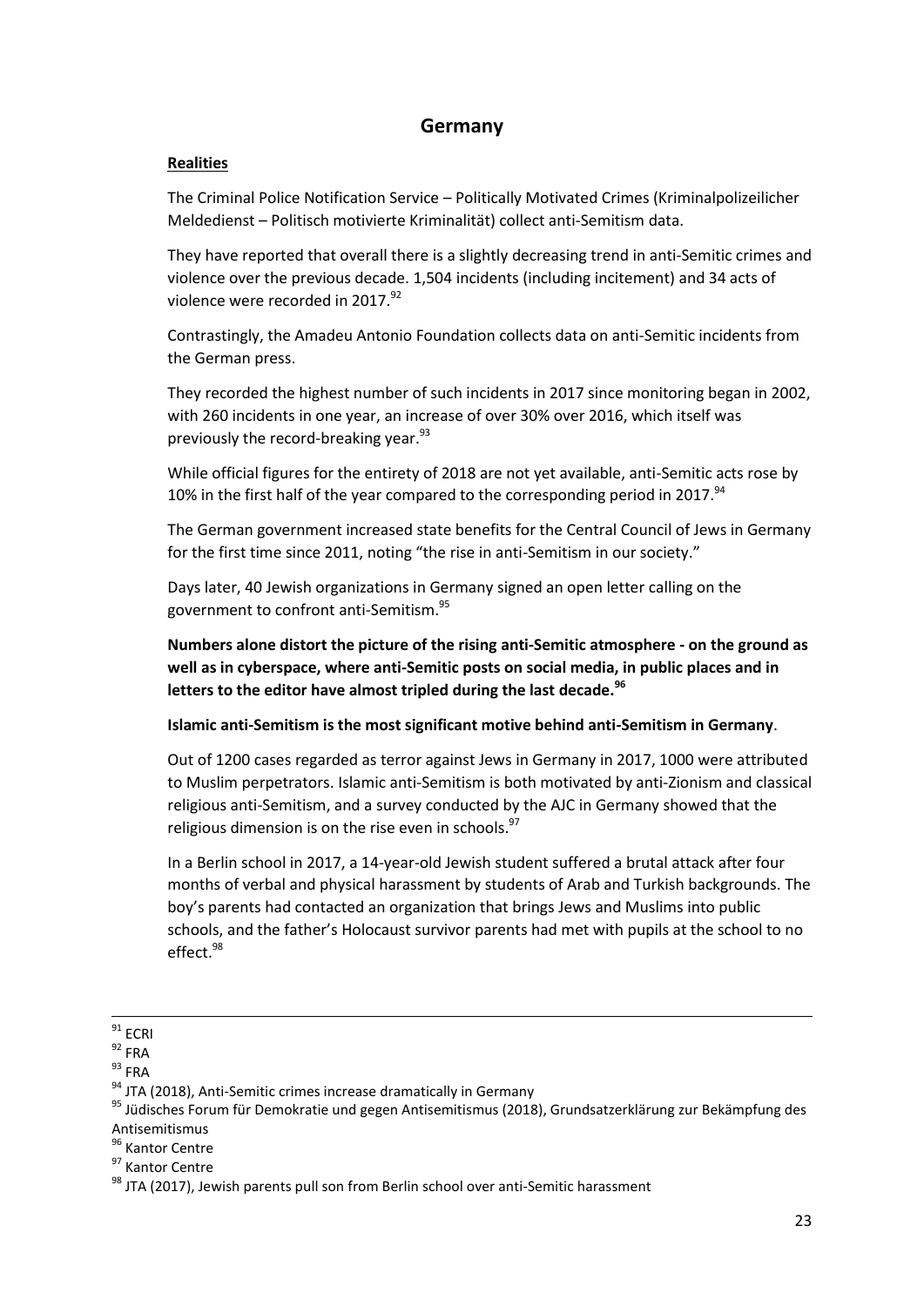After anti-Semitic riots in Germany after the U.S. decision to move their embassy to Jerusalem, German president Frank-Walter Steinmeier said he was "horrified and ashamed that anti-Semitism has not been overcome, also not in our country, and it raises its evil head in many different guises: in extreme actions such as the burning of the Israeli flag and ignorant slogans of hatred and violence; but also in habits which are less obvious and the spreading of prejudices against all things Jewish… no exceptions be made for immigrants. It is non-negotiable – for all who live in Germany and want to live here!" $99$ 

#### **The Alternative für Deutschland party, which won 12.6% in the last election, has a deep and visible problem with anti-Semitism.**

**After incidents such as politician Björn Höcke calling the national Holocaust Memorial a "monument of shame", the rise of the AfD raises the spectre of renewed right-wing anti-Semitism.** 

The Party lost its leader Frauke Petry just after the elections, following the struggle between the moderate stream which she represented and the more nationalist stream.

## **Alexander Gauland, who was elected to serve as Chairman in Petry's place, is of the opinion that people "should stop focusing on Germany's Nazi past," and that Germans have the right "to be proud of German soldiers in both world wars."<sup>100</sup>**

At the party's November 2017 conference resolutions were passed concerning anti-Semitism and Israel, calling on the party to strongly condemn anti-Semitism but excluding subjects such as distorting the memory of the Holocaust and calls to stop criticizing Germany's Nazi past.

### **Outside of the AfD, institutional action against all forms of anti-Semitism are strong in Germany, highlighted by the federal government's adoption of the IHRA working definition of anti-Semitism**.

For example, President Steinmeier condemned the anti-Semitic and anti-Israel demonstrations that followed the U.S. Jerusalem Embassy move, which included calls to kill Jews, and was largely populated by refugees and immigrants from Muslim countries. The president said that he was shocked by the burning of Israeli flags in public squares, and that there was no place for anti-Semitism in Germany, whether loud or quiet, old or new. Condemnation was also heard from Chancellor Angela Merkel and other ministers and members of Parliament.

Outside of right wing and Islamic anti-Semitism, mainstream and left-wing anti-Semitism also has some traction. This is highlighted by isolated incidents such as that of Mekan Kolasinac, the chairman of the German Left party in the town of Saarlouis in the state of Saarland, who on his Facebook page called the head of the Federal party, Bernd Riexinger, a "sneaky Jew", before apologizing.

Prof. Anders Zick, of the Institute for Interdisciplinary Conflict and Violence Research of the University of Bielefeld, presented research on xenophobia and anti-Semitism that included

<sup>99</sup> Facebook page of Israel in Deutschland (2017),

https://www.facebook.com/IsraelinGermany/videos/1525017624220846/

<sup>&</sup>lt;sup>100</sup> The Guardian (2017), AfD co-founder says Germans should be proud of its second world war soldiers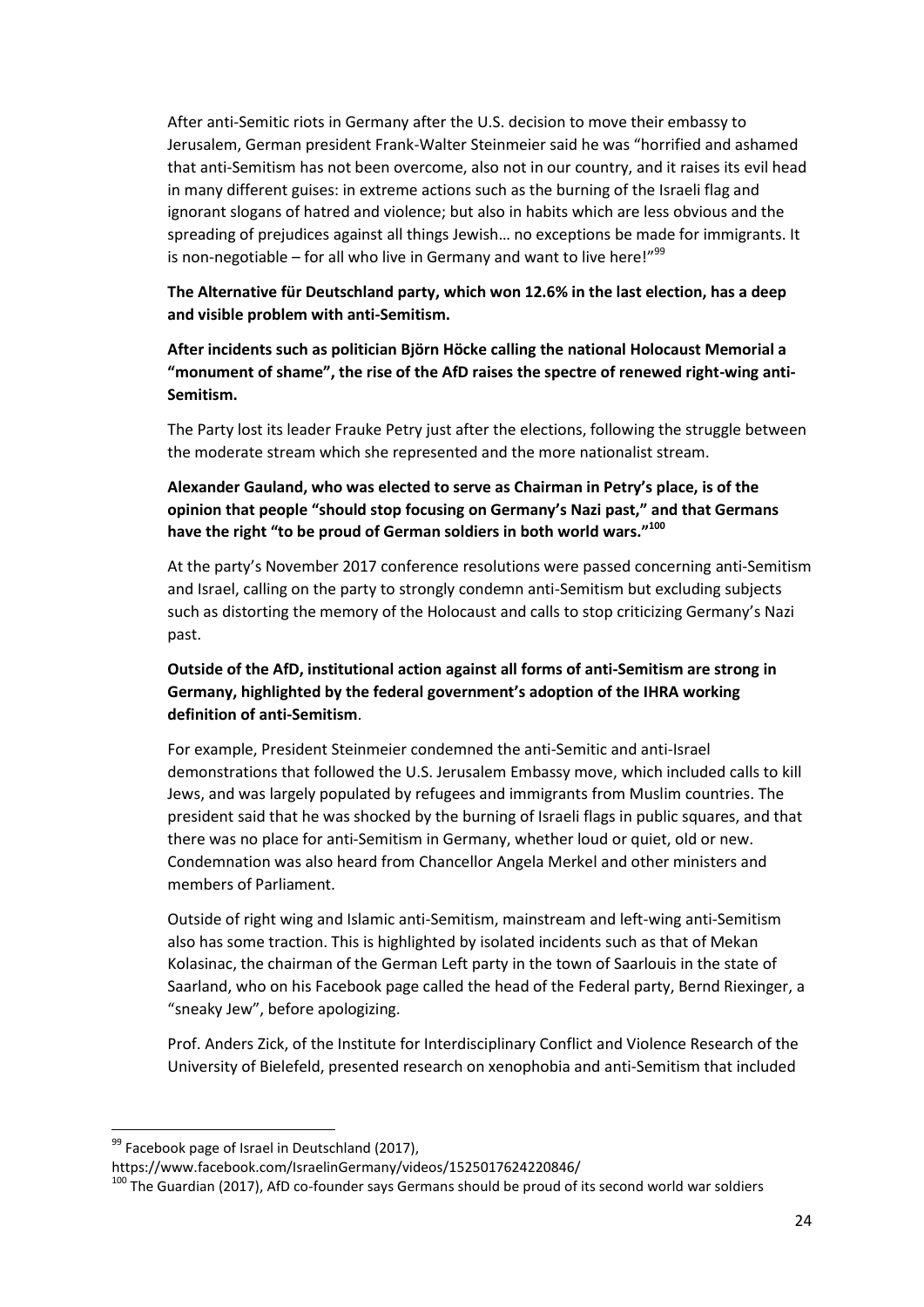the statistic that 20-25% of the German population holds anti-Semitic views when it comes to criticizing Israeli politics.

This is concretized by the findings of the ADL in 2015, which gave Germany an anti-Semitism index score of 16%, which notably includes an oversample of Muslim respondents in a year where migration from the Middle East and North Africa was still at a high point.

Muslim respondents were indexed at 56%, compared to 14% for Christians and 20% for classified as atheist/no religion.

## **In the ADL survey, two statements stood out as the most agreed with. 51% of those surveyed responding "probably true" to the statement "Jews still talk too much about what happened to them in the Holocaust".**

This was a consistently high figure across all ages, genders and religious backgrounds. 49% agreed with the statement "Jews are more loyal to Israel than to [Germany/to the countries they live in]". Again, this statement had remarkably high agreement rates across all segments of the population, and a particularly high agreement rate from Muslim respondents.<sup>101</sup>

In an independent expert group for studying anti-Semitism of the German Ministry of Interior released a study in cooperation with academics, classical anti-Semitism regarding conspiracies surrounding power and influence is a more marginal issue compared to Israelrelated anti-Semitism, which is indexed at 40% of the population.

However, in a study commissioned on Muslim immigrants in Bavaria, results showed that classical anti-Semitism tropes are common in this population, with 50% of immigrants in the region expressing anti-Semitic views.<sup>102</sup>

**In general, xenophobia is increasingly problematic in Germany society. The most recent Leipzig Authoritarianism Study, released in November 2018, shows that almost 50% of eastern Germans and 33% of western Germans agree with certain xenophobic statements, for example that foreigners are exploiting the welfare state. 103**

Germany commemorates the Holocaust on 27 January. The day was established in 1996 by President Roman Herzog and commemorates all victims of the crimes committed under National Socialism, including Jewish victims of the Holocaust and the extermination and persecution of Roma and Sinti.

Initiatives to commemorate the Jewish victims of the Holocaust are also held across Germany on 9 November, the anniversary of the 1938 Kristallnacht pogrom.

**The specific memorial for Roma and Sinti victims of genocide takes place on 2 August at the Memorial to the Sinti and Roma Victims of National Socialism in Berlin.**

**The Holocaust, the extermination and persecution of Roma and Sinti and crimes against other victim groups are also taught in schools at the secondary and upper secondary level, and at the college and university level. These three topics are also covered in textbooks.**

**<sup>.</sup>**  $101$  ADL

<sup>102</sup> Kantor Center

 $103$  CFCA (2018), Research in Germany: About a third of Germans hold antisemitic views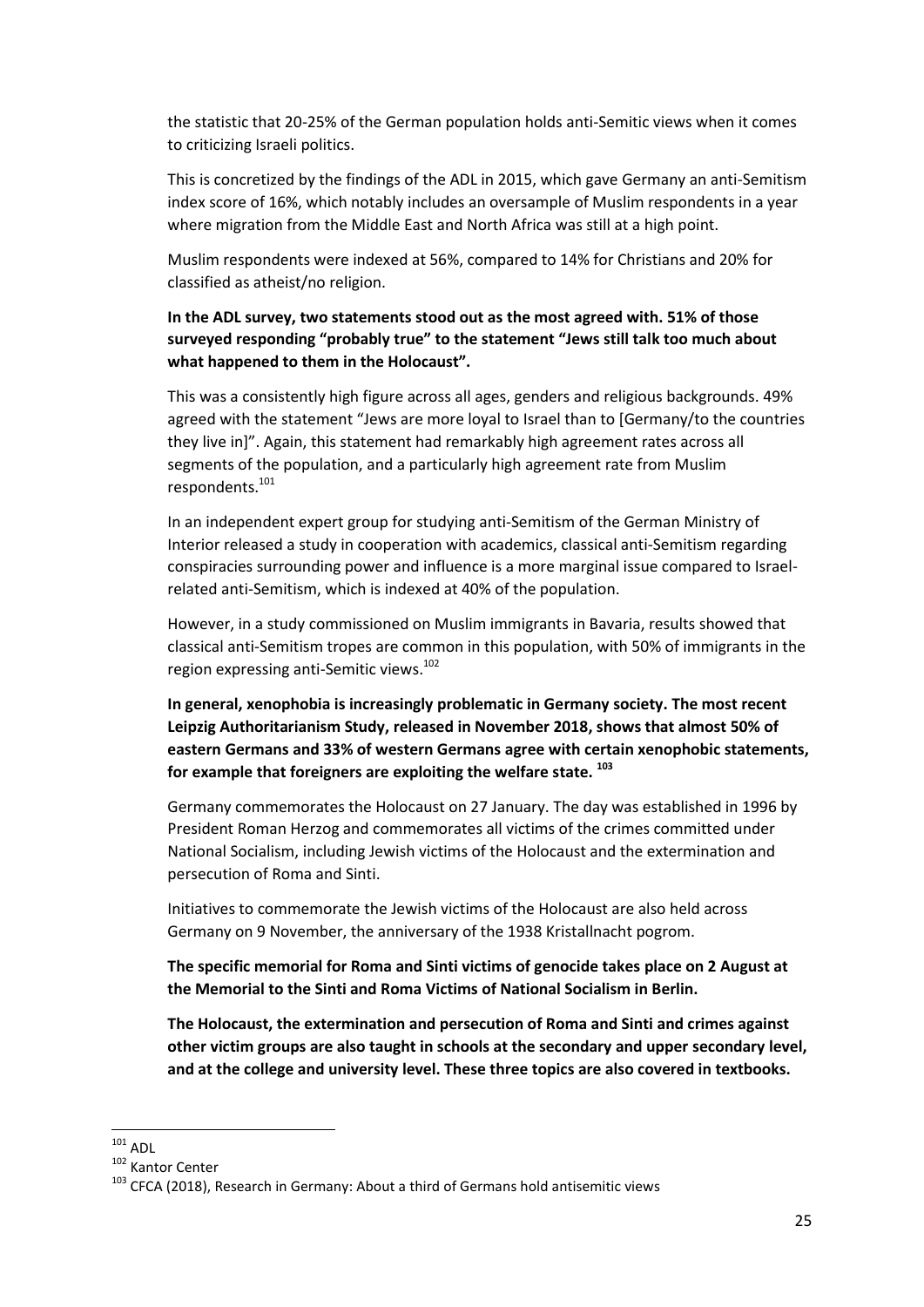There is no nation-wide education curriculum in Germany, but the subjects of National Socialism and the Holocaust form a significant part of the curricula of all federal states.<sup>104</sup>

#### **The EU-MIDIS II survey found that 37% of SSAFR faced discrimination in the preceding five years.**

#### **Legislative**

## **Germany has also passed the Network Enforcement Act (NetzDG), fining internet companies who do not delete offensive content within 24 hours.**

Other criminal content must generally be taken down or blocked within 7 days of receiving a complaint. The measure has attracted a lot of criticism and has played into the hands of the far right who frame the controversy as censorship of their beliefs rather than the protection of minorities.

Germany has not ratified Protocol No. 12 to the European Convention on Human Rights, however the state's opinion is that it would not strengthen hate crime legislation.

Germany's criminal code contains a sentencing provision applicable to any crime in the  $code.<sup>105</sup>$ 

**However, racist motivation for an ordinary offence does not expressly constitute an aggravating circumstance, and there are additional provisos which prohibit this provision from being enacted**.

**The ECRI also recommends that Germany introduce into the law an obligation to discontinue public financing of organisations, including political parties, which promote racism. 106**

Section 46 of the German Criminal Code (CC) states explicitly that when weighing the seriousness of the offence, courts shall give particular consideration to the motives and aims of the offender, particularly where they are of a racist or xenophobic nature or where they otherwise show contempt for human dignity.

In addition, Section 130 of the CC sets out the offence of incitement to hatred, which is committed by whoever, in a manner capable of disturbing the public peace, incites hatred against a national, racial, religious group or a group defined by its ethnic origins, against segments of the population or individuals because of their belonging to one of the aforementioned groups or segments of the population, or calls for violent or arbitrary measures against them; and also by whoever assaults the human dignity of others by insulting, maliciously maligning an aforementioned group, segments of the population or individuals because of their belonging to one of the aforementioned groups or segments of the population, or by defaming segments of the population.<sup>107</sup>

**Germany has ratified the IHRA working definition of anti-Semitism in 2017**, and its local and regional bodies have often been at the forefront of anti-BDS measures.

<sup>104</sup> OSCE (2018)

<sup>105</sup> ODIHR (2018)

<sup>106</sup> ECRI (2014), Report on Germany

 $107$  FRA (2018)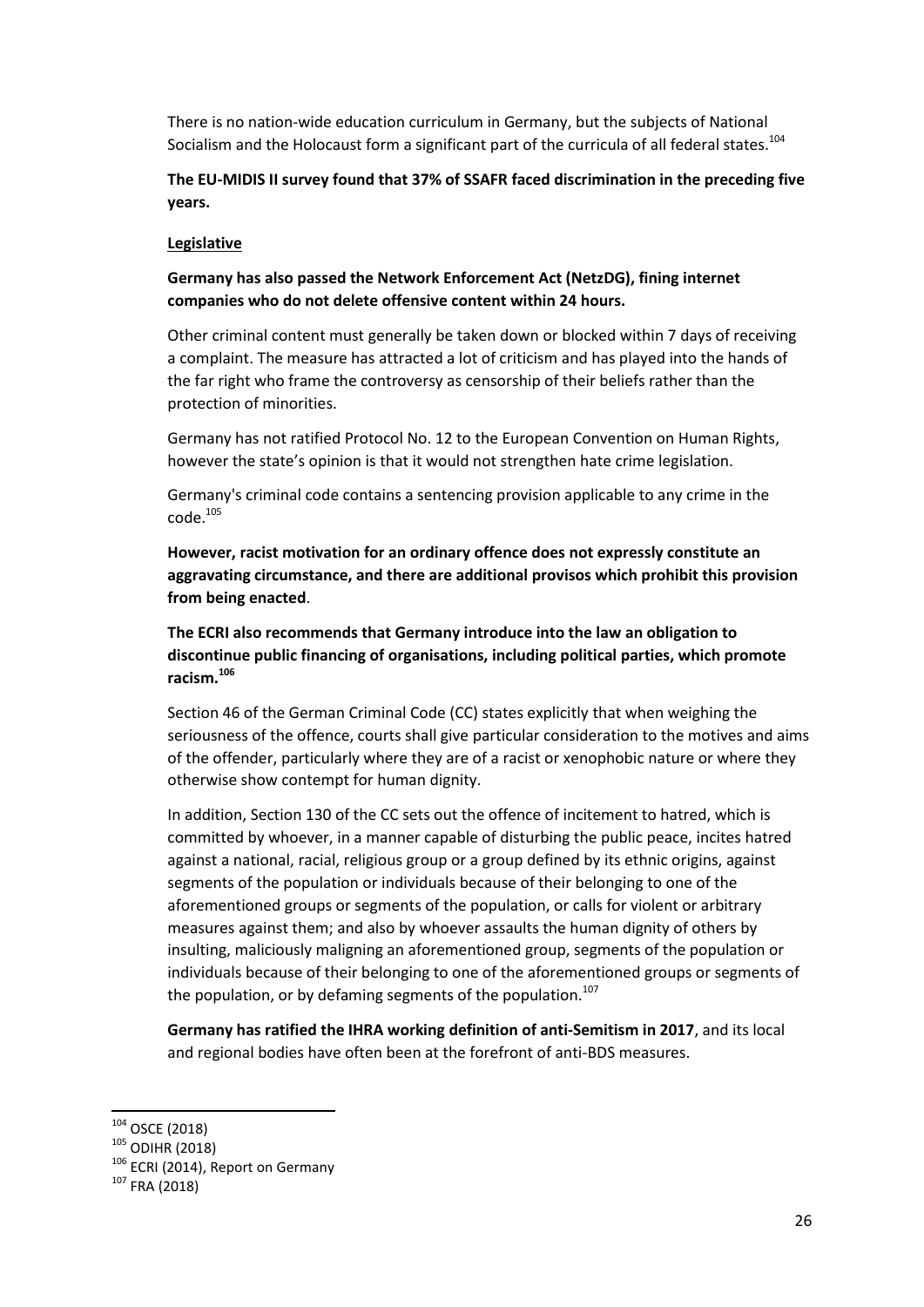In a number of Germany's major cities, such as Frankfurt, Berlin and Munich, it has been said that BDS uses language from the Nazi era: The deputy mayor of Frankfurt, Uwe Becker, said in August 2017: "The BDS campaign with its messages uses the same language as the National Socialists once used to express… It is deeply anti-Semitic and should have no place in Frankfurt."<sup>108</sup>

In January 2018, the Bundestag created a commission to deal with anti-Semitism through liaising with Jewish groups and the coordination of government actions.

#### **Challenges**

Anti-Semitic statistics do not always reflect the ideological balance of the motives due to Germany's classification process. For example, calls for "Juden Raus" is automatically classified as right-wing anti-Semitism due to the Nazi connotations, however other non-right groups such as Islamists have co-opted this call in Germany.

**Therefore, if an anti-Semitic incident of this nature is recorded it may not reflect on the true nature of the problem.**

**Germany also does not report the numbers of prosecuted and/or information on sentenced hate crime cases to ODIHR.**

**While some areas of law enforcement and judicial practises have improved, per the ECRI, it has been noted by multiple organizations including CERD that the state lacks adequate recording of racist crimes.<sup>109</sup>**

**The under-assessment of hate crimes is corroborated by an FRA study from 2013, when it was reported that only 28% of the victims of serious anti-Semitic attacks in Germany reported them to the police or to other organizations.<sup>110</sup>**

Institutional action against anti-Semitism does have some weaknesses when it comes to Israel, despite the strong rhetorical and legislative positions that have been taken against forms of anti-Semitism cloaked in anti-Zionism.

In 2017, a regional court in Wuppertal confirmed a decision of a lower court that an attempt to set fire to a synagogue in the city by three Palestinians residing in Germany in 2014 was in fact a legitimate expression of criticism of Israeli policy. Such positions undermine the safety of Jewish communities and the work of other areas of government and civil society to fight anti-Semitism.

Petra Pau of the Die Linke socialist party has warned that "while anti-Semitic crimes continue to be committed by right-wing extremists, it is by no means a marginal phenomenon, solely by Nazis or Islamists." Pau called for permanent financing of civil society prevention and education projects in order to combat anti-Semitism and protect democratic norms.

<sup>&</sup>lt;sup>108</sup> Kantor Centre

 $^{109}$  ECRI (2017)

<sup>110</sup> FRA (2013), Diskriminierung und Hasskriminalitet gegenuber Juden in den EU Mitgliedsstaaten: Erfahrungen und Wahrnehmungen im Zusammenhang mit Antisemitismus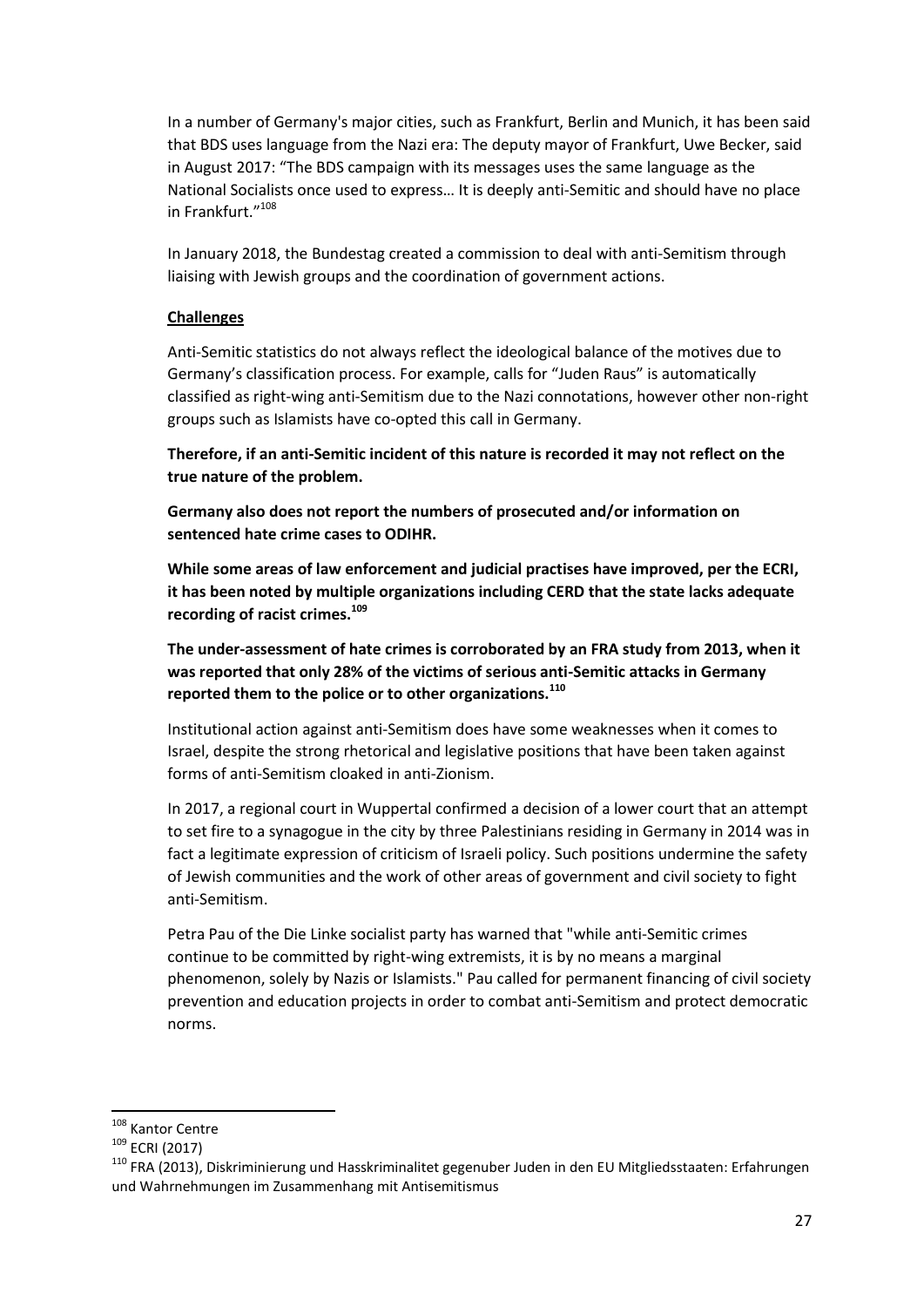**In the report on its mission to Germany, the United Nations Human Rights Council's Working Group of Experts on People of African Descent expressed concerns over the state's failure to protect people of African descent from hate crimes.**

The working group recommended the adoption of a comprehensive training strategy for police officers to end the racial profiling of people of African descent and specialized training for prosecutors and judges on identifying hate crimes.<sup>111</sup>

Additionally, the UNHCR noted in 2018 that the acceptance of migration and the protection of refugees within society in Germany has been continuously decreasing and that there is an increasing right-wing discourse in public debate.<sup>112</sup>

#### **Greece**

#### **Realities**

Although the number of Jewish Greeks is, according to the Greek Census, very low (5000, i.e. 0.05% of the population) the number of anti-Semitic incidents, both verbal and physical, are disproportionately high.

Greek authorities recorded seven incidents motivated by anti-Semitism in 2017, after three in 2016. These figures cover online incidents.

**In 2017, the UN-formed coalition group Racist Violence Recording Network (RVRN) recorded 12 anti-Semitic incidents in Greece. In 2017 there was a general uptick in racist and xenophobic violence, with recorded attacks up to 128 from 40 the previous year, with many incidents targeting Turkish minorities.**

Events that were more frequent than violent attacks included vandalism and the spreading of stereotypes and conspiracy theories both online as well as in the media. Jews are featured as ruling the world politics and finance.

The Protocols of the Elders of Zion is widely distributed online and was even quoted by Metropolitan Bishop of Piraeus Seraphim in 2017 in an online statement.<sup>113</sup>

**This is reinforced by data from the ADL global studies in 2014-2015, which reported that Greek society has a measured anti-Semitism index score of 69% or 67%, referring to 2014 and 2015 respectively. This is the highest score in Europe.**

Anti-Semitic stereotype statements regarding Jewish power in the financial, political and business spheres had widespread or near-total agreement rates, while over 70% of surveyed people agreed that Jews talk too much about the Holocaust.

As with many countries studied, there is a decrease in anti-Semitic index figures for younger generations, however this still stands at 60% across the 18-35 cohort.<sup>114</sup>

<sup>113</sup> Kantor Centre

 $111$  ODIHR (2018)

<sup>112</sup> FRA, (2018) Periodic data collection on the migration situation in the EU, September Highlights

 $114$  ADI 5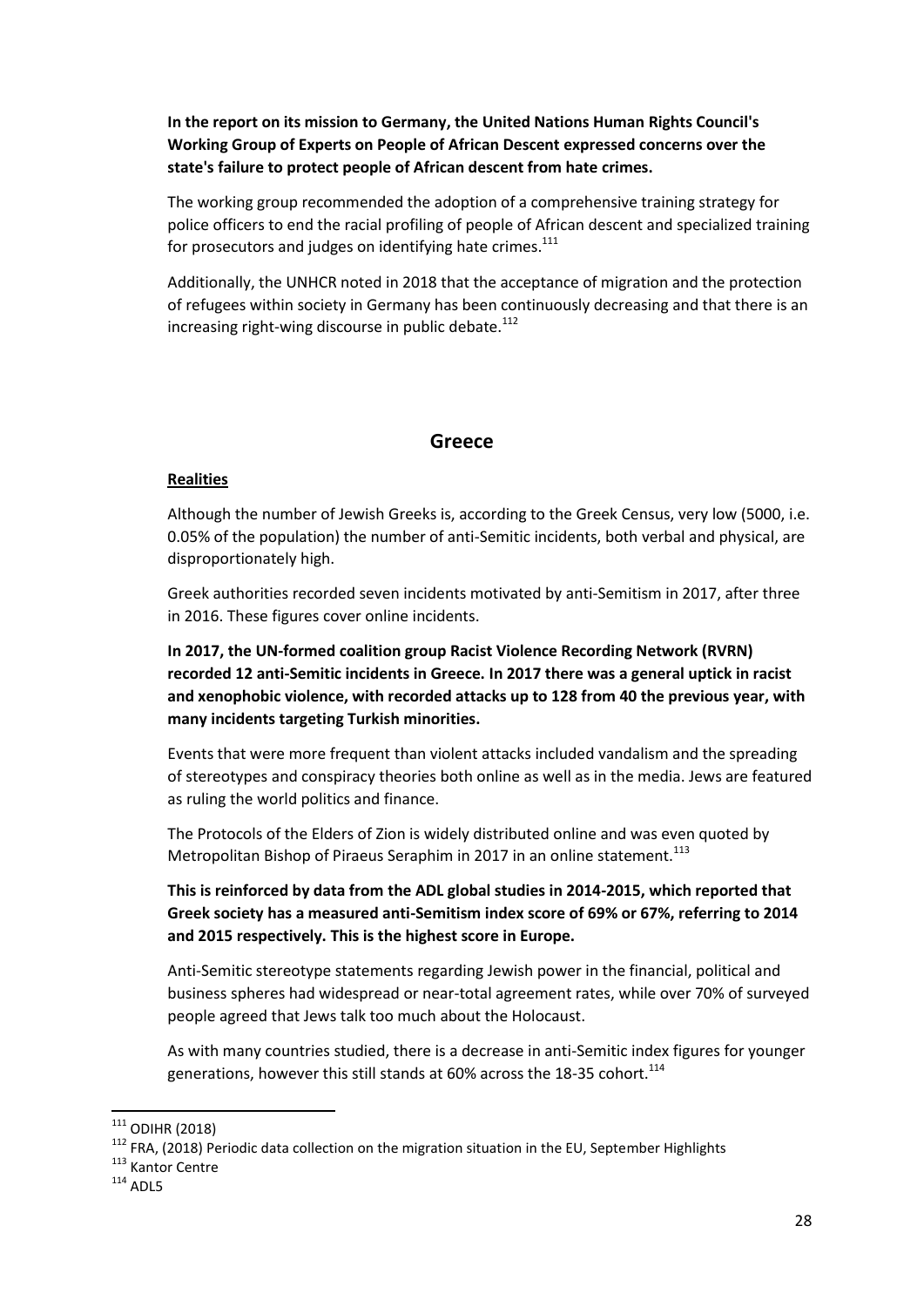These findings are corroborated by research undertaken by the Central Board of Jewish Communities in Greece, which in 2017 found similarly pervasive attitudes towards Jews. One sample question from the survey required participants to score trust of Jews out of ten, with ten indicating high trust. Over a third scored their trust of Jews at 0, and a majority scored it as under 5. Almost 27% of our sample would like the Holocaust "to be forgotten."<sup>115</sup>

Anti-Israel rhetoric is often the cover for anti-Semitism, and according to research conducted in Greece, 65% of society agrees with the statement "Israel treats the Palestinian exactly as the Nazis treated the Jews." Reacting to these opinions, then-Foreign Minister Nikos Kotzias said "when I hear them equate Israel with the Nazi crimes, I do not hear 'normal' criticism. What I hear is an ex post attempt to acquit those who committed the crime of the Holocaust."<sup>116</sup>

## **Golden Dawn is a political party which represents a sustained fascist presence in national politics, after winning 18 members of parliament in 2015 in a campaign accompanied by racist and anti-Semitic statements, which sometimes climaxed in acts of violence against Jews and immigrants.<sup>117</sup>**

This is despite that the entire party has been under criminal investigation for over three years, including all its members of parliament. Public funds can be cancelled if a party's leaders, or 10% of its members of parliament, are convicted of involvement in a "criminal organisation" or "acts of terrorism".<sup>118</sup> Throughout this process, and despite losing members of parliament in its faction along the way, the party remains steady in the polls.<sup>119</sup> Unlike some other far-right populist parties in Europe, Golden Dawn is committed to its hatred of Jews and Israel and does not depart from those beliefs for political gain.

RVRN primarily collects information as it pertains to the victimization of migrants, releasing an annual report which in 2017 documented over 100 acts of racism. 2017 saw some significant incidents of violence specifically against migrants: for example, a group of masked teenagers used iron bars and knives to beat and stab two migrant workers in a field, while yelling racist insults.<sup>120</sup>

## **Anti-Roma violence increased around Athens in 2017, and 20% of Roma reported in the EU-MIDIS II survey of experiencing discrimination in the workplace or in finding employment. There were significant clashes between Roma and non-Roma residents in the Menidi district of Athens.<sup>121</sup>**

Greece commemorates the Holocaust on 27 January. The National Day of Remembrance of Greek Jewish Martyrs and Heroes of the Holocaust was established in 2004 by parliament and affirmed by a presidential decree. The day commemorates the Jewish victims of the Holocaust, and in particular the annihilation of the Greek Jewish community. The day is used

1

<sup>&</sup>lt;sup>115</sup> Central Board of Jewish Communitiess in Greece (2017), Antisemitism in Greece today: Aspects, causes and tackling the phenomenon, 2017

<sup>116</sup> WJC (2017), At WJC reception, Greek FM Kotzias decries 'hypocrisy and double-speak' of criticism of Israel 117 Israeli Ministry of Diaspora Affairs

<sup>118</sup> ECRI (2015), Report on Greece

<sup>119</sup> Marc/Proto Thema poll October 2018, https://www.protothema.gr/politics/article/833427/dimoskopisimarc-gia-to-proto-thema-autodunamia-nd-me-160-edres/

<sup>120</sup> FRA (2018)

<sup>&</sup>lt;sup>121</sup> European Roma Right Centre (ERRC) (2017), 'Athens: This is not a protest. This as a pogrom'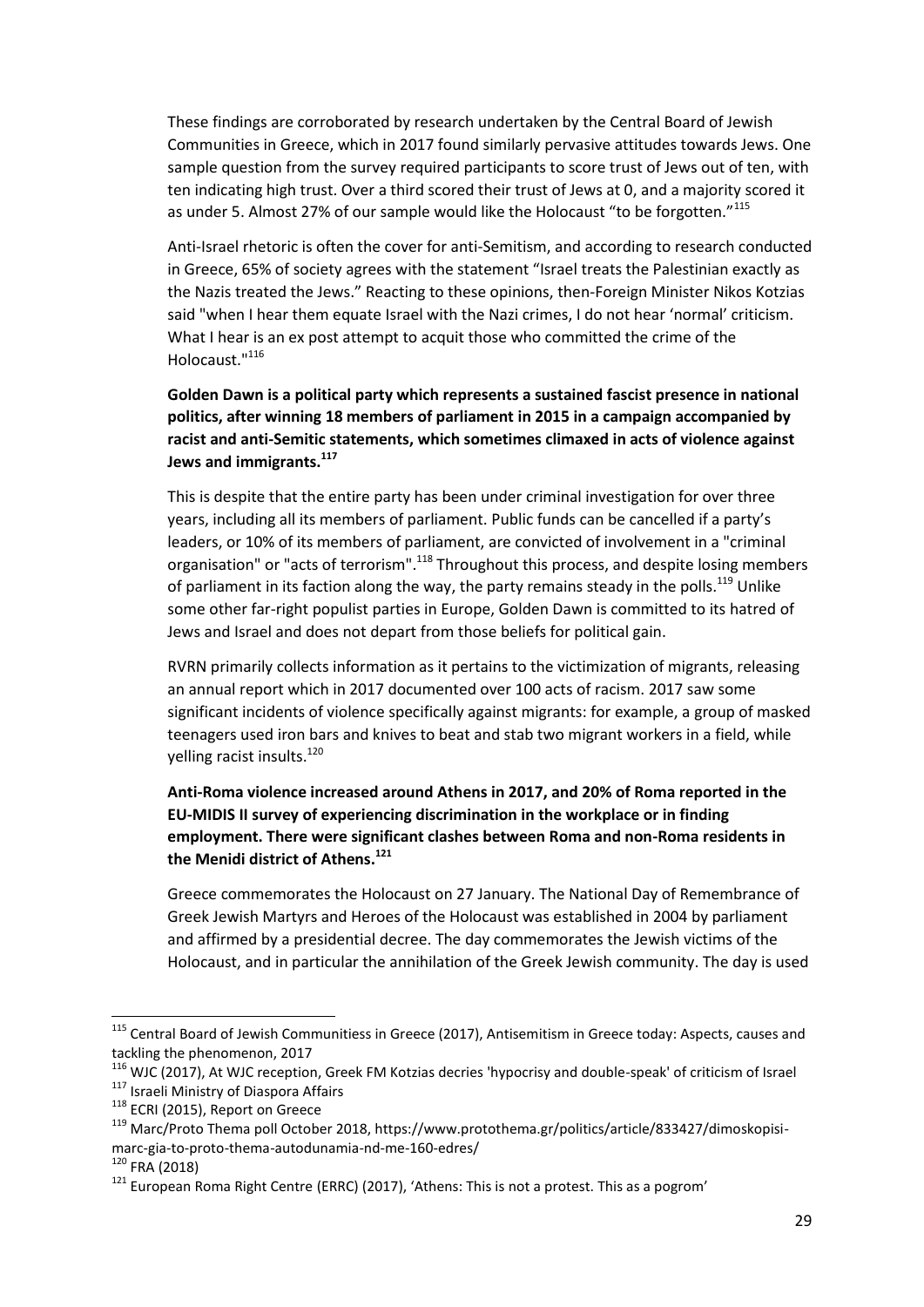to raise awareness – especially among young people – about intolerance, xenophobia, racism and anti-Semitism.

**The Holocaust and crimes committed against other victim groups are studied in schools at primary, secondary and upper secondary, and college and university levels, and are also covered in textbooks**.

**The teaching of the extermination and persecution of Roma also forms part of studies about the Holocaust, and students are encouraged to use online sources to learn more.<sup>122</sup>**

#### **Legislative**

Anti-Zionism is not considered to be within the bounds of the law covering anti-Semitism (Law 4285/2014), and therefore anti-Zionism cannot be considered a criminal offence.<sup>123</sup> This is used by both far-right and far-left groups who delegitimize Israel, and mask anti-Semitic epithets in the language of anti-Zionism.<sup>124</sup>

Greece has also not ratified Protocol No. 12 to the European Convention on Human Rights.

Article 81 A of the Criminal Code (CC) sets out a general aggravating circumstance for crimes or misdemeanours committed out of hatred on the grounds of race, colour, religion, descent, national or ethnic origin. Law No. 927/1979 on punishing acts or activities aiming at racial discrimination sets out in Article 1 the offence of Incitement to violence or hatred, which is committed by anyone who publicly incites, provokes, or stirs, either orally or through the press, the Internet, or any other means, acts of violence or hatred against a person or group of persons or a member of such a group defined by reference to race, colour, religion, descent or national or ethnic origin, in a manner that endangers the public order and puts the life, physical integrity or freedom of these persons at risk.

Law 4356 of 2015 (Articles 15-19) established the National Council against Racism and Intolerance, an inter-ministerial body tasked with the development of policies on preventing and combatting racism and intolerance with the cooperation and coordination of the relevant stakeholders in this field, including civil society actors. The National Council met for the first time in April 2016 and has held regular meetings since then, with a view to carrying out a national plan.<sup>125</sup>

**The Ministry of Public Order and Citizen Protection created special units within the police to tackle racist violence through investigations, also ex officio, and receive anonymous complaints**.

**In October 2013, a Public Prosecutor for the prosecution of acts of racist violence was appointed.**

<sup>122</sup> OSCE (2018)

<sup>123</sup> Kantor Centre

<sup>124</sup> The Central Board of Jewish Communities in Greece (KIS), *KIS Condemns 'New Antisemitism' (*2018)

<sup>&</sup>lt;sup>125</sup> ECRI (2018), Report on Greece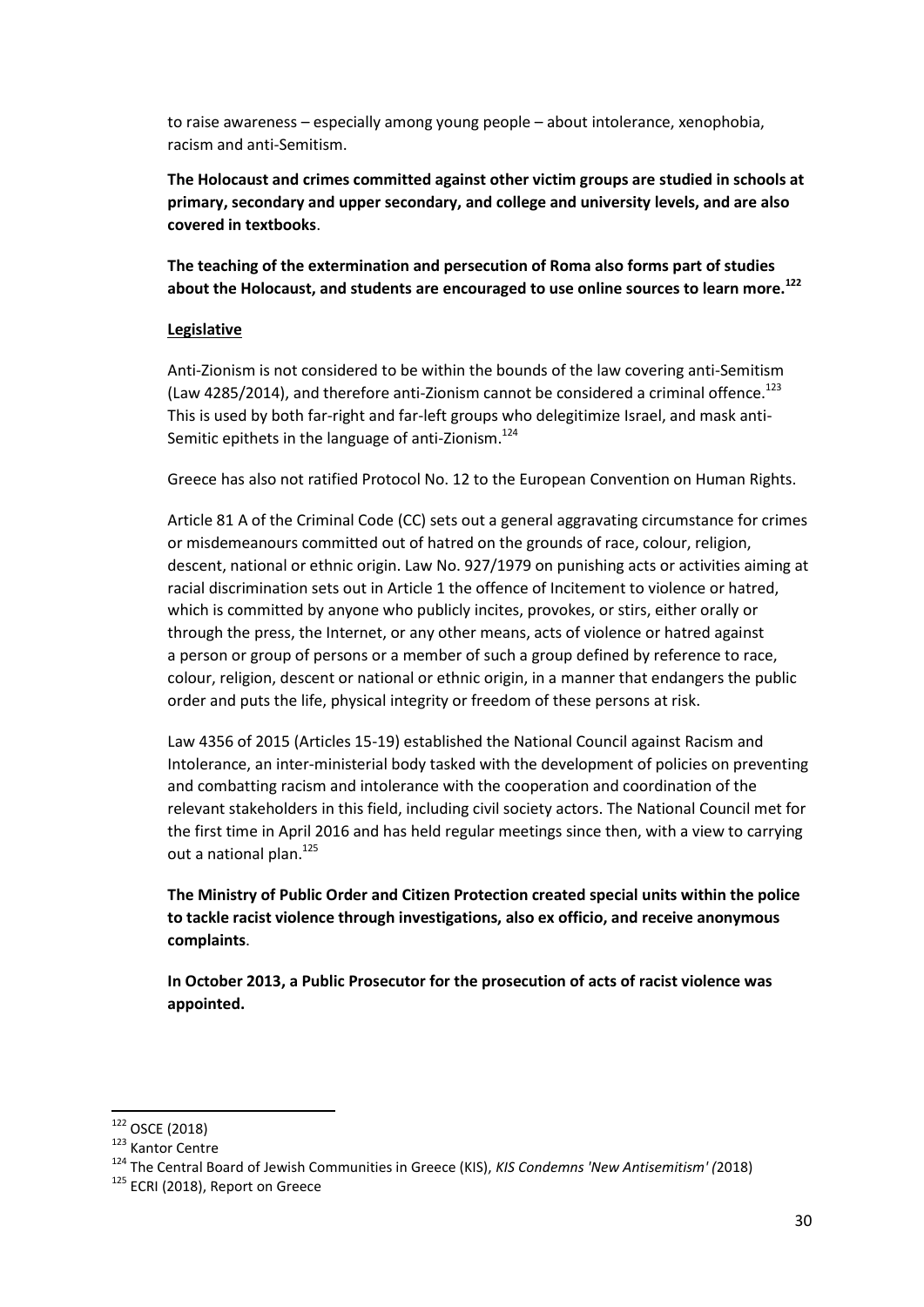**The Greek authorities also have no effective strategy to end racial segregation affecting Roma children in schools. <sup>126</sup>**

#### **Challenges**

Summarizing the challenges ahead for Greece in the fight against xenophobia and racism in March 2018, the RVRN noted that "On the one hand, the presence of groups with xenophobic ideologies and acts of organized violence against organizations of refugees, immigrants, LGBTQI and their defenders was strengthened. On the other hand, the authorities have developed clearer and faster responses."<sup>127</sup>

For migrants reaching Greece, they were found as of August 2018 to be subject to substandard reception and detention conditions, with vulnerable groups (e.g. pregnant women and mothers with babies) lacking necessary protection.<sup>128</sup>

On the subject of anti-Semitism, the Jewish community has called for an increase in police surveillance around Jewish monuments and an even stronger need to prevent hate crimes, which they feel requires education and have offered to assist in this.

## **Hungary**

#### **Realities**

## **According to the EU's FRA body, Hungary makes no specific attempts to define or collect data on anti-Semitic crimes.**

In civil society, the Action and Protection Foundation (TEV) monitors and analyses anti-Semitism in Hungary through the Brussels Institute and reports to the Prime Minister's Office. In 2017, 37 anti-Semitic incidents were reported, down from 52 in 2015 and 48 in 2016, with the vast majority of incidents defined as hate speech.<sup>129</sup>

The Federation of Jewish Communities in Hungary (MAZSIHISZ) prepared its first annual report on anti-Semitism in Hungary in 2013. In 2015, there was a 50 % decrease in the number of recorded incidents compared to 2013.

According to official statistics there are hardly any hate crime cases in Hungary, with only 233 recorded in 2017, a jump from 33 in 2016 according to data submitted regularly to the ODIHR. The ODIHR observed that Hungary has not recorded the bias motivations of hate crimes.<sup>130</sup>

However, a memo by the European Society of Criminology notes that state complicity in hate crimes is a major factor behind the under-reporting of incidents.<sup>131</sup> The government initiated a fear-mongering referendum campaign against allowing the EU "to mandate the

**<sup>.</sup>**  $126$  ECRI

<sup>&</sup>lt;sup>127</sup> RVRN (2018), RVRN Annual Report 2017

 $128$  FRA (2018), Periodic data collection on the migration situation in the EU

 $129$  FRA

<sup>130</sup> OSCE (2018)

<sup>&</sup>lt;sup>131</sup> Petra Bárd. *What Is Behind the Low Number of Hate Crimes in Hungary?*, European Society of Criminology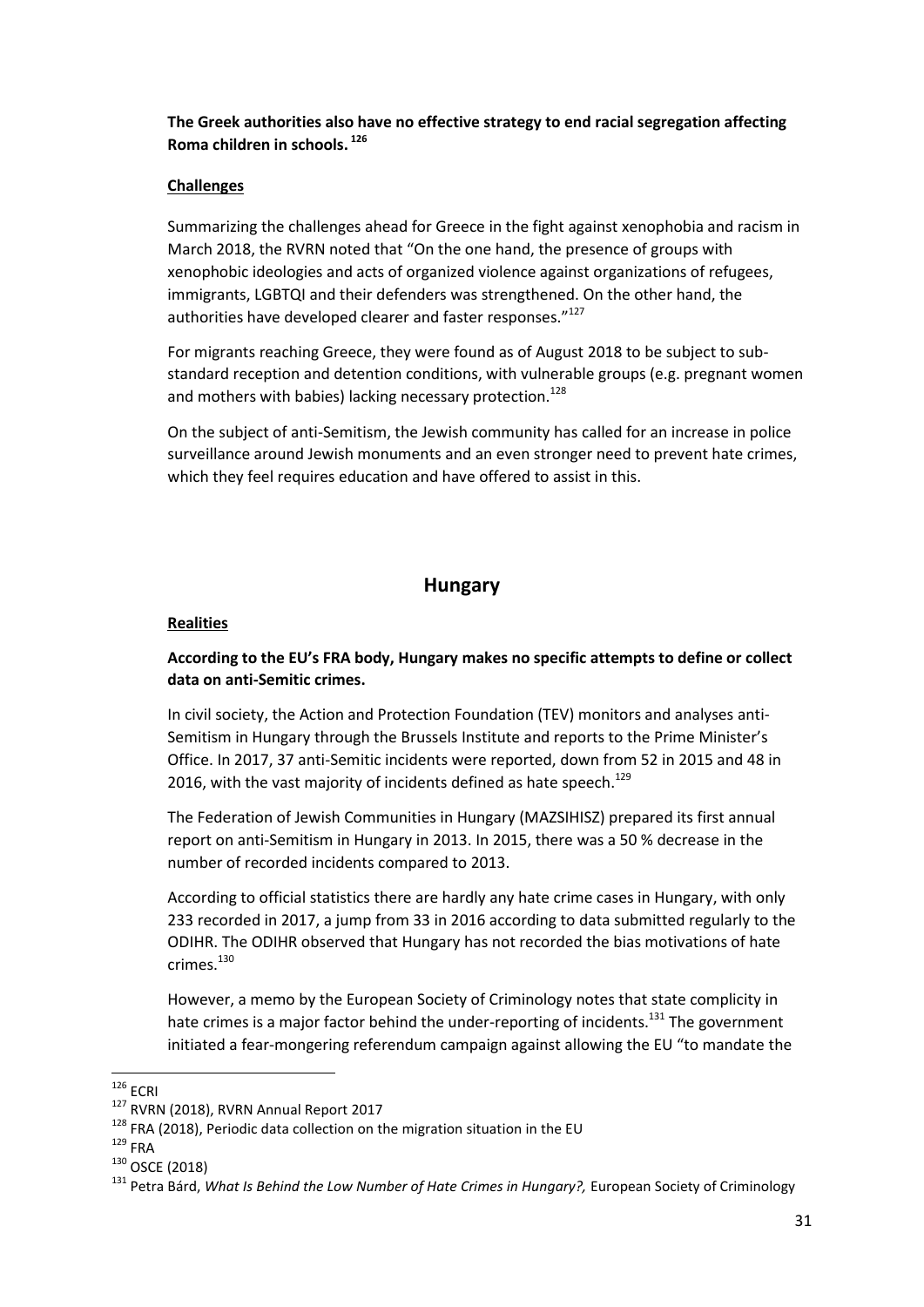resettlement of non-Hungarian citizens to Hungary without the approval of the National Assembly".

It conducted a massive public relations effort, spreading the message that refugees coming from the Middle East and North Africa are terrorists, rapists or economic migrants. As research data show, whereas in 2015 two-thirds of respondents expressed their tolerance and pro-migrant support, a year later the proportion decreased to one-third.<sup>132</sup>

The distortion between figures and experiences is also corroborated by other studies of the Jewish community.

According to the Kantor Center, "Following a year (2009) with nine violent cases in Hungary, 90% of its Jews said anti-Semitism is a very grave problem, an answer which indicates that the so-called non-violent manifestations of anti-Semitism determine their feeling of insecurity."<sup>133</sup>

Anti-Semitic sentiment is a significant problem in Hungary.

**The ADL has indexed Hungarian anti-Semitism at 40% in 2015**, with young people agreeing in general with fewer anti-Semitic statements compared to older people.

The only exception for this trend is with the statements "Jews are responsible for most of the world's wars" and "People hate Jews because of the way Jews behave." In these cases, younger people were more sympathetic to anti-Semitic attitudes than their elders.<sup>134</sup>

Hungary's largest Jewish organisation, Mazsihisz, called on the prime minister to stop a government campaign against a Hungarian-born Jewish émigré, adding that the "poisonous messages harm the whole of Hungary." This referred to anti-Semitic imagery and language used against migrants and globalist politics.

Before the anti-Soros campaigns began, according to an OSCE report "Hungarian Jews largely agree that FIDESZ leaders are very careful in their own public remarks and do not accuse them of espousing anti‐Semitism. There are some who see in the general attacks on certain European and economic interests coded references to attacks on Jews, although this is surely open to debate.

However, there is general agreement that in the outer circles of the party or among traditional party supporters in the media more explicit anti‐ Semitic appeals are present, and they believe that the FIDESZ leadership turns a blind eye to this. With a worsening economic climate and the prospect that FIDESZ will need to ratchet up its populist appeals in the next election, Hungarian Jews—not a terribly optimistic people in the best of times—are quite understandably on edge. $^{\prime\prime}^{135}$ 

However, Orban has also tried to counter this reputation through reciprocal visits with Prime Minister Netanyahu, and by stating that Hungary would show "zero tolerance" for anti-Semitism.<sup>136</sup>

<sup>&</sup>lt;sup>132</sup> BBC (2016), Hungary poster campaign pokes fun at migrant referendum

<sup>133</sup> Kantor Centre

 $134$  ADL

<sup>135</sup> OSCE (2012), Country Visit: Hungary, Report of the Personal Representative of the OSCE Chair-in-Office on Combating Anti-Semitism

<sup>&</sup>lt;sup>136</sup> Reuters (2018), Hungary's Orban tells Israel that Jews in his country can feel safe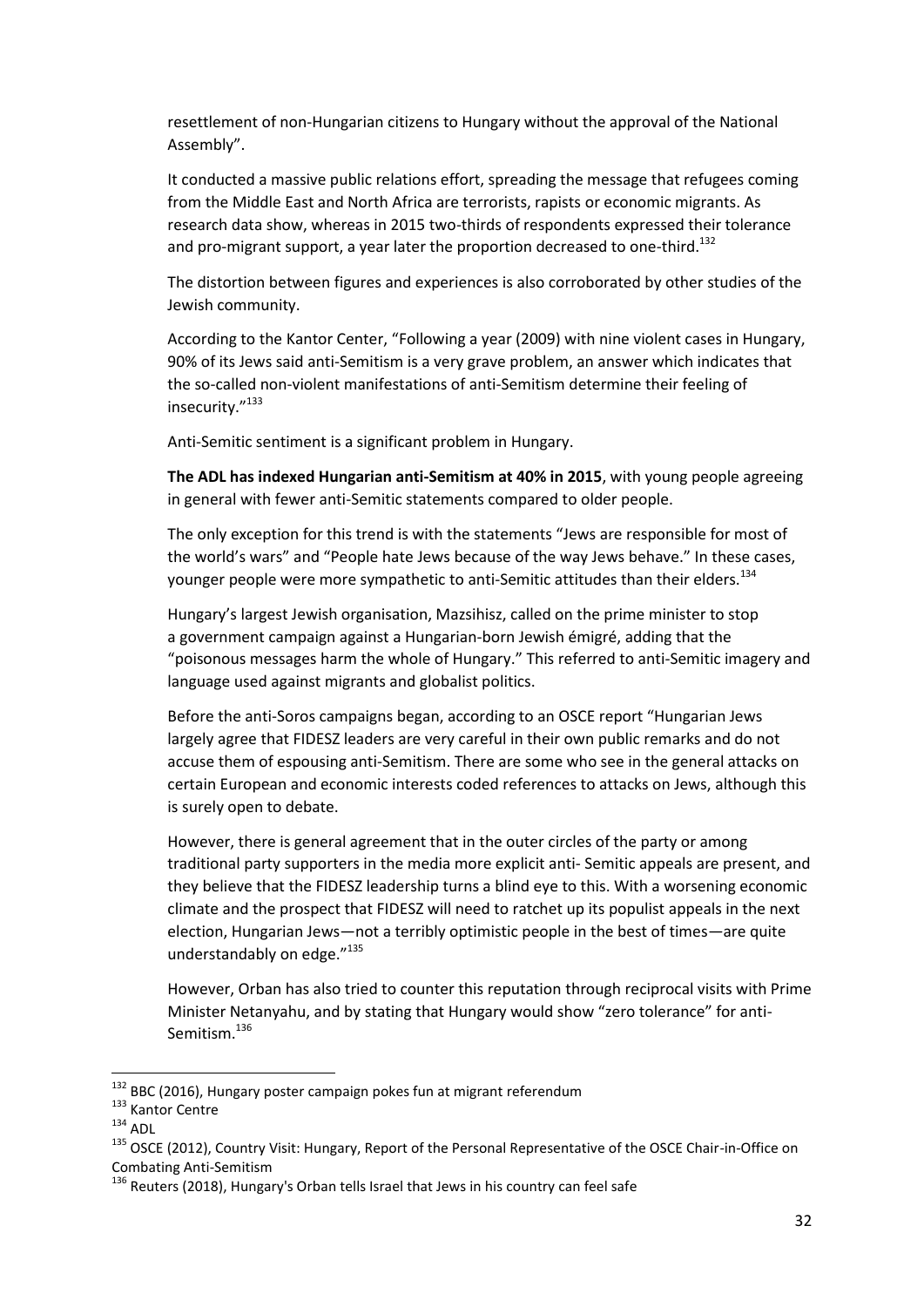This has been belied by continued attempts to rewrite Hungary's Holocaust history, with Yad Vashem publicly criticising a new Holocaust museum set to open in 2019, known as the House of Fates, which omits references to Hungary's role in the Shoah.<sup>137</sup> This follows similar acts which aim to frame the Nazi-Hungarian relationship as one of occupation, rather than collaboration, as a deliberate long-term project handled by Prime Minister Orban.<sup>138</sup>

The extreme right-wing party "Jobbik" is on a journey to shake off its anti-Semitic and racist past. On one hand, a large number of right-wing websites and blogs continue to preach Holocaust denial and disseminate anti-Semitic messages, although websites affiliated with Jobbik recently show some restraint in the new line.<sup>139</sup>

## **The European Commission initiated infringement proceedings against Hungary for failure to correctly implement the Racial Equality Directive (2000/43/EC), due to different situations of systemic discrimination and segregation of Roma children in schools.<sup>140</sup>**

Hungary commemorates the Hungarian Holocaust Memorial Day on 16 April. The main event is held at the Danube Shoe Memorial, which commemorates the Jewish people that were shot and thrown in the river between 1944 and 1945. Hungary also commemorates the Jewish victims of the Holocaust on other dates throughout the year, including on 18 January – the Liberation of the Budapest ghetto; 27 January – International Holocaust Remembrance Day; 4 August – Raoul Wallenberg's Birthday; 9 November – Memorial Day of Miklós Radnóti; and 1 December – the Memorial Day of Forced Labourers. On these days, commemorative initiatives take place at memorial sites.

**The Holocaust, the extermination and persecution of Roma and Sinti and crimes committed against other victim groups are taught within the Hungarian education system at primary, secondary and upper secondary, and college and university levels. These topics are also covered in textbooks.<sup>141</sup>**

#### **Legislative**

**According to the ECRI in its monitoring report on the country, "Hungary's Criminal Code provisions on incitement to hatred and violence against a community, The Act on Equal Treatment and Promotion of Equal Opportunities, is widely considered a good instrument".**

The structure and powers of the Equal Treatment Authority are now in line with the principles set out in ECRI's General Policy Recommendations No. 2 and No. 7.

An amendment to the Act on the National Assembly was introduced in 2013 allowing members of Parliament to be fined or excluded from proceedings for abusive language or expressions offending the dignity of any national, ethnic, racial or religious community."<sup>142</sup>

<sup>&</sup>lt;sup>137</sup> EJC (2018), Yad Vashem: Hungarian Holocaust Museum is a falsification of history

<sup>&</sup>lt;sup>138</sup> Tablet Magazine (2017), Hungary's Ugly State-Sponsored Holocaust Revisionism

<sup>139</sup> Kantor Centre (2018)

<sup>140</sup> FRA (2018), Fundamental Rights Report 2018, Chapter 5: Roma Integration

<sup>141</sup> OSCE (2018)

<sup>&</sup>lt;sup>142</sup> ECRI (2015), Report on Hungary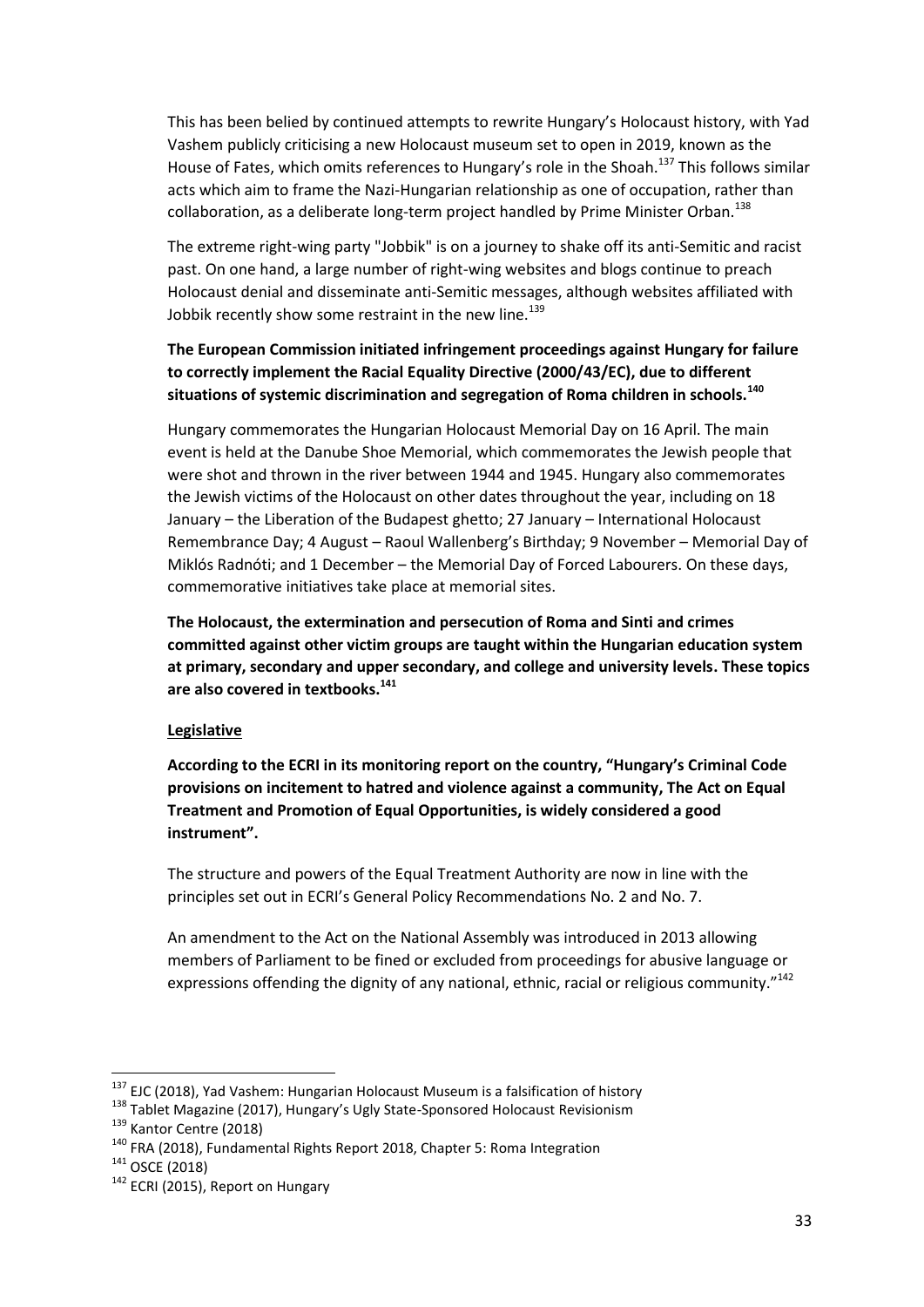Additionally, the application of criminal law provisions on incitement to hatred remains "extremely limited," and hate speech is not restricted to extremist parties and groups but occurs across the political spectrum.

#### **Some media publish or broadcast blatantly racist material.**

**Cyberhate poses a particular challenge and Hungary has still not ratified the Additional Protocol to the Convention on Cybercrime**.

#### **Racist violence against Roma is one of the most important problems in Hungary.**

Paramilitary groups have been marching and organising demonstrations and illegal patrols in villages, harassing and intimidating the Roma community in their own neighbourhoods, while migrants, asylum seekers and refugees have been victims of racist violence.

The migrant crisis has brought about immense government pressure on migrant communities, and the ECRI has stated that it is "appalled at the measures taken in response and the serious deterioration in the situation since its fifth report".

The European Court of Human Rights found Hungary in violation of Article 5 of the ECHR (right to liberty and security) in the case of Ilias and Ahmed v. Hungary in March 2017 for unlawfully depriving migrants of their liberty for 23 days in a transit zone, which consists of barbed wire-encapsulated shipping containers, surrounded by more barbed wire.

"ECRI notes that the authorities currently only allow around five asylum seekers per working day to enter each transit zone to claim asylum. Others wait outside the border in the hope of accessing the asylum procedure in Hungary. The UNHCR has described conditions for those waiting to enter as dire; individuals and families stay in the open or in tents on muddy fields next to the border fence, with health and sanitation being major challenges". <sup>143</sup>

## **Regarding Roma, following the "Roma murders" in 2008-2009, a specialised unit in the police now deals with hate crime, and training sessions have been organised with the help of NGOs.**

ECRI reports that "Police constantly monitor areas at risk of conflict. They now also monitor files in cases of violence and can re-qualify an offence if any hate motivation is suspected."<sup>144</sup> Infringement proceedings are being pursued by the European Commission against Hungary pertaining to systematic discrimination against the Roma community.

#### **Hungary regularly reports hate crime data to ODIHR.**

#### **Challenges**

## **As noted in the first section, Hungary is not matching the efforts of other EU nations in the collection of anti-Semitism date**.

Nevertheless, other groups have shone a spotlight onto the reality of the situation. The Brussels Institute produces monthly reports on incidences of anti-Semitism, drawing on local

<sup>&</sup>lt;sup>143</sup> Ilias and Ahmed v. Hungary, Application No.47287/15, 14 March 2017

<sup>144</sup> ECRI (2015)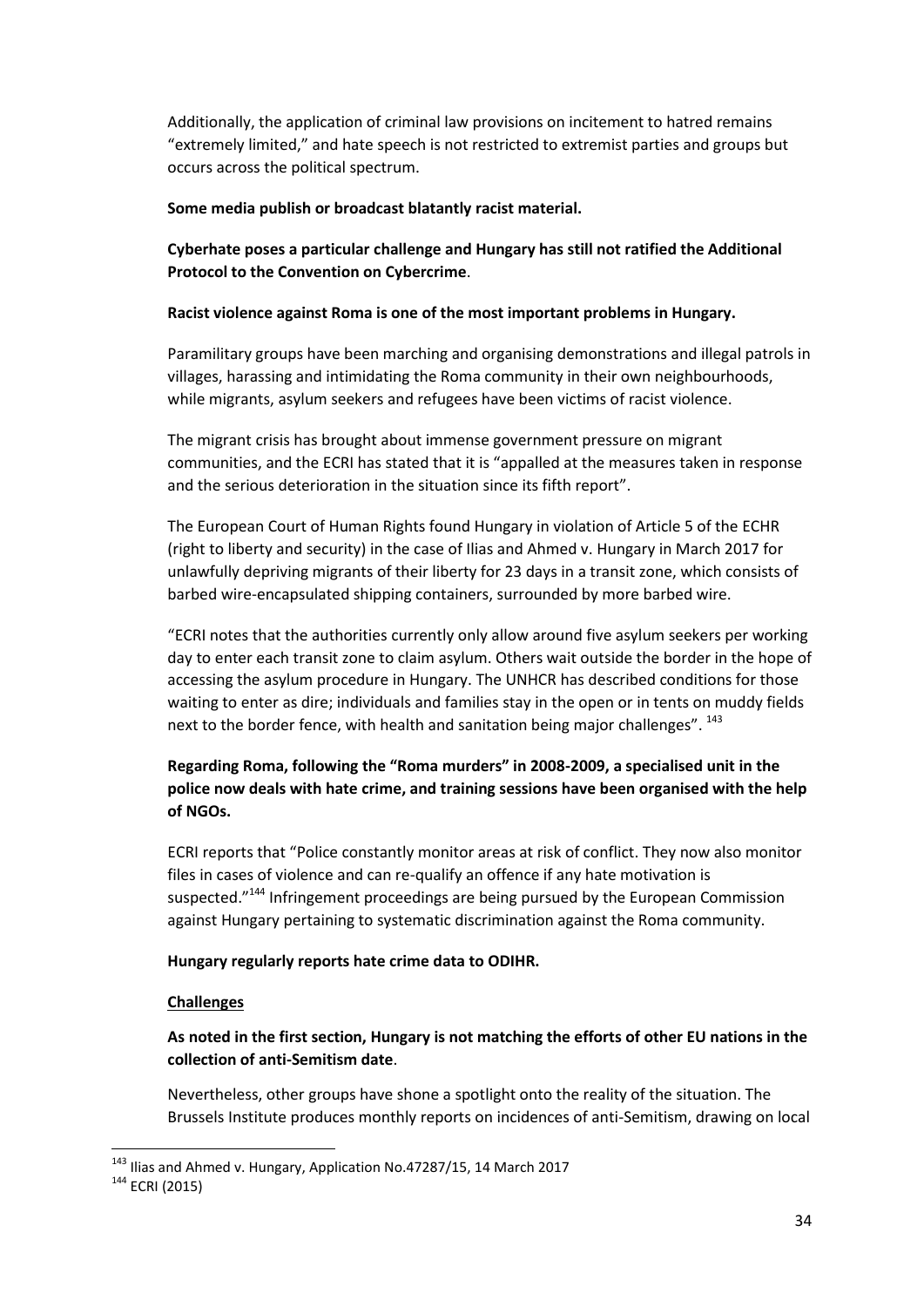and international partnerships in order to create a more detailed picture and "eliminate ignorance" around the issue of anti-Semitism in Hungary, and coordinates its data with the Prime Minister's Office. In the August 2018 report, the latest to be published at the time of research, it was reported that the police dropped investigations into a swastika daubed at a Jewish cemetery in part because swastikas have "positive connotations in some societies".<sup>145</sup> Institutional weaknesses such as these cannot be addressed if facts are not collected by law enforcement and made available to the general public.

Coordination at the highest levels has not reached proper action at the levels which encounter and act against anti-Semitism.

Hungary's National Social Inclusion Strategy has had little impact so far, especially with regards to segregation in education against Roma, with housing and employment two additionally problematic fields for Roma integration.<sup>146</sup>

The ECRI recommendation concerning Roma required the Central Government to prohibit local authorities from causing homelessness in the Roma community. As of 2018 this situation had not improved.

According to ECRI in 2015, "Around 22% of all asylum seekers are deprived of their liberty, mostly in asylum detention facilities with very poor living conditions, harsh treatment by guards and lack of access to legal aid or assistance from civil society."<sup>147</sup> The ECRI recommended that Hungary, among other measures, open reception facilities for migrants with families.

By 2018, the situation had changed radically, and migrants are now subject to emergency laws which severely restrict their freedoms, as covered in the previous section.

## **Italy**

#### **Realities**

#### **In 2017, Italy reported to the ODIHR that there had been 828 incidents of racism and xenophobia that year.<sup>148</sup>**

According to The Observatory of Contemporary Anti-Jewish Prejudice, reported anti-Semitic incidents in 2017 were down to 111 from 130-140 in 2016.<sup>149</sup>

Anti-Semitic environments continue to be a feature of Lazio and Juventus, two of the largest soccer clubs in the country. Anti-Semitism in soccer reached a level that Anne Frank's diary was read in Italian stadiums before the match. This was after Lazio fans produced stickers of Frank wearing a rival team's jersey, among a long history of anti-Semitism from the club's supporters and even players. On the day of the diary reading, some Lazio fans sang fascist songs and made Nazi salutes in the stands, while some Juventus supports turned their backs.

<sup>&</sup>lt;sup>145</sup> Brussels Institute (2018), Anti-Semitic Hate Crimes And Incidents Report

<sup>146</sup> ECRI (2015)

 $147$  ECRI (2015)

<sup>148</sup> OSCE (2018)

<sup>149</sup> Observatory of Contemporary Anti-Jewish Prejudice, 2007–2017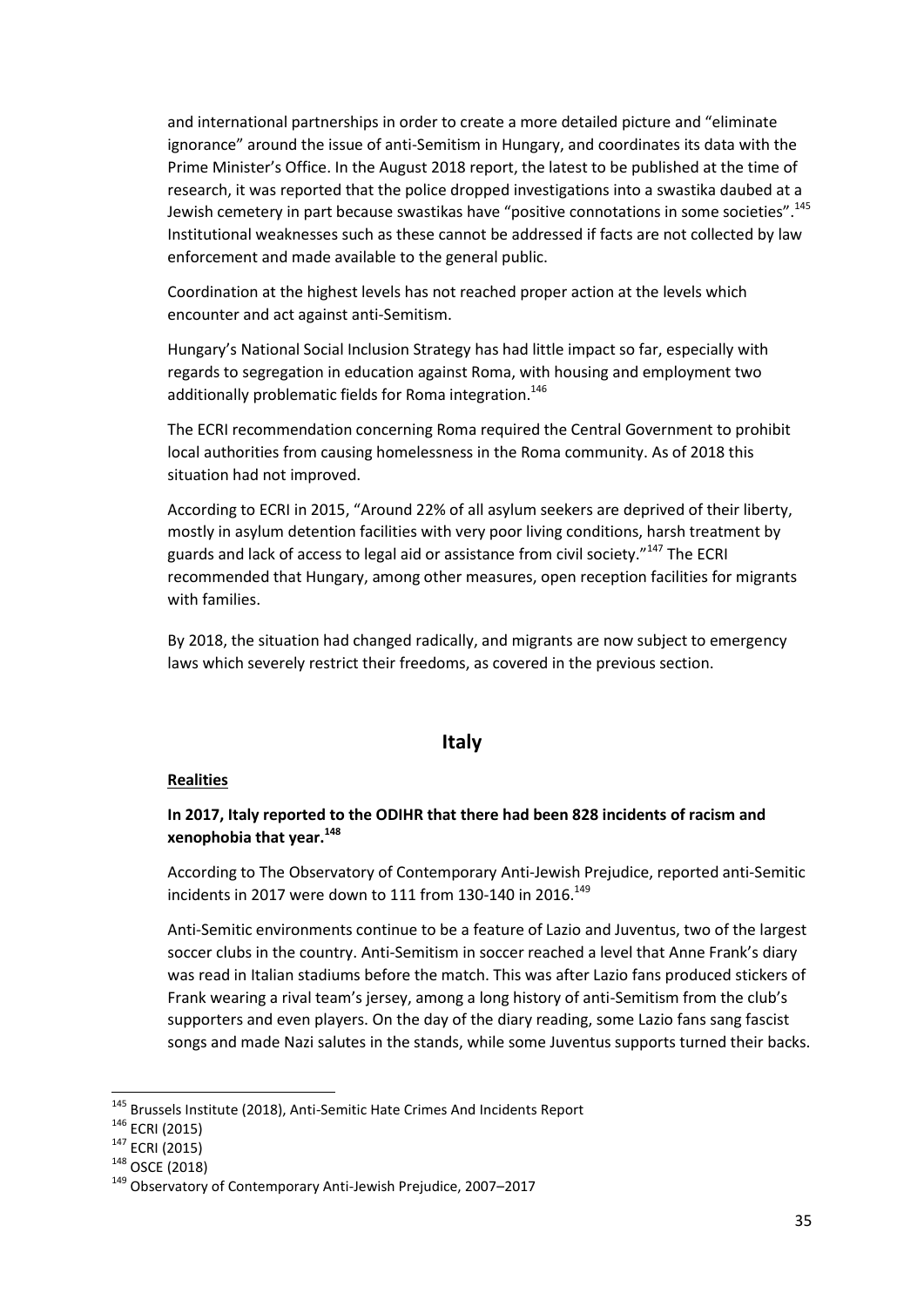In September 2017, a bill to ban fascist propaganda proposed by Jewish MP Emanuelle Fiano of the Democratic Party (PD) was introduced in the Italian Senate. This was followed by a wave of online anti-Semitism.<sup>150</sup>

In 2017, 2,635 posts in Italian have been shared on Facebook which include anti-Semitic slurs and links to 330 neo-Nazi or fundamentalist Catholic pages citing counterfeit stories about Jewish communities. According to a review of the "tidal wave" of anti-Semitism in the Corriere newspaper, the official number of incidents is insignificant to the reality.<sup>151</sup>

### **In 2015, Italy was indexed as having a prevalence of anti-Semitism in society measured at 29%. This includes 56% of the surveyed population of Muslims, which is double the score of the Christian population, which scored at 28%.**

Interestingly, the only statement in which Christians displayed a higher rate of anti-Semitic beliefs than their Muslim peers was regarding dual loyalty to Israel.<sup>152</sup>

In another study carried out by IPSOS in cooperation with the Antisemitism Observatory (Osservatorio Antisemitismo) of the CDEC Foundation in 2017, 11% of Italians are anti-Semites. They found that the "typical anti-Semite" is a male, poorly educated, a resident of central or south Italy, right-wing, and expresses a similar rejection of immigrants in general and very polarized on other issues as well.

While Muslim anti-Semitism was also raised as a concern, the reality as assessed by the study was that majority population anti-Semitism was a significant problem.<sup>153</sup>

While the CDEC findings identified right-wing Italians as the main source of anti-Semitic sentiment, another study by the Institute for Jewish Policy Research actually identified leftwing Italians as behind a plurality of both physical and verbal incidents of anti-Semitism as reported by the community, at significantly higher numbers than those by right-wing, Muslim or Christian motivations.<sup>154</sup>

According to a fact-finding mission in 2011 by the OSCE, "The Jewish Community remains vigilant at the presence of neo-fascist elements in Italian political life. Its analysts admit that they are not overtly anti-Semitic but still exhibit strong xenophobic views. They note a parallel "whitewashing" of fascist history in Italy.

Jewish Community leadership maintains good relations with both government and opposition parties and receives support for their cultural programs. They cite the new, positive attitudes of the Vatican toward Jews and the State of Israel which were part of the legacy of Pope John Paul II as providing a significant contribution to their well-being."<sup>155</sup>

Italian politicians have been allies against BDS. An Italian EUMP, Fulvio Martusciello, included a stance opposing boycotts in the European Report on Competition Policy for 2016.

<sup>&</sup>lt;sup>150</sup> Kantor Center

<sup>151</sup> CFCA (2018), Graffiti, vandalism and cyber attacks. An antisemitic tidewave is hitting Italy as well  $152$  ADL

<sup>&</sup>lt;sup>153</sup> CFCA (2017), Poll: 11% of Italians are antisemites. Most of them from central and south Italy

<sup>154</sup> JPR (2015), From Old and New Directions, Perceptions and experiences of anti-Semitism among Jews in Italy <sup>155</sup> OSCE (2011), Report of the Personal Representatives of the OSCE Chair-in-Office on Tolerance and Non-

Discrimination Issues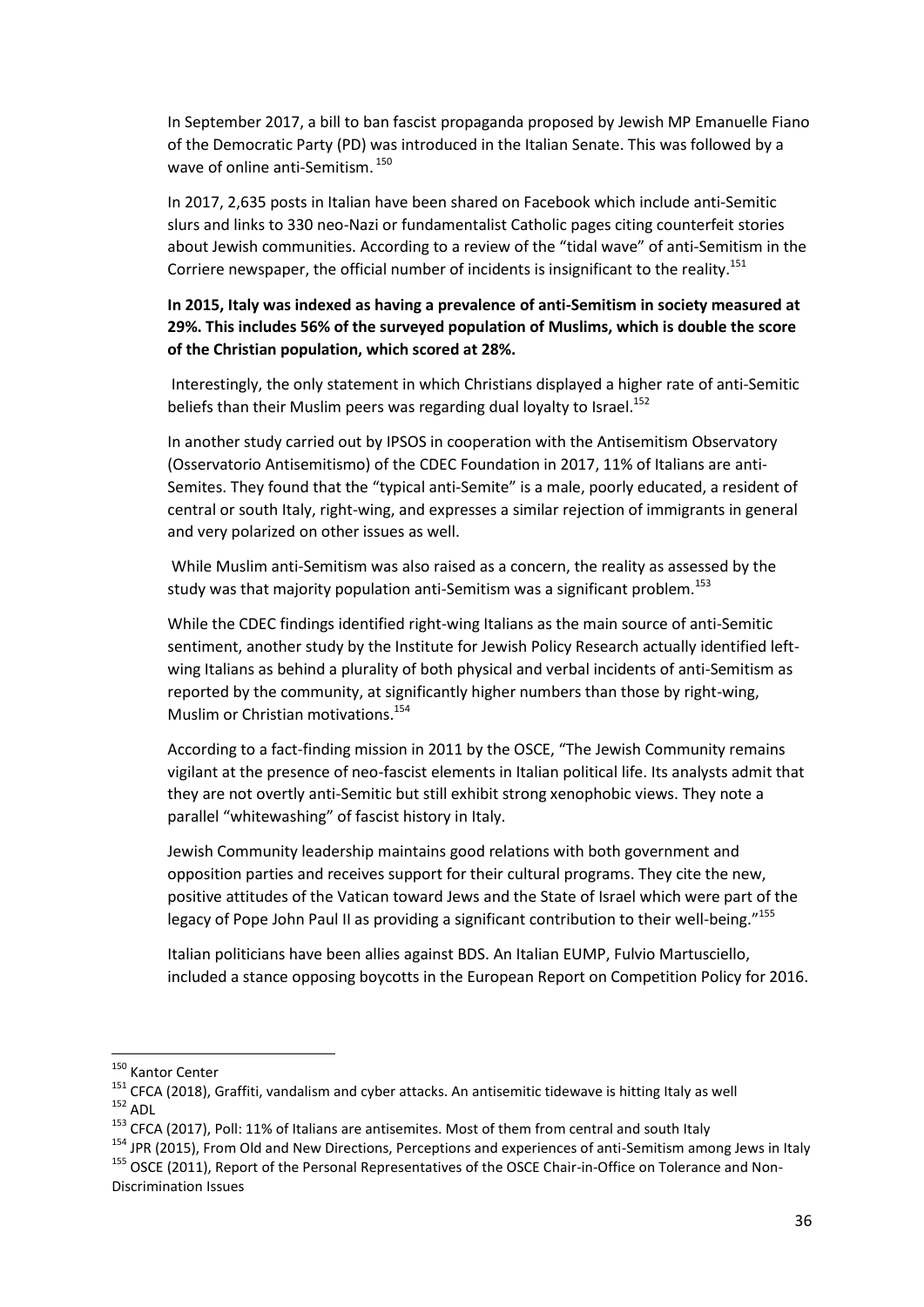Italy commemorates the Holocaust on International Holocaust Memorial Day, 27 January. The Day of Remembrance was established in law in 2000 to commemorate Jewish victims of the Holocaust, Roma and Sinti victims and all those who suffered deportation, imprisonment and death, or formed a part of the resistance. The day also allows for reflection on racial laws and the historical persecution of Jews in Italy.

The Italian President marks the Day of Remembrance by holding an award ceremony for winners of a national school competition about the Holocaust, and medals are awarded to Holocaust survivors or their family members.

Italy's Jewish community also observes the Anniversary of the Deportation of the Jews of Rome on 16 October since the end of World War II.

## **The Holocaust, the extermination and persecution of Roma and Sinti and crimes committed against other victim groups are studied at the primary, secondary and upper secondary levels.**

Currently, the Ministry of Education, Universities and Research, in co-operation with the Italian delegation to IHRA and the Union of the Italian Jewish Communities (UCEI), is working to create national guidelines for teaching about the Holocaust.<sup>156</sup>

Immigrants from SSAFR report a low incidence of being harassed "all the time" in Italy compared to other EU countries, however most have been the subject of discrimination more than one in the past year, according to an EUFRA study.<sup>157</sup>

The "Don't say Roma" programme continued to research the language used in the media and its impact on racial stereotypes targeting Roma, while Rome's municipality budgeted €1.5 million for housing solutions after a problem of evictions leading to squalid living conditions.

#### **Legislative**

**Italy adopted legislation (Law No.167, 2017) that increases the penalty for intentionally denying or grossly trivialising crimes of genocide, crimes against humanity and war crimes.**

**The law also introduces administrative responsibility for companies that engage in racist and xenophobic conduct. 158**

An increasing number of incidents of hate speech have given rise to legal proceedings against the authors of the offensive remarks.<sup>159</sup>

As summarised by the FRA, "Article 604 ter of the Italian Criminal Code (CC) sets out a general aggravating circumstance for any offence punishable with a penalty other than life imprisonment if it is committed with discrimination purposes, with ethnic, national, racial or religious hatred purposes or with a view to facilitating the activities of organisations, associations, movements or groups pursuing these purposes.

<sup>156</sup> OSCE (2018)

<sup>&</sup>lt;sup>157</sup> FRA, EU-MIDIS II

<sup>158</sup> FRA (2018), Fundamental Rights Report, Chapter 4: Racism, xenophobia and related intolerance

<sup>&</sup>lt;sup>159</sup> ECRI (2016), Report on Italy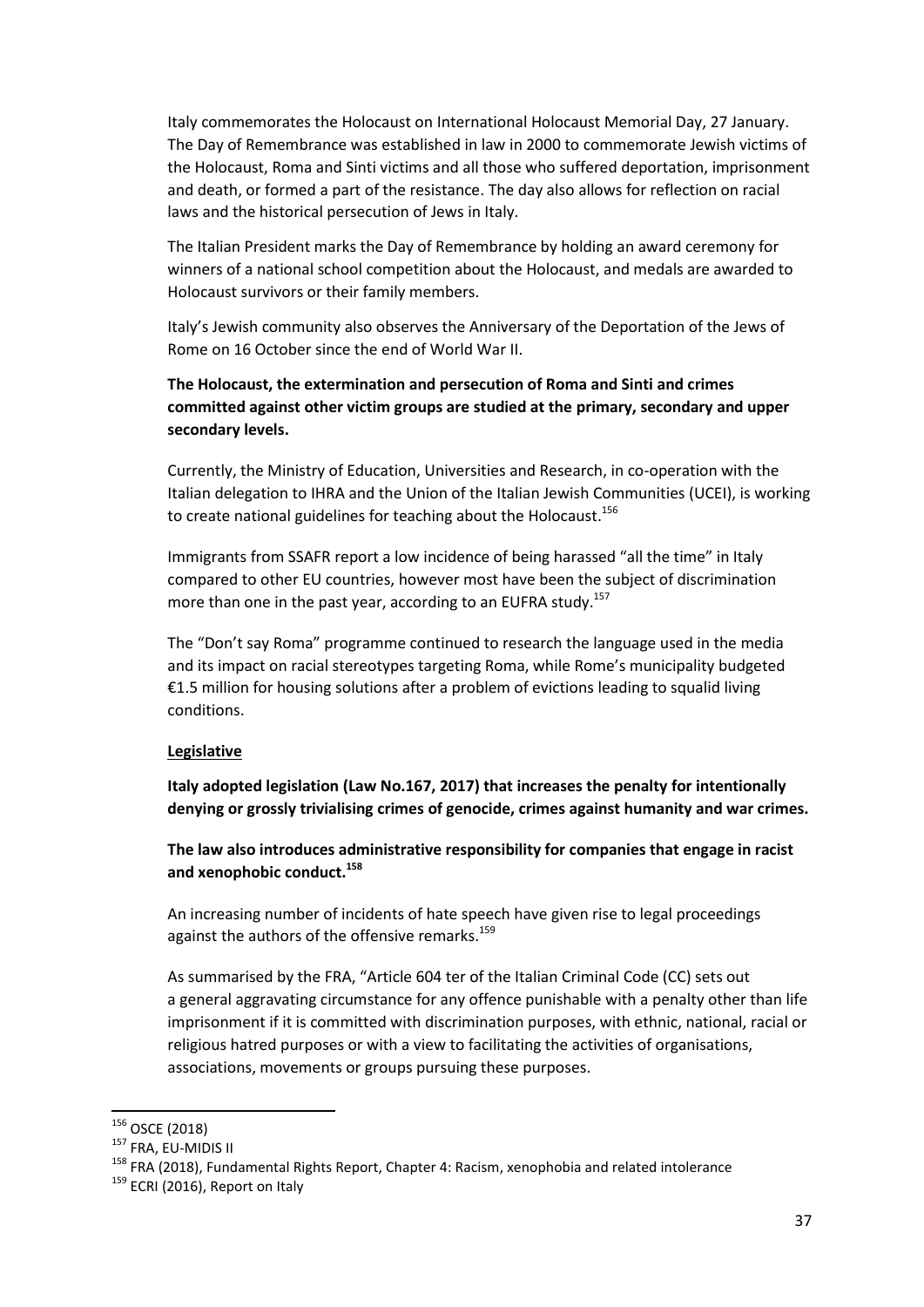Article 604 bis of the CC97 criminalises the violence and incitement to violence on racial, ethnic, national or religious grounds, the acts of discrimination or incitement to discrimination on racial, ethnic, national or religious grounds and the promotion of ideas based on racial superiority or ethnic or racist hatred.

Furthermore, it set out the criminal offence of setting up or running, participating in or supporting any organisation, association, movement or group whose purpose is the instigation of racial discrimination or hatred."<sup>160</sup>

In addition to police collection methods, "The Observatory for Security against Acts of Discrimination (OSCAD) has a holistic approach to tackling hate crime. OSCAD was established in 2010 to assist victims and afford them protection against discrimination. It is a multi-agency body formed by the State Police and the Carabinieri, and it is housed within the Department of Public Security at the Ministry of the Interior.

OSCAD runs its own monitoring system, also concerning discrimination not included in the legislation (i.e. sexual orientation and gender identity) and prepares reports for national and international authorities and agencies."<sup>161</sup>

In 2017, an Italian MEP was found guilty for incitement to racist hatred over discriminatory statements he made against the former Minister for Integration, an Italian citizen of African origin. The ordinary Court of Milan considered in its decision Article 10 of the ECHR (freedom of expression) and its limitations when a political debate is at stake and concluded that the MEP offended the former minister on the grounds of her African origin and skin colour, fining him €1,000 and ordering that he pays € 50,000 in compensation. This result does not align with the ECRI assessment in 2016 that discrimination based on skin colour is not treated as a criminal violation.<sup>162</sup>

Act No. 107/ 15 "on good schooling" provides for substantial financial and HR support to schools with large numbers of foreign pupils.<sup>163</sup>

#### **Challenges**

The United Nations Committee for Ending Racial Discrimination (CERD) recommended in 2017 that all individuals, including politicians at all levels, are held accountable and are sanctioned for the dissemination of ideas based on racial superiority or hatred, including by lifting parliamentary immunity for racist hate speech. CERD also recommended that victims of racist hate speech are provided with effective remedies, and that a coherent data collection mechanism be built to record systematically incidents of racist hate speech, the application of relevant legislation, penalties imposed on the perpetrators and remedies provided to the victims.

Furthermore, the committee condemned "unequivocally at the highest political level the dissemination of hate speech and hateful ideas and engage in promoting a culture of tolerance and respect," and sought to "ensure that the prohibition of racist hate speech

<sup>&</sup>lt;sup>160</sup> FRA (2015)

<sup>161</sup> IFRA (2015)

<sup>&</sup>lt;sup>162</sup> ECRI (2016)

<sup>163</sup> ECRI (2016)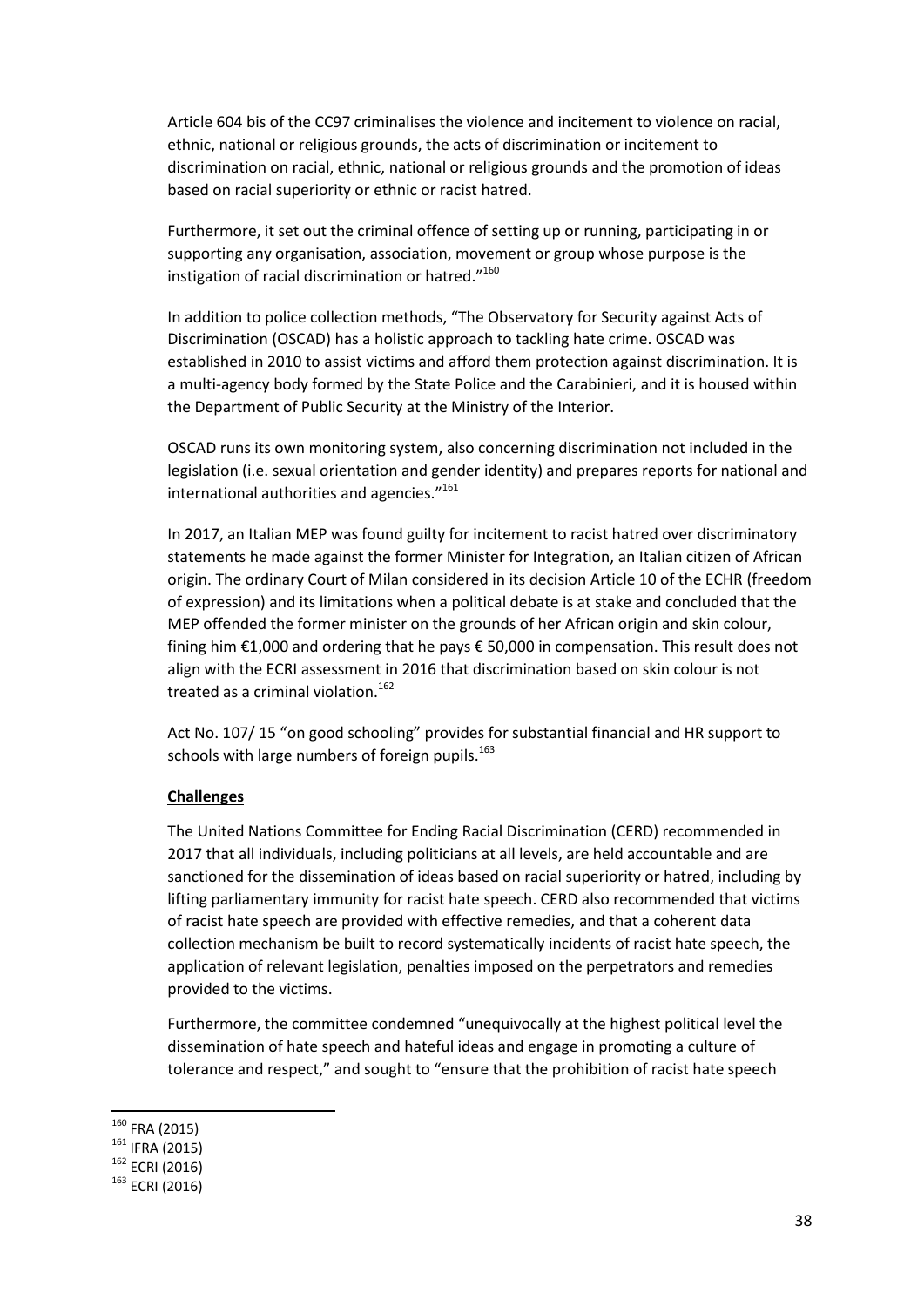extends to the Internet, and ratify the Additional Protocol to the Convention on Cybercrime concerning the criminalisation of acts of a racist and xenophobic nature committed through computer systems."

Among additional recommendations was the call to "use the platforms of public office to encourage the means of eliminating barriers between races and to discourage policies that tend to strengthen racial division," as well as strengthen reporting and prosecution mechanisms of hate crimes.<sup>164</sup>

**The need to strengthen and clarify hate crime reporting mechanisms was also expanded upon by ECRI<sup>165</sup> the FRA, which summarised that "No institution is officially in charge of collecting data on hate crimes. Hate crime data are collected by law enforcement authorities and the Ministry of Interior.**

**Data are not publicly available. The main sources of data on offences related to hate speech and hate crime are the National Office against Racial Discrimination (UNAR, the equality body), OSCAD, SDI, the Ministry of Justice and the National Statistical Institute (ISTAT).**

Data systems used by ISTAT and the Ministry of Justice do not use the same categories and do not always distinguish between hate speech and other offences linked to racism and racial discrimination."<sup>166</sup>

ECRI also notes that the implementation of the 2012 National Roma Integration Strategy has suffered considerable delays and that Roma still suffer from vast inequality.

The move to deport Roma without citizenship and creation of a Roma "list" was met with "shock and concern" by the European Jewish Congress<sup>167</sup> and other Jewish groups such as the Union of Italian Jewish communities, especially considering the Interior Minister's comment that "The Italian Roma, unfortunately, you have to keep in Italy."<sup>168</sup> This move was even more insensitive considering that it came in the 80<sup>th</sup> anniversary of Mussolini's discrimination laws of 1938 against Roma and Jews.

#### **Latvia**

#### **Realities**

**Latvia regularly reported hate crime data to the ODIHR until 2017. In 2016 there were 11 crimes reported, including incitement, however no data for 2017 was transferred to the OSCE-ODIHR by the time of this report.**

In 2016, the Ombudsman's Office published a study on the "Issues of Investigating Hate Crimes and Hate Speech in the Republic of Latvia".

<sup>&</sup>lt;sup>164</sup> CERD (2016), Concluding observations on the combined nineteenth and twentieth periodic reports of Italy

<sup>165</sup> ECRI (2016)

<sup>166</sup> FRA (2018)

 $167$  EJC (2018), EJC expresses shock at proposed Roma registry in Italy

<sup>&</sup>lt;sup>168</sup> CNN (2018), Italian interior minister's Roma census announcement causes outrage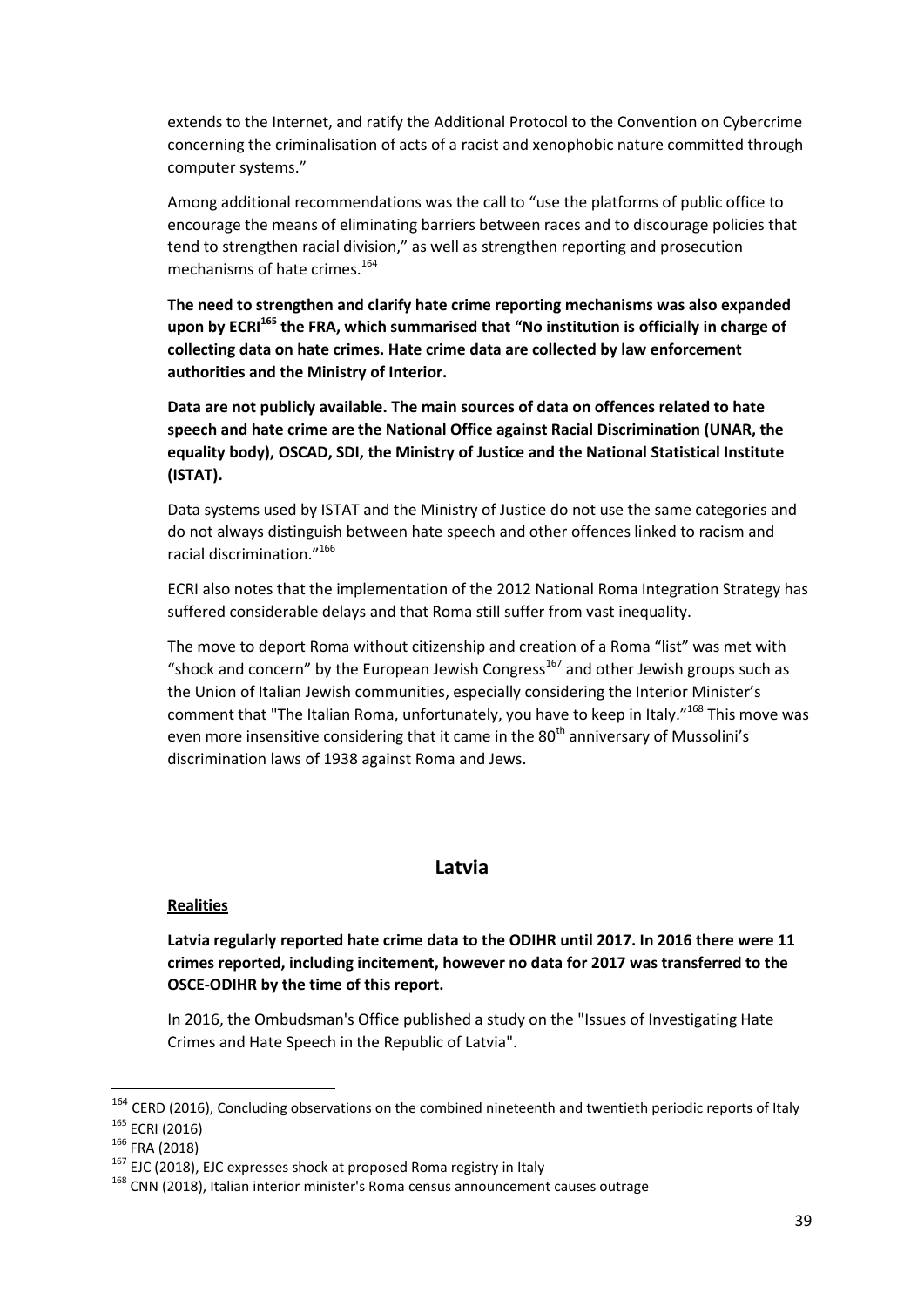The study recommended a more strategic approach to addressing hate crimes, strengthening the implementation of criminal law and conduct prevention activities.

The study further noted that law enforcement agencies do not have a uniform understanding of the concept of hate crime and recommended the development of a methodology for recognizing, identifying and investigating hate crimes. Improvements to hate crime recording and data collection were also suggested.<sup>169</sup>

#### **The Latvian government informed FRA that no anti-Semitic crimes were recorded in 2017**.

In 2016, one case related to desecration of Jewish graves was successfully prosecuted.<sup>170</sup>

#### **The ADL's index score for Latvian anti-Semitism in 2015 was 28%, 8% lower than their southern neighbour Lithuania**.

In Latvia there was a significant drop in the rate of anti-Semitism recorded among 18-35 year-olds compared to the 50+ population, however regarding the Holocaust, 45% of young Latvians agreed that Jews talk too much about their victimization at the hands of the Nazis, which marks a smaller decrease compared to older Latvians than the gap seen in response to other statements.<sup>171</sup>

According to an academic study profiling anti-Semitism in the country's political and sociological climate: "Recent events suggest a new, more conciliatory, trend where Jews are seen as an integral part of the people of Latvia, rather than as a potential risk to the state and nation."<sup>172</sup>

Since 1990, Latvia has commemorated the Holocaust on 4 July. The Official Commemoration Day of Genocide against the Jews recalls the burning of the Choral Synagogue in Riga.

**On 27 January, Latvia marks International Holocaust Remembrance Day, which also includes Roma and Sinti victims.**

**The Latvian Roma community also commemorates the Roma genocide on 8 April, on International Roma Day**, and 8 May, Commemoration Day of Victims of World War II.

**The Holocaust, the extermination and persecution of Roma and Sinti and crimes committed against other victim groups are studied at the primary, secondary and upper secondary, college and university levels. These topics form part of the mandatory history curriculum, approved and adopted by cabinet ministries.<sup>173</sup>**

#### **Legislative**

Latvia's Criminal Code contains a combination of general and specific penalty-enhancement provisions and a substantive offence.

According to the Latvian Center for Human Rights, the 2014 Criminal Law amendments which envisage criminal liability for incitement to social hatred on grounds of an individual's

 $169$  OSCE (2016)

<sup>170</sup> EUFRA (2018), Antisemitism - Overview of data available in the European Union 2007–2017

 $171$  ADL

<sup>172</sup> Matthew Kott. (2018). Antisemitism in Contemporary Latvia: At the Nexus of Competing Nationalisms and a Securitizing State. Antisemitism Studies, 2(1), 35-74.

<sup>173</sup> OSCE (2018)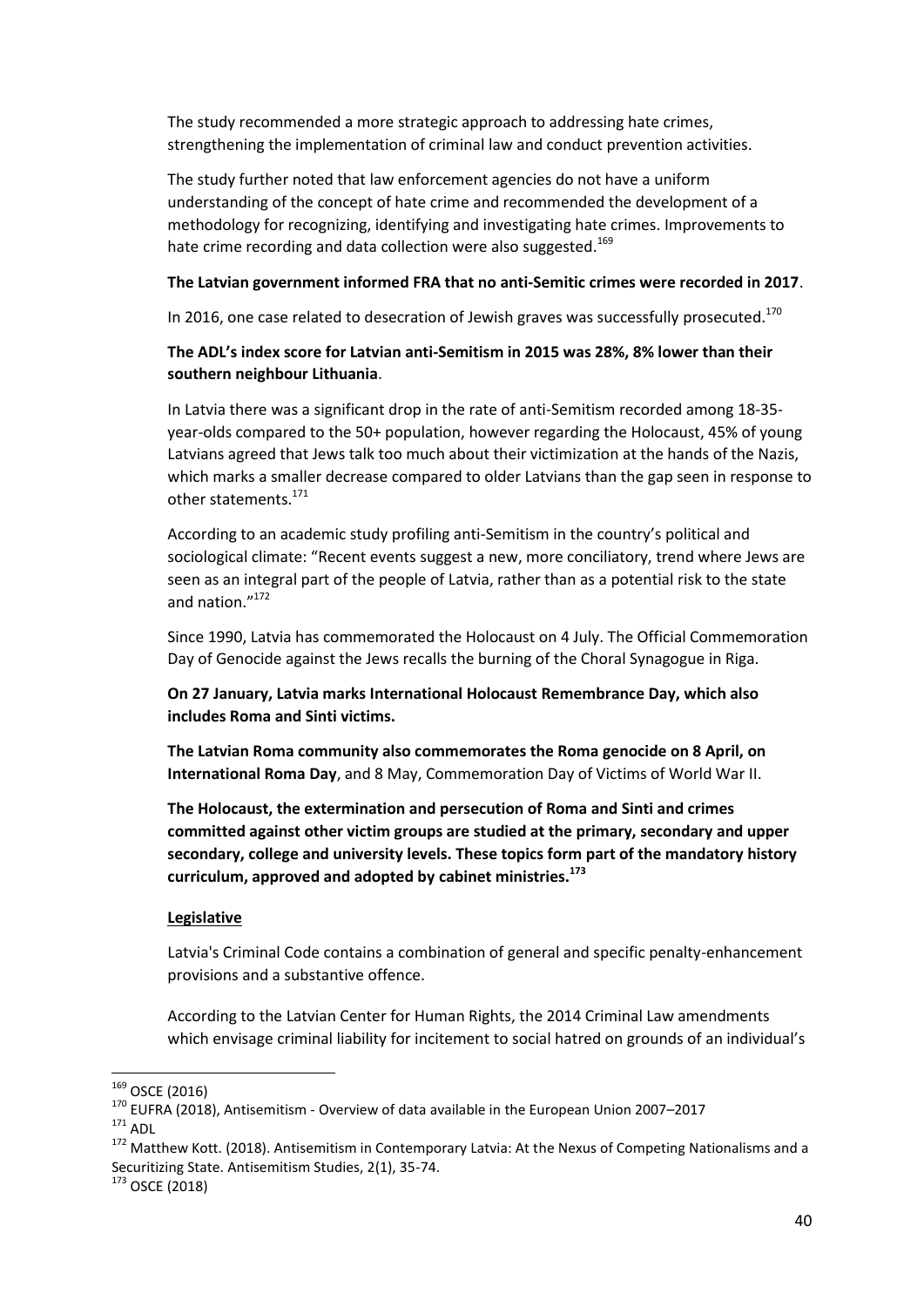characteristics expand the protection of vulnerable groups against hate crimes and hate speech. While racist motive was made aggravating circumstance already in 2006, and "national, ethnic and religious motive" was added in 2014, allegedly to bring the Latvian legislation in line with Article 4 of Framework Decision 2008/913/JH on combatting certain forms and expression of racism and xenophobia by means of criminal law, this provision has never been applied in practice.<sup>174</sup>

Latvia amended its legislation to prohibit associations and foundations from propagating openly Nazi, fascist or communist ideology and conducting activities aimed at inciting national, ethnic, racial and religious hatred or enmity.<sup>175</sup>

## **Similarly, Latvia has introduced in its Criminal Code a new provision criminalising the justification or public glorification or public denial of genocide, crimes against humanity, crimes against peace and war crimes and has included ethnicity as one of the grounds on which incitement to hatred is prohibited.**

The grounds on which discrimination is prohibited in certain laws have also been broadened.

Associations and foundations whose mandate includes advocacy of human rights are now authorised under the law to represent individuals before court with their consent.

A few activities have been organised on monitoring hate speech on the Internet. Much effort has been invested in training the police on non-discrimination and combating hate crime. $176$ 

In the area of Roma integration, the reintroduction of Roma teacher assistants has aided the absorption of Roma children into society.<sup>177</sup>

#### **Challenges**

**According to the Latvian Center for Human Rights, there remains very serious concern about the unwillingness of hate crime victims to report hate crimes to the law enforcement authorities.<sup>178</sup>**

In its report, the Working Group on the Universal Periodic Review of Latvia recommended the strengthening of the hate crime provisions in criminal law and that the authorities organize training on hate crimes for police and judicial officials.

In his report following a visit to Latvia, the Commissioner for Human Rights of the Council of Europe urged the authorities to build the capacity of police, prosecutors and judges to effectively investigate, prosecute and punish all hate crimes.<sup>179</sup>

<sup>&</sup>lt;sup>174</sup> Latvian Centre for Human Rights (2017), Lifecycle of a Hate Crime, Country Report for Latvia

<sup>175</sup> FRA (2018)

<sup>176</sup> ECRI (2012), Report on Latvia

<sup>177</sup> ECRI (2015), Conclusions on the Implementation of the Recommendations in Respect to Latvia

 $178$  LCHR (2017)

 $179$  OSCE (2016)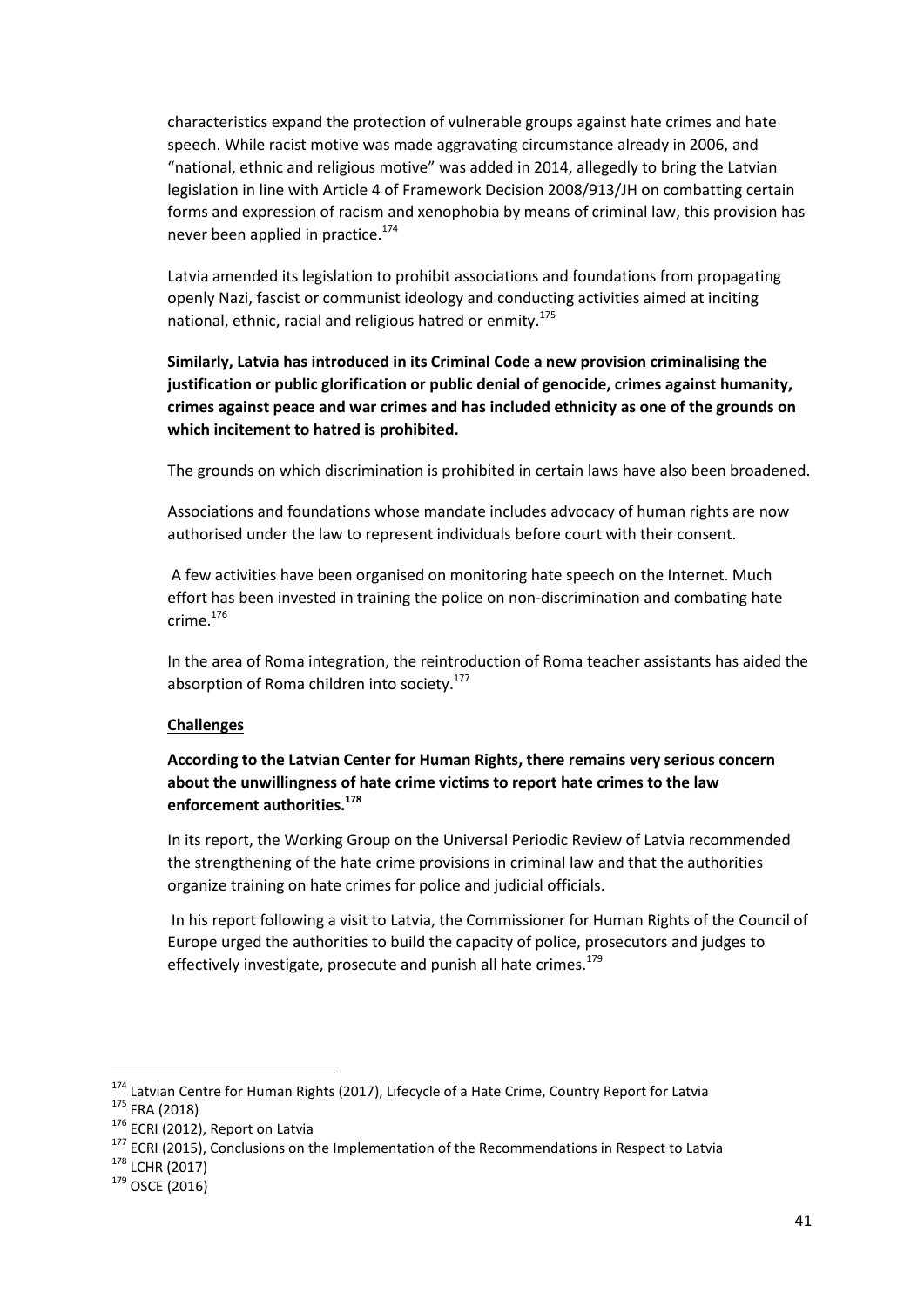## **Lithuania**

#### **Realities**

**Lithuania reported to the OSCE that there were nine hate crimes reported in 2017**.

**Lithuania regularly reports hate crime data to ODIHR; however, the statistics do not account for specific victim groups.<sup>180</sup>**

The European Foundation of Human Rights (EFHR) is an organization that has been actively operating in Lithuania since 2010 and regularly monitors the country's progress and challenges in combating hate crimes.

#### **The ADL's 2014 global index for anti-Semitism classified Lithuania as having a 36% anti-Semitism score**.

This translates into high agreement percentages for the dual-loyalty and Holocaust statements, at 74% and 65% respectively. It is worth noting that younger populations were not significantly less in agreement with the anti-Semitic statements compared to older generations.<sup>181</sup>

A Pew Research Study found that 23% of Lithuanians would not accept Jews as citizens of their country, the highest figure in Central and Eastern Europe.<sup>182</sup>

Kazys Skirpa, who bears responsibility for the death of 95% of Lithuania's Jewish community in the Second World War, is still venerated by society. Others, like Jonas Noreika, have been honoured with plaques or street names, and often calls from Jewish groups to remove these honours have gone unheeded.<sup>183</sup> The official government institution tasked with exposing the lionizing of war criminals, the Genocide Centre, led by Teresa Birute Burauskaite, has not shown any particularly remarkable results in correcting this trend.

Antipathy for Jews after the Holocaust also affected the country's lack of prosecution efforts against Holocaust perpetrators. Efraim Zuroff, the Simon Wiesenthal Center's chief Nazi hunter, said that the center had the names of 20,000 Lithuanians who participated in the Holocaust but that only three were ever prosecuted and convicted — and of those, none ever served jail time.

Zuroff has said there has been "consistent efforts of the Lithuanian government to hide, or at least minimize, the highly significant role played by Lithuanian Nazi collaborators in the murder of Jews during the Holocaust,"<sup>184</sup> most recently portrayed by the banning of books which "distort Lithuania's history."

However, there is no reliable information on the prevalence of anti-Semitism within Lithuania.

Between 2014 and 2017, three pre-trial investigations under Article 312 (2) of the Criminal Code were initiated – these concerned incidents where places of public respect had been

**.** 

<sup>184</sup> Simon Wiesenthal Center (2018), Wiesenthal Center Urges Lithuanian Government to Reconsider Decision to Pass Bill Prohibiting Sale of Books Which "Distort Lithuanian History"

 $180$  OSCE (2017)

 $181$  ADL

<sup>&</sup>lt;sup>182</sup> Pew Research Study (2018), Most Poles accept Jews as fellow citizens and neighbors, but a minority do not

<sup>183</sup> Times of Israel (2018), Jewish groups in Lithuania say national hero killed Jews, should not be honoured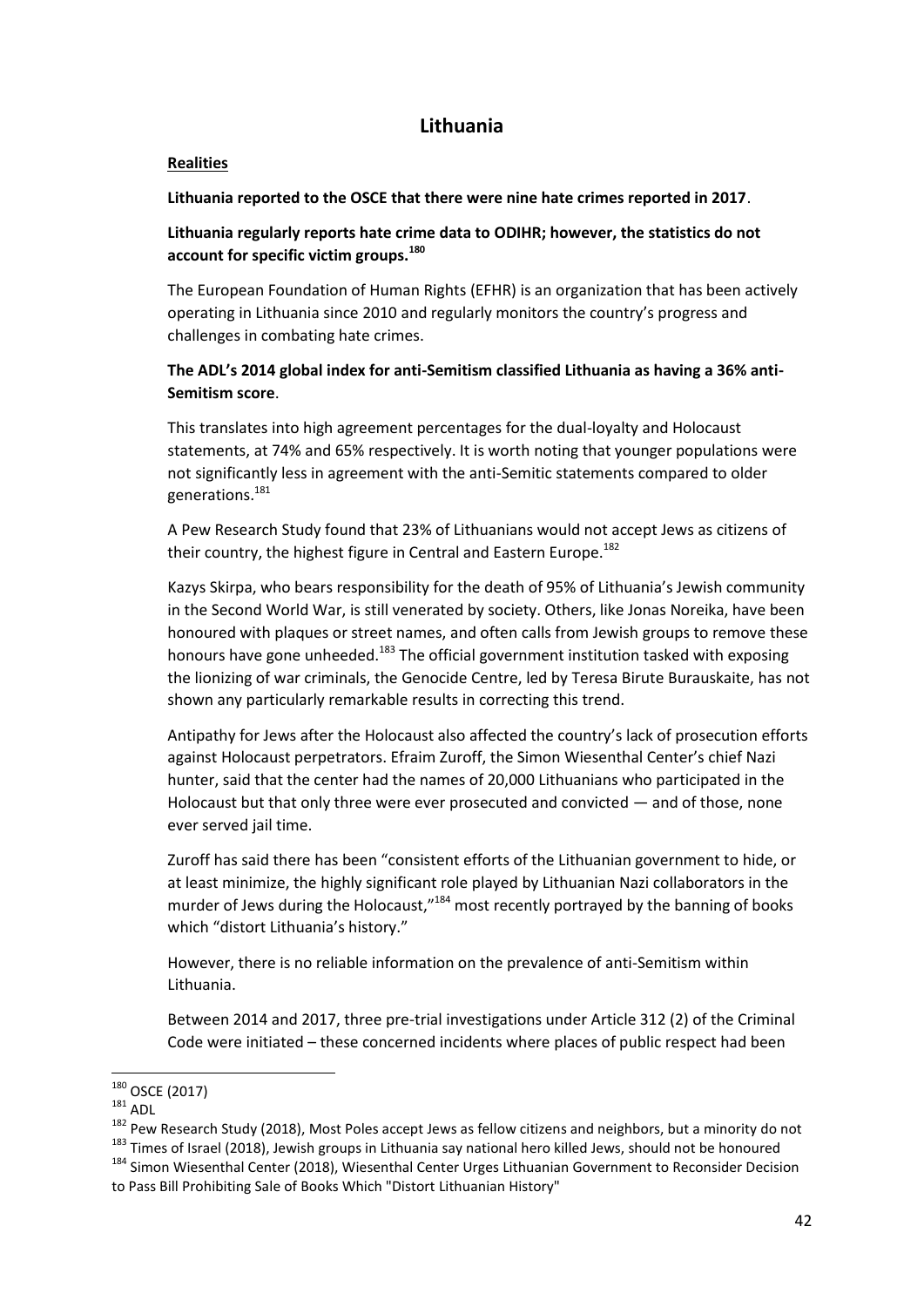desecrated for anti-Semitic reasons. All these pre-trial investigations were discontinued because the offenders liable for criminal offence were not identified.<sup>185</sup> Further than this, no official data on anti-Semitism since 2011 was released to the EUFRA monitoring body.<sup>186</sup>

With Jewish history scattered across Lithuania, desecrations are sometimes of an ambiguous nature. In August 2018 it was reported that a Jewish cemetery in Siauliai was left desecrated during illegal digging for pipes.<sup>187</sup> Similarly, the Palace of Concerts and Sports stadium is built over an ancient Jewish cemetery, and the government wants to expand it.

In 2011, after international criticism, the Museum of Genocide Victims added one room, in a small K.G.B. interrogation cell in the basement, devoted to the genocide of Jews. Dovid Katz, a Jewish scholar of Yiddish and a historian with Lithuanian ancestry, called the museum "a 21st-century version of Holocaust denial." Nevertheless, the government has positioned itself as interested in solidifying ties to Jews and Israel, at least rhetorically.

They have also proposed to declare 2019 "The Year of the Jew."<sup>188</sup>

**However, Lithuania's behaviour of indulging in Holocaust revisionism while not releasing contemporary anti-Semitism data does not bode well when set against the backdrop of Lithuania's permitting neo-Nazis to march in the capital city's center square on the county's Independence Day for 11 years in a row.** 

These events are habitually accompanied by calls against Jews, the display of swastikas, and chants of "Lithuania for Lithuanians".<sup>189</sup>

Lithuania officially commemorates the Holocaust on 23 September, including Roma and Sinti victims, who are also commemorated on Roma Genocide Remembrance Day on 2 August. Lithuania also marks International Holocaust Remembrance Day on 27 January, and there are also initiatives to commemorate Yom HaShoah, and commemorative events are organized in Lithuania's cities on this date.

However, Lithuania's Holocaust memorial is tied to Soviet crimes, as part of an effort to link the two and downplay the importance of the Holocaust, according to critics, as shown by having national holidays commemorating both Nazi and Soviet evils on the same day.

**The Holocaust and the extermination and persecution of Roma and Sinti are studied in schools at primary, secondary and upper secondary, and college and university levels in Lithuania. These topics are also covered in textbooks, as is the subject of crimes committed against other victim groups under National Socialism.<sup>190</sup>**

#### **Legislative**

In 2015, Lithuania adopted the Inter-Institutional Action Plan for 2015-2020 on Non-Discrimination, which aims at assessing the current situation of relevant vulnerable groups,

 $\overline{\phantom{a}}$ 

 $^{185}$  FRA (2018)

<sup>186</sup> FRA (2017)

 $187$  JTA (2018), Jewish cemetery desecrated in Lithuania, leaving bones scattered

<sup>188</sup> New York Times (2018), Where the Genocide Museum Is (Mostly) Mum on the Fate of Jews

<sup>&</sup>lt;sup>189</sup> Defending History (2018), Center of Vilnius Again Gifted to 1,000 Far-Right & Neo-Nazi Marchers on Lithuania's Cherished March 11th Independence Day

 $190$  OSCE (2018)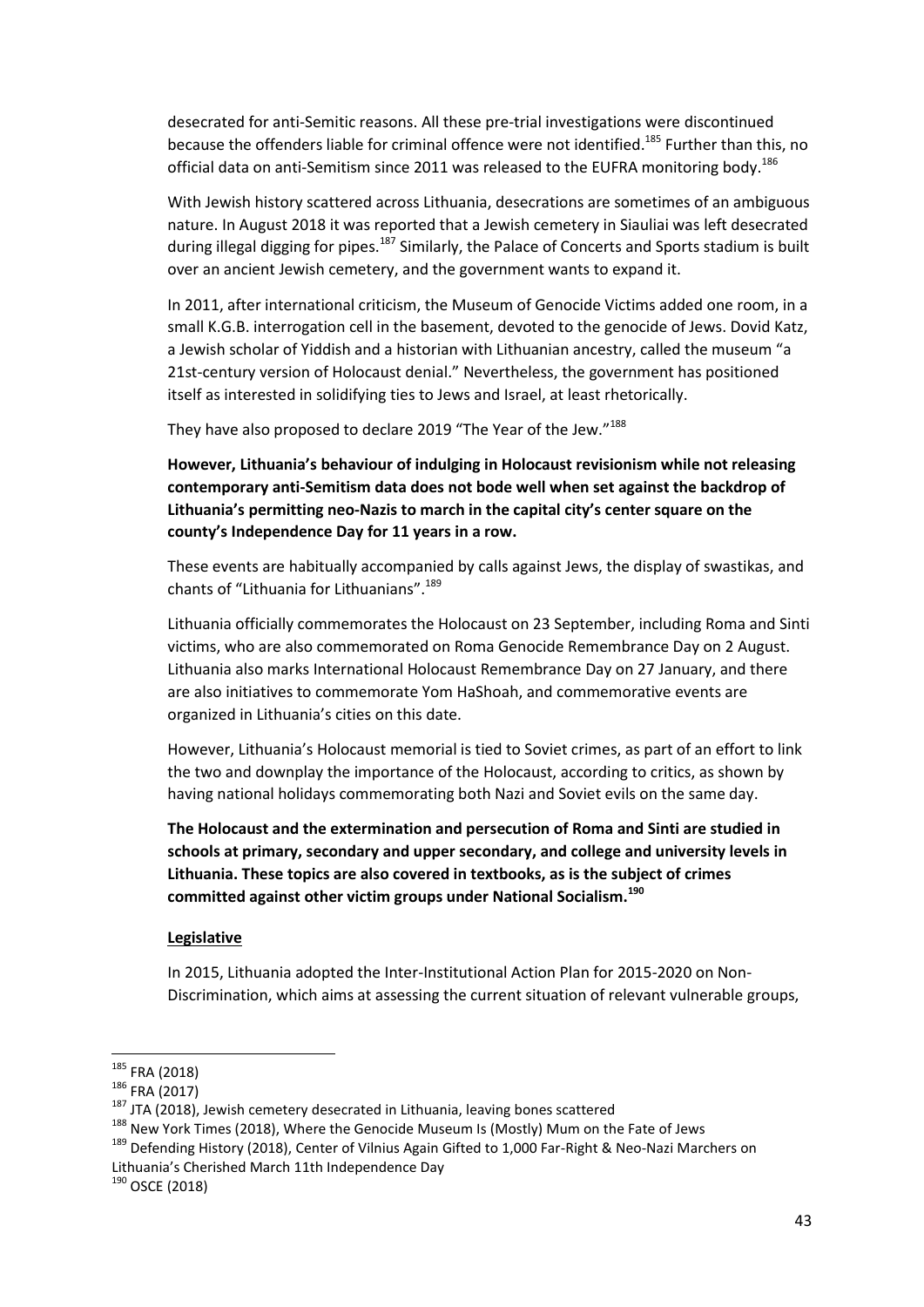and at raising public awareness about their situation. This included training courses for police officers, prosecutors and judges on racist and other violence.

## **In 2017, the Supreme Court ruled that the right to hold beliefs and freedom of expression are not in conformity with public insult, incitement to hatred and discrimination, and incitement to violence against a group of people of a certain nationality. 191**

Independently of the plan, the authorities have constructed systems to combat hate speech online, through the Inspector for Journalist Ethics and district police cybercrime units.

#### **The country adopted the IHRA working definition of anti-Semitism in 2018.**

The authorities also developed the new Action Plan for Roma Integration into the Lithuanian Society 2015 – 2020 which includes measures in the areas of housing, education, employment and health. Impact is measured through yearly outputs, including indicators such as the number of Roma children in general schools, the number of Roma women involved in social activities and the number of illegal buildings in Roma ghetto

However, Lithuania has neither signed nor ratified Protocol No. 12 to the European Convention on Human Rights, and as of 2015 its criminal code does not adhere to ECRI standards regarding combatting racism. In its fifth monitoring report of the country, ECRI also called for Lithuania to improve housing standards and interaction with the Roma community, and to ensure the cessation of evictions.<sup>192</sup>

In ECRI's report, it was summarized that Lithuania has not specified colour and citizenship, among other factors, to the list of enumerated grounds in Articles 60, 169 and 170; neither had Article 170 been amended to criminalise public defamation or threats, and the public expression, with a racist aim, of an ideology that claims superiority; similarly it was not presently a criminal offense to employ racial discrimination in the exercise public office.

**Additionally, ECRI recommended that the authorities take measures to prevent or punish any public praise or association with Nazi-collaborators and persons who engaged in genocide, war crimes or crimes against humanity.**

Contextually, the report called for a project in combatting anti-Semitism in the specific area of property restitution.

#### **There are disadvantages for national minorities in Lithuania since there is no law that can ensure their rights.**

Examples of situations that represent disadvantages for them can be the following: no bilingual street names and problems for recording nationality in Lithuanian passport. Similarly, The EFHR reported in 2018 that no measures have been taken by the Lithuanian Prosecutor General's Office to protect the right to freedom of religion of national minorities, and that hate speech crime recognition is low among law enforcement.<sup>193</sup>

#### **Challenges**

**<sup>.</sup>**  $^{191}$  FRA (2018)

 $192$  ECRI (2015) Report on Lithuania

 $193$  EFHR (2018), Alternative report on the implementation of the FCPNM in Lithuania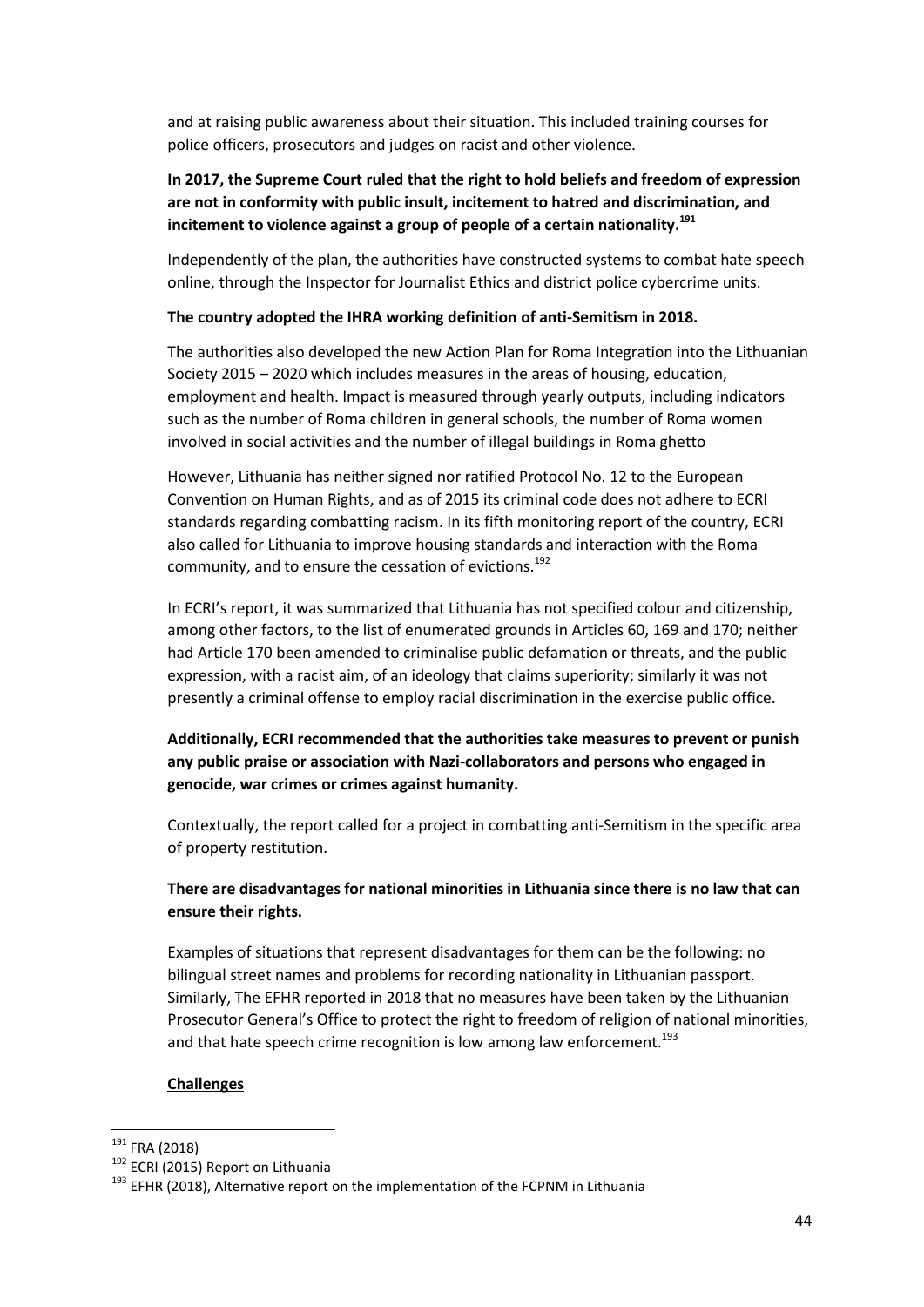According to the ERRC, segregationist attitudes towards Roma in Lithuania are clearly seen at work among public authorities and non-Romani citizens alike.<sup>194</sup>

The non-criminalization of employing racism in the exercise of public office has led to a situation in 2018 whereby the ombudsman for academic ethics and procedures offered a cash grant for students or scholars willing to write a thesis about Jews' involvement in war crimes or murder. Vigilijus Sadauskas managed to withstand calls to step down, also highlighting the problem of the lack of resilience among officials to force openly racist or anti-Semitic individuals from their positions of influence.

**Lithuania will continue to fail to meet its obligations towards Jews and other minorities while it indulges in the falsification of history and the glorification of war criminals.**

## **Netherlands**

#### **Realities**

**The Netherlands report hate crime data to ODIHR**, which includes hate speech, and it was relayed that in 2017 there were a reported 327 incidents of racism or xenophobia in addition to 5 incidents of targeting other unspecified religious groups, 432 incidents of anti-Semitism, and 27 Islamophobic incidents.<sup>195</sup>

**In 2017, some notable incidents of violent hate crimes included the murder of a transgender asylum seeker, multiple incidences of arson and pigs' heads left in mosques, and other cases of group violence against migrants and Muslims.**

**In the Netherlands there are multiple official and unofficial sources for anti-Semitism data**.

**A recent poll found that almost half of Dutch Jews take steps to hide their identity.** 

**Over half of the respondents said anti-Semitism on the street has become more common; 59% say it extends also to media and 82% see it rising online.** 

**34% said they had experienced anti-Semitic remarks directed against them; of those, 89% said that those remarks were connected to Israel, while 11% had experienced violence against them.<sup>196</sup>**

According to the FRA, the main source of official data on anti-Semitic incidents in the Netherlands is the annual report on the situation of criminal discrimination by the Verwey-Jonker Institute.

Since 2012, these figures have decreased as a result of methodological changes in the way law enforcement define crime motives, and in 2017 anti-Semitic incidents constituted 8% of all hate crimes with 284 incidents.

<sup>&</sup>lt;sup>194</sup> Roma Rights Journal (2012), In the Dark: Segregating Roma in Lithuania

<sup>195</sup> OSCE (2018)

 $196$  JTA (2018), 43% of Dutch Jews say they hide their ethnic identity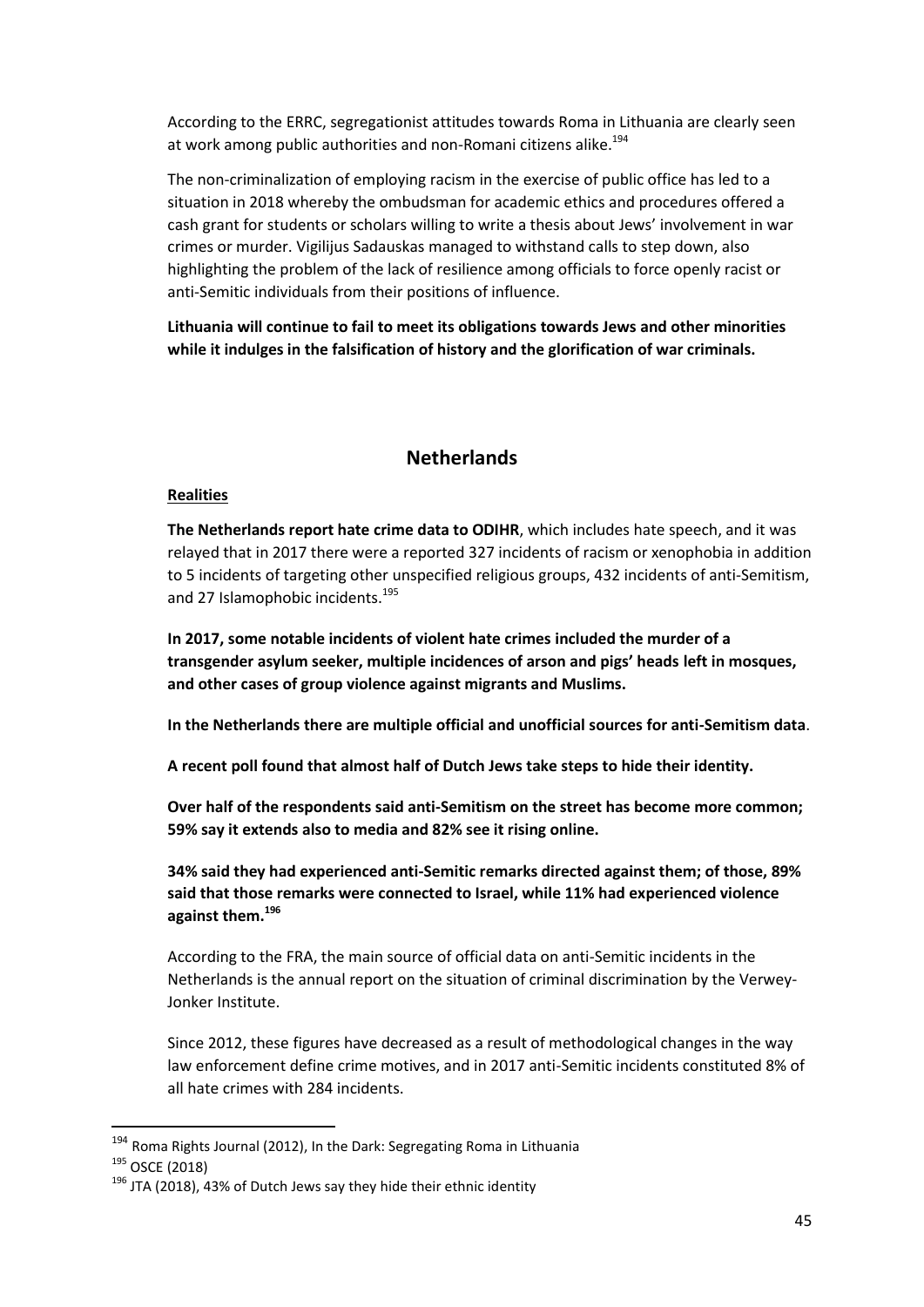Other authorities also record anti-Semitism, such as the Public Prosecution Service, and civil society group Information and Documentation Centre Israel (CIDI) publishes data on the number of anti-Semitic incidents reported via hotlines throughout the Netherlands.

CIDI's figures show that, unlike official authorities, the problem of anti-Semitism is in fact growing in the Netherlands, not decreasing, and that discrimination against Jews in the Netherlands nearly doubled in 2017, reaching a five-year high that accounts for 41% of all the xenophobic incidents recorded.<sup>197</sup>

Not including online crimes, CIDI recorded 113 incidents and has reported a steadily growing number of incidents over the past decade, accounting for peaks in 2009 and 2014 in correspondence with violence in the Middle East.<sup>198</sup>

## **Another 113 incidents were reported online, with 17% of online hatred directed towards Jews, despite that in the Netherlands they represent less than 0.3% of the population. 199**

There have been numerous significant violent and politically extreme incidents of anti-Semitism in the Netherlands in 2017 and 2018. A weekly anti-Israel protest in Amsterdam has featured songs which glorify terror attacks against civilians,<sup>200</sup> while identifiably Jewish people including children have been targets for intimidation and abuse $^{201}$ , councilmembers have indulged in anti-Semitic conspiracies<sup>202</sup>, cemeteries and Holocaust monuments have been vandalised and desecrated,<sup>203</sup> <sup>204</sup> <sup>205</sup> and even the Anne Frank House attempted to pressure a Jewish employee from refraining to wear a religious head covering, saying that it might 'influence its work combating anti-Semitism' – it should be noted that no further foundation or logical explanation was presented for the basis of this statement.<sup>206</sup>

As illustrated by the significant spikes in anti-Semitic incidents in 2009 and 2014, incidents are often linked to the Israeli-Palestinian conflict, particularly in countries with a sizeable minority population of Muslims, however this fact must be dealt with delicately as there are significant distinctions between different subsections of Muslim migrants along many axes, and the fact that in general anti-Semitism levels are found to be driven by the majority population. 207

An illustration of this is the case of former Prime Minister Dries van Agt, who has been accused of anti-Semitism for 40 years, and was officially denounced by the Jewish community in 2017 as an anti-Semite. He has in the past compared Israel and Nazi Germany,

 $\overline{\phantom{a}}$ 

206 CFCA (2018), Anne Frank House banned Orthodox Jewish employee from wearing his skullcap at work

<sup>207</sup> Pears Institute for the study of Antisemitism (2018), Antisemitism and Immigration in Western Europe Today Is there a connection?

<sup>&</sup>lt;sup>197</sup> CFCA (2018), Targeting of Jews in the Netherlands hits a 5-year high

<sup>198</sup> FRA (2018)

<sup>199</sup> Kantor Center (2018)

<sup>200</sup> CFCA (2018), Jews haters on Dam Square in Amsterdam

<sup>&</sup>lt;sup>201</sup> CFCA (2018), "Everyone should be shot!" a man shouted at a Jewish woman and her children in Amsterdam

<sup>&</sup>lt;sup>202</sup> CFCA (2018), Antisemitic tweet from municipal council member

<sup>203</sup> CFCA (2018), Netherlands – Blood and mud poured on Holocaust monument

<sup>&</sup>lt;sup>204</sup> CFCA (2018), Swastikas on a monument commemorating Jews in the city of Hoogezand

<sup>&</sup>lt;sup>205</sup> CFCA (2018), Jewish cemetery in Amsterdam daubed with swastikas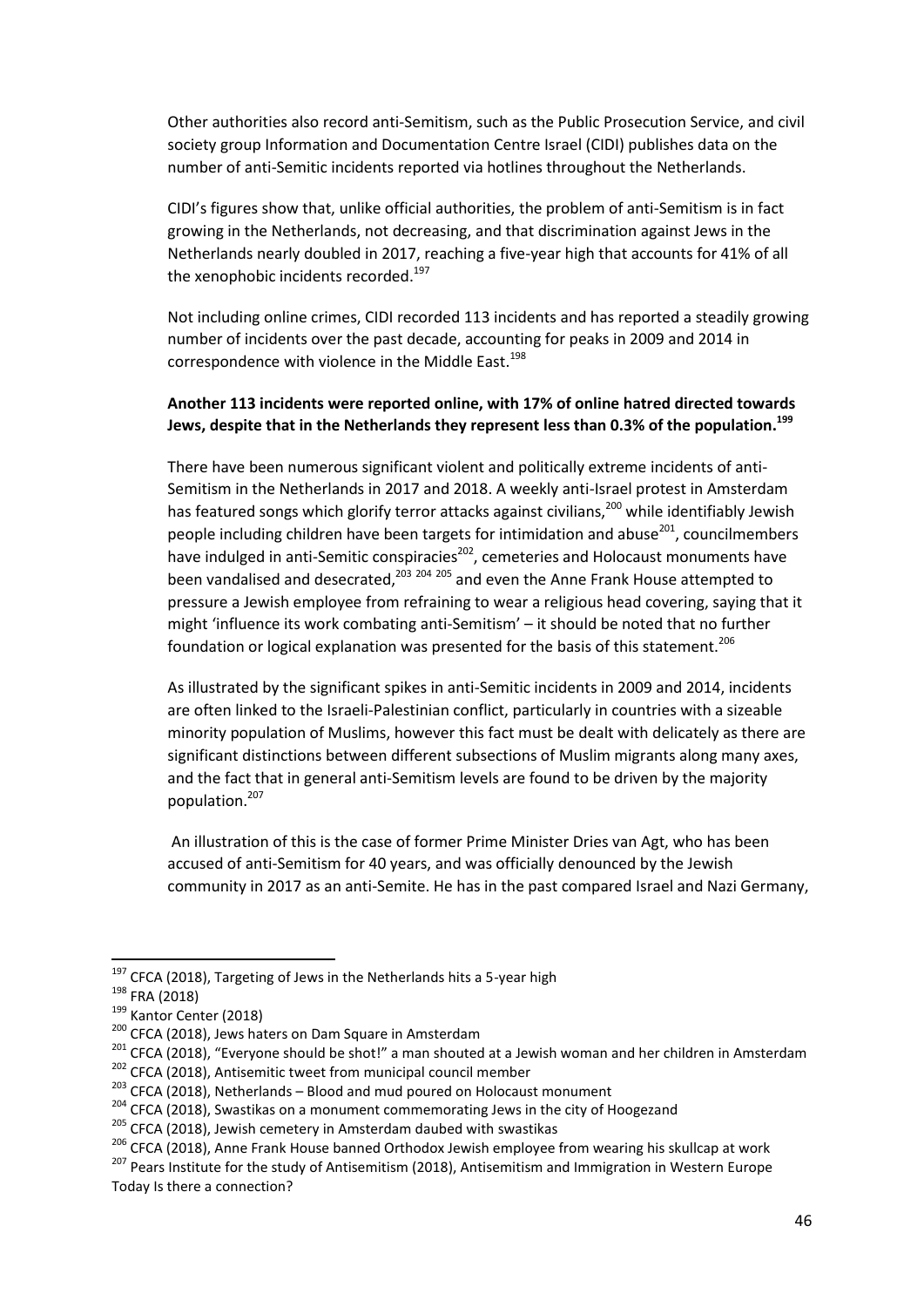shared a platform with a Hamas leader, and cited his "Aryan" roots in explaining his plan to pardon four Nazi war criminals due to health reasons.<sup>208</sup>

As reported by the Pears Institute study into anti-Semitism by migrants, "The Second Intifada led to the emergence of new patterns of anti-Semitism which featured Dutch youths with a migrant background. Survey data suggests that this sort of anti-Semitism may arise in response to events in the Middle East. A survey conducted in 2014–2015 found that many more young Muslims had negative attitudes towards Zionists (66%) than towards Jews (12%). Moroccan-Dutch youth and more recently Turkish-Dutch, mostly male, have been involved in harassment of Jews on the street. Dutch citizens with a Muslim background were clearly present in anti-Semitic incidents in the summer of 2014. During one exceptional incident Islamic State of Iraq and al-Sham (ISIS) supporters carried black flags and shouted in Arabic 'death to the Jews.'"<sup>209</sup> Another explicit example of the conflict spilling over into a diaspora setting was in December 2017, when a Palestinian holding a flag smashed the windows of a kosher restaurant in Amsterdam.<sup>210</sup>

As in all countries, not all Israel related anti-Semitism comes from the Muslim community, as anti-Semitic chants are commonplace at soccer grounds, for example, where shouts such as, "Hamas, Hamas, Jews to the Gas" and "Kill the Jews" are regularly heard from fans of teams playing against Ajax, the "Jewish team," and the general "salon" anti‐Semitism that contributes as equally to the discomfort as does antipathy from the Muslim community. However, it must be noted that Muslim anti-Semitism is identified as the primary source for verbal and physical assaults against Jews according to the Amsterdam municipal office that fields such complaints. $^{211}$ 

In the media, anti-Semitism and extreme anti-Israel bias have been found regularly. In two recent examples, the largest Dutch newspaper in November 2018 had a two-page spread replete with anti-Semitic conspiracies around the idea that George Soros was behind initiatives to ban blackface, which is still a cultural phenomenon in the Netherlands.<sup>212</sup>

Just weeks previously, the Dutch public broadcaster NOS apologized for using anti-Semitic slogans when discussing Soros, $^{213}$  after having apologised in June for delegitimizing the State of Israel.<sup>214</sup>Nevertheless, NOS has denied it is institutionally anti-Semitic or biased, even though after retracting language made about Israel, grave factual errors remained in the article concerning Israeli threats to "destroy" Iran.

Anti-Semitism in the Netherlands as measured by the ADL was indexed at 11%, with a generational difference exhibiting more anti-Semitic sentiments among the youngest and oldest segments of responders.<sup>215</sup>

1

<sup>&</sup>lt;sup>208</sup> JTA (2017), Dutch Jews say former prime minister peddles anti-Semitism

<sup>&</sup>lt;sup>209</sup> Pears Institute for the study of Antisemitism (2018)

<sup>&</sup>lt;sup>210</sup> JTA (2017), Man holding Palestinian flag smashes windows of Amsterdam kosher restaurant

<sup>&</sup>lt;sup>211</sup> OSCE (2011), Country Visit: The Netherlands Report of the Personal Representative of the OSCE Chair-in-Office on Combating Anti-Semitism, Rabbi Andrew Baker

<sup>212</sup> https://twitter.com/search?f=tweets&q=soros%20newspaper%20blackface&src=typd

<sup>213</sup> EJC (2018), Dutch public broadcaster calls Soros a Jew who has "tentacles" in US politics

 $214$  EJC (2018), Dutch state TV channel apologies for anti-Israel bias

 $^{215}$  ADI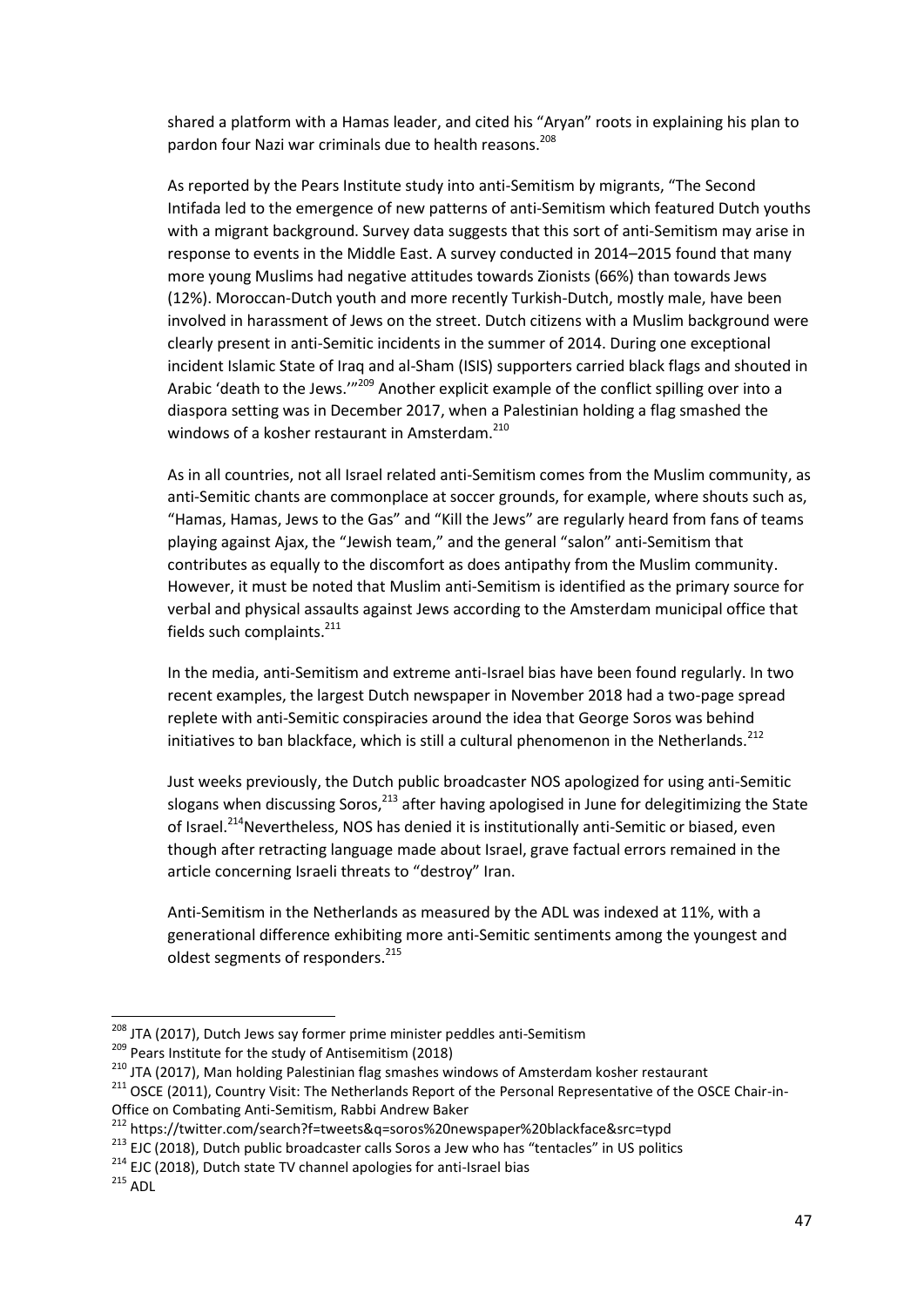The settlement of Eastern Europeans in the Netherlands, as well as Islam and Muslims have been portrayed by politicians and media as a threat to Dutch society, especially by the Party for Freedom (PVV) led by Geert Wilders, which is currently the second-largest in the lower chamber of parliament, and is tied for the most seats held by an opposition party in the upper chamber.

The Netherlands is one of a number of European countries which has taken a stance against the BDS movement. In a January 2018 meeting with Israeli President Reuven Rivlin, Dutch Foreign Minister Halbe Zijlstra said "When BDS and anti-Semitism come together, we will fight them."<sup>216</sup> Other politicians, such as the Minister of Social Affairs and Employment Lodewijk Asscher and the EU commissioner Frans Timmermans, have expressed concern over anti-Semitism as well, but have resisted popular opinion in linking this to immigration from MENA which has brought the Netherlands total international migrant population (not only MENA) to 12%.

The Netherlands officially commemorates the Holocaust on 27 January. Additionally, the Netherlands marks the National Remembrance of the Dead day on 4 May, as well as the anniversary of an uprising to resist the persecution of Dutch Jews on 25 February 1941.

#### **Legislative**

According to the ECRI per 2013, the Netherlands' Public Prosecution Service has issued instructions, providing for the improvement for hate crime systems.

A regional anonymous online form has been set up by the police, and awareness-raising campaigns aimed at increasing victims' willingness to report incidents on discrimination and equal rights have been run by the authorities.

Debt relief and other assistance is being provided to the Roma communities. $^{217}$ 

**There is no comprehensive Action Plan for Combating Racism at national level that fully meets ECRI definitions and standards**, and the Netherlands has been unwilling to adjust its activities accordingly.

So too with the country's criminal law against racism and racial discrimination, where there are no provisional grounds based on citizenship and language, or explicitly establishing racist motivation as a specific aggravating circumstance in sentencing. Again, the authorities have indicated an unwillingness to align standards. $^{218}$ 

There are also concerns regarding provisions encompassing hate speech including online, funds have been withdrawn from the national expertise centre and backbone of the antidiscrimination bureau network, and recruitment processes in the country are often found to be discriminatory on a xenophobic basis.

Barriers to migrants, including those whose families are already partially in the Netherlands, are prohibitive to those from low socioeconomic backgrounds due to cost and education demands.

<sup>&</sup>lt;sup>216</sup> The Jerusalem Post (2018), Rivlin, Dutch FM Agree on Confidence-building Measures Between Israel and the Palestinians

<sup>&</sup>lt;sup>217</sup> ECRI (2013), Report on the Netherlands

<sup>&</sup>lt;sup>218</sup> ECRI (2016), Conclusions on the Implementations of Recommendations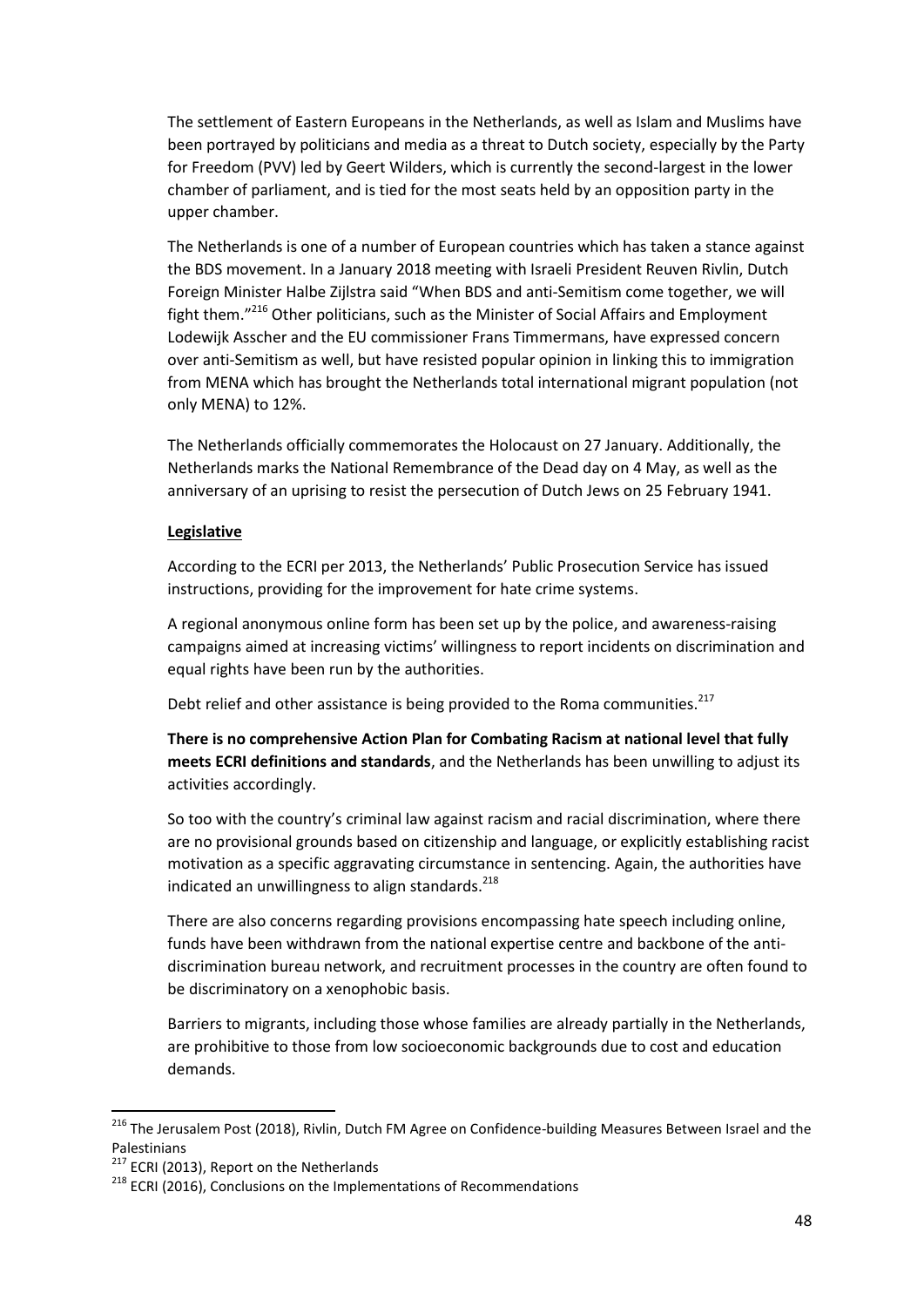In the case of far-right extremism, Geert Wilders was acquitted on multiple counts of racist insults and incitement to hatred, discrimination and violence, with the District Court stating that some of the highly controversial comments were "addressed to a religion (Islam) rather than to the people who practice it and therefore would fall out of the remit of Articles 137c and 137d of the Criminal Code and would not incite to hatred or discrimination, while others had been made in the context of a social debate, in Mr Wilders' role as a politician, which made them admissible."<sup>219</sup>

#### **Challenges**

In its most recent monitoring report, ECRI its recommendation covering the need to improve the response of the criminal justice system to racially motivated offences, and to abandon any bans on face coverings in public or any other legislation that may single out Muslim communities.

In Jewish-Muslim relations, teaching the history of the Holocaust to Muslim students has been very challenging, and efforts to equate the Holocaust with the Middle East conflict have been challenged by Jewish communities.<sup>220</sup>

The Ombudsman published a report concluding that local governments have to take account of the specific housing needs of Roma and Sinti and have to ensure enough locations to meet demand. 221

## **Poland**

#### **Realities**

The current Polish government was formed solely by the nationalist populist party 'Law and Justice', which got 40 percent of the vote during the last parliamentary elections in 2015. Despite not being an ideologically anti-Semitic party, since their rise to power the most serious incident concerning Poland's relationship with the truth surrounding its people's role in the Holocaust has heralded a serious uptick in anti-Semitism, and soured what was an increasingly positive trajectory for Jewish-Polish relations.

In early 2018 both chambers of the Polish parliament adopted an Amendment to the Act on the Institute of National Remembrance, criminalizing the ascription to Poles collectively of complicity in World War II or the Holocaust, or use of the expression "Polish death camp". The law was later amended to remove the threat of criminal sanction and a joint statement with the Israeli government was made announcing an understanding on protecting Holocaust research and the freedom of speech.

Months before this action was taken, a Polish nationalist group asked prosecutors to investigate whether Israeli President Reuven Rivlin broke the law during a visit to Poland,

<sup>&</sup>lt;sup>219</sup> ECRI (2013)

<sup>&</sup>lt;sup>220</sup> ECRI (2013)

<sup>&</sup>lt;sup>221</sup> National Ombudsman (2017), Research into the reliability of the government for caravan dwellers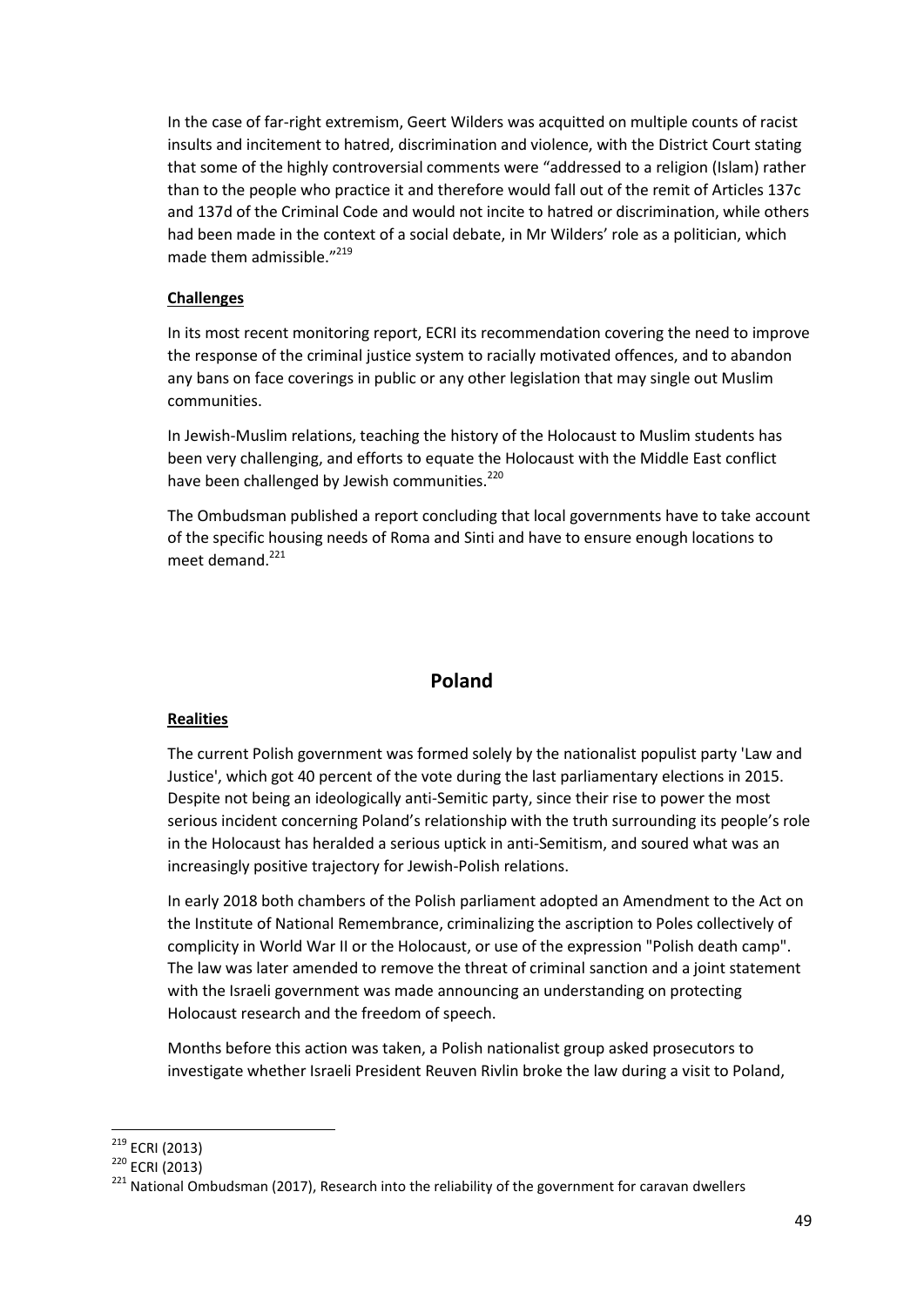and other Israelis and Jewish groups were coerced or pressured into changing how they educated their tour groups.

The law has sparked a crisis in Polish-Israeli relations. This crisis was worsened still after Prime Minister Morawiecki claimed that if there were Polish collaborators then there were Jewish collaborators, in a statement Israeli Prime Minister Netanyahu called "outrageous" and what can only be interpreted as clear historical revisionism and therefore a form of Holocaust denial, as well as an affront to Jewish victims of the Nazis and their collaborators. The Polish prime minister's comments came amid a wave of anti-Semitism in the media, from politicians and online.

The law has been decried as harmful to research about the Holocaust and a crude attempt to whitewash the actions of many Poles who helped Nazis kill Jews. Opposition has arisen from across the Jewish world,<sup>222</sup> Yad Vashem,<sup>223</sup> Israel,<sup>224</sup> the Catholic Church,<sup>225</sup> and the international community including the US.<sup>226</sup>

**Anti-Semitism in Poland is prevalent, with the ADL's 2015 survey measuring societal anti-Semitism at 37%,** however it is somewhat encouraging that younger people in general have a decreased adherence to anti-Semitic statements than older generations.<sup>227</sup>

In 2017, a study that was released by the Center for Research on Prejudice at Warsaw University revealed a significant rise in negative attitudes towards Jews, showing that expressions of anti-Semitic hatred had become more accepted and were popular on the internet and on Polish television, demonstrably influencing the views of young people between 2014-2016. This accompanied a general rise in racism and xenophobia.<sup>228</sup>

Adding to the problem was the debacle over the colloquially named "Holocaust Law". An academic study by the Israel Journal of Foreign Affairs has found "a surge" in hostility to Jews and Israel in Polish media and politics (a list of governmental anti-Semitic acts and statements was compiled in a single article in Israeli news<sup>229</sup>).

"According to the study written by Dr. Rafał Pankowski, a sociology professor at Warsaw's Collegium Civitas, there has been a 'disturbing revival of anti-Semitism' in Poland since the law was introduced and stirred controversy. 'The surge of hostility to Jews and the Jewish State in the Polish media and politics in early 2018 took many observers by surprise,' wrote Pankowski for the IJFA, a publication of the Israel Council on Foreign Relations which operates under the auspices of the World Jewish Congress."<sup>230</sup>

Around 60,000 nationalists marched in a demonstration organized by extreme right-wing organizations on Polish Independence Day in 2017. The marchers expressed support for hatred of foreigners and white supremacy and called for a "pure white Europe – without Jews, without Muslims" and to "purify Poland". Ahead of the 2018 march marking Poland's

<sup>&</sup>lt;sup>222</sup> EJC (2018), EJC expresses deep concern over proposed Holocaust Law in Poland

<sup>223</sup> Haaretz (2018), Yad Vashem Condemns Poland's New Holocaust Law, but Says Warsaw Is Right to Object to Term 'Polish Death Camps'

<sup>&</sup>lt;sup>224</sup> BBC (2018), Israel criticises Poland over proposed Holocaust law

<sup>225</sup> CFCA (2018), Antisemitism has resurfaced in Poland because of Holocaust law, Catholic leader says

<sup>&</sup>lt;sup>226</sup> Washington Post (2018), Tensions rise between U.S. and Poland over 'Holocaust law'

 $227$  ADL

<sup>228</sup> Forward (2017), Anti-Semitism Spikes in Poland — Stoked by Populist Surge Against Refugees

<sup>229</sup> INN (2018), Poland's official anti-Semitism

<sup>&</sup>lt;sup>230</sup> CFCA (2018), Study: 'surge' in Polish antisemitism since controversial holocaust law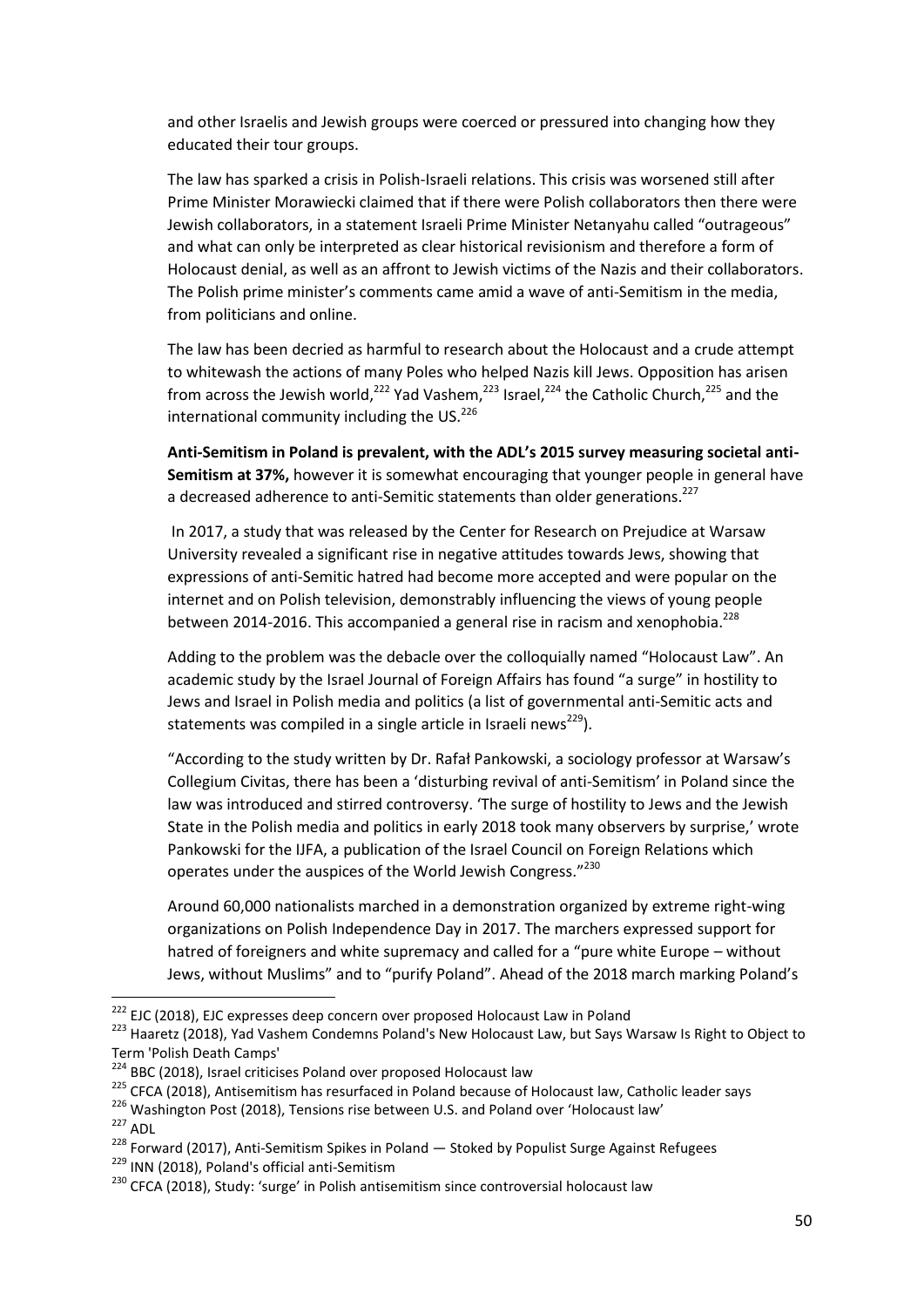centenary, the mayor of Warsaw attempted to ban the event. Immediately, Poland's President Duda and Prime Minister Morawiecki stepped in to ensure that the march would occur, and that they "invite all Poles to take part."<sup>231</sup>

Anti-Semitism in Poland also exists in a primitive form, alongside its industrialised and religious manifestations. For example, in 2017 a group calling themselves "Conscience of the Nation" burned an effigy of a Jewish woman in Warsaw and drowned it in the Vistula River to mark the beginning of spring.<sup>232</sup>

Poland has officially established several Holocaust Memorial Days, including 27 January - International Holocaust Remembrance Day, 13 March - liquidation of the Krakow ghetto, 19 April - the Warsaw ghetto uprising, 14 June - National Remembrance Day for Victims of Nazi Concentration Camps, 22 July - the liquidation of the Warsaw ghetto and 2 August - Day of Remembrance of the Extermination of the Roma and Sinti and the memorial to the Treblinka death camp revolt.

**Lastly, there are annually recurring unofficial initiatives in Poland to commemorate the victims of the Holocaust and other victim groups, including Roma and Sinti. These are organized by civil society organizations and educational institutions and include commemorative and awareness-raising activities.**

**The Holocaust, the extermination and persecution of Roma and Sinti and crimes committed against other victim groups under National Socialism are taught in schools at the primary, secondary and upper secondary levels, and are also present in textbooks. The Holocaust is taught as part of the national curriculum.<sup>233</sup>**

Poland registered 880 hate crimes relating to all forms of racism, xenophobia, anti-Semitism and Islamophobia in 2017, including hate speech crimes.

However, according to the Kantor Center, it should be noted that measuring anti-Semitism should not be relied upon solely based on official sources, due to not all anti-Semitic offences being reported to the police or prosecutor's office, or simply not being made public.<sup>234</sup>

Civil society groups such as NEVER AGAIN work to compile data and directly report to the OSCE.

#### **Legislative**

According to the FRA study on Poland's legal positions on hate crimes, "The Polish Criminal Code (CC) does not include any general or specific aggravating circumstance related to bias motivation.

Section 53 of the CC includes a general provision stating that when imposing the penalty the court shall take into account, among other elements, the motivation and the manner of conduct of the perpetrator, but it does not mention a bias motivation on specific grounds.

<sup>&</sup>lt;sup>231</sup> CFCA (2018), Warsaw bans nationalist march marking 100 years of Polish independence

<sup>232</sup> Times of Israel (2017), Warsaw residents burn effigy of Jewish woman

<sup>233</sup> OSCE (2018)

<sup>&</sup>lt;sup>234</sup> Kantor Center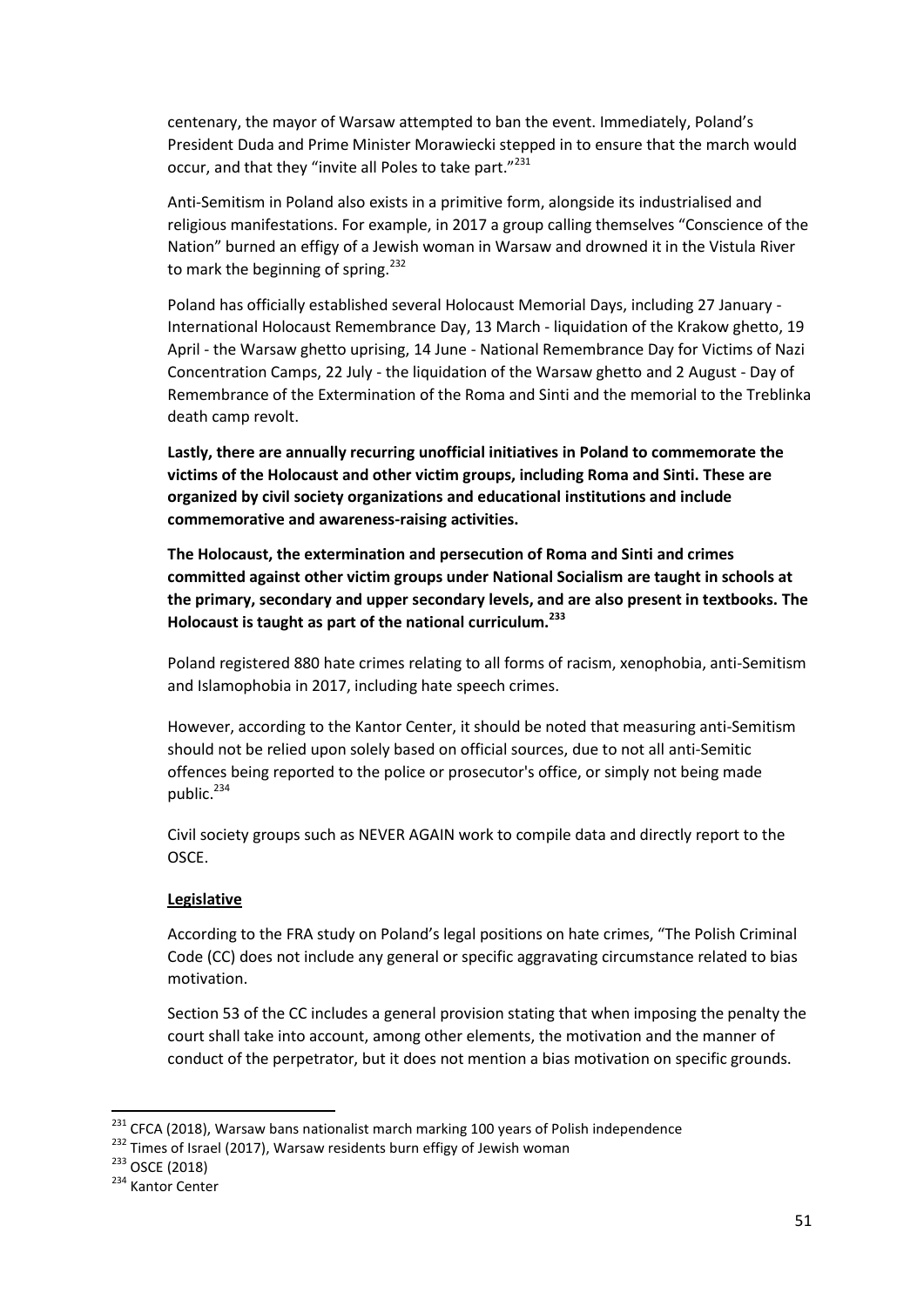Similarly, Section 148 of the CC sets out an aggravated penalty when a homicide is committed out of motives deserving particular reprobation, but does not explicitly mention bias motivation.

The CC contains a number substantive hate crime offences: Section 118 of the CC criminalises committing homicide or causing serious injury to any person belonging to a national, ethnical, racial, political or religious group or a group with a different perspective of life with the aim of destroying in whole or in part such group. It further criminalises the creation of living conditions which threaten the biological destruction of such a group, as well as applying means aimed at preventing births within this group or forcibly removing children from persons belonging to this group;

Section 118a § 3 of the CC criminalises taking part in a mass attack or in one of repeated attacks against a group of people in order to implement or support the policy of a state or an organisation which either compels these people to change their lawful place of residence in violation of international law or severely persecutes a group of people for reasons recognised as inadmissible under international law, in particular for reasons of political, racial, ethnic, cultural, religious belief or lack thereof, or world view, thereby depriving them of their fundamental rights;

Section 119 of the CC criminalises violence or unlawful threats towards a person or group of persons on grounds of their national, ethnic, political or religious affiliation, or lack of religious beliefs;

Section 126a stipulates the offence of publicly inciting others to the commission or publicly commending the commission of acts described in Sections 118, 118a and 119 of the CC;

Section 256 criminalises promoting a fascist or other totalitarian system and the incitement to hatred on grounds of national, ethnic, race or religious affiliation, or lack of religious belief as well as producing, recording or importing, purchasing, storing or possessing, presenting, carrying or sending a print, recording or another object with such content for the purpose of dissemination;

and Section 257 sets out the offence of publicly insulting a group of the population or a particular person on the same grounds or breaching the personal inviolability of a person on these grounds."235

#### **Challenges**

In his 2016 report, Rabbi Andrew Baker of the OSCE reported that in Poland "There is growing right-wing nationalism that has been bolstered by anti-immigrant sentiment in the EU-wide debate about accepting Syrian refugees."<sup>236</sup>

The open political and social hostility the basis for the current situation in Poland, and any work to remedy these trends must begin at the source. The Polish government has closed its communications with the official representatives of the Jewish community, and as the

1

<sup>&</sup>lt;sup>235</sup> FRA (2018)

<sup>&</sup>lt;sup>236</sup> OSCE (2016), Poland, Report of the Personal Representative of the OSCE Chair-in-Office on Combating Anti-Semitism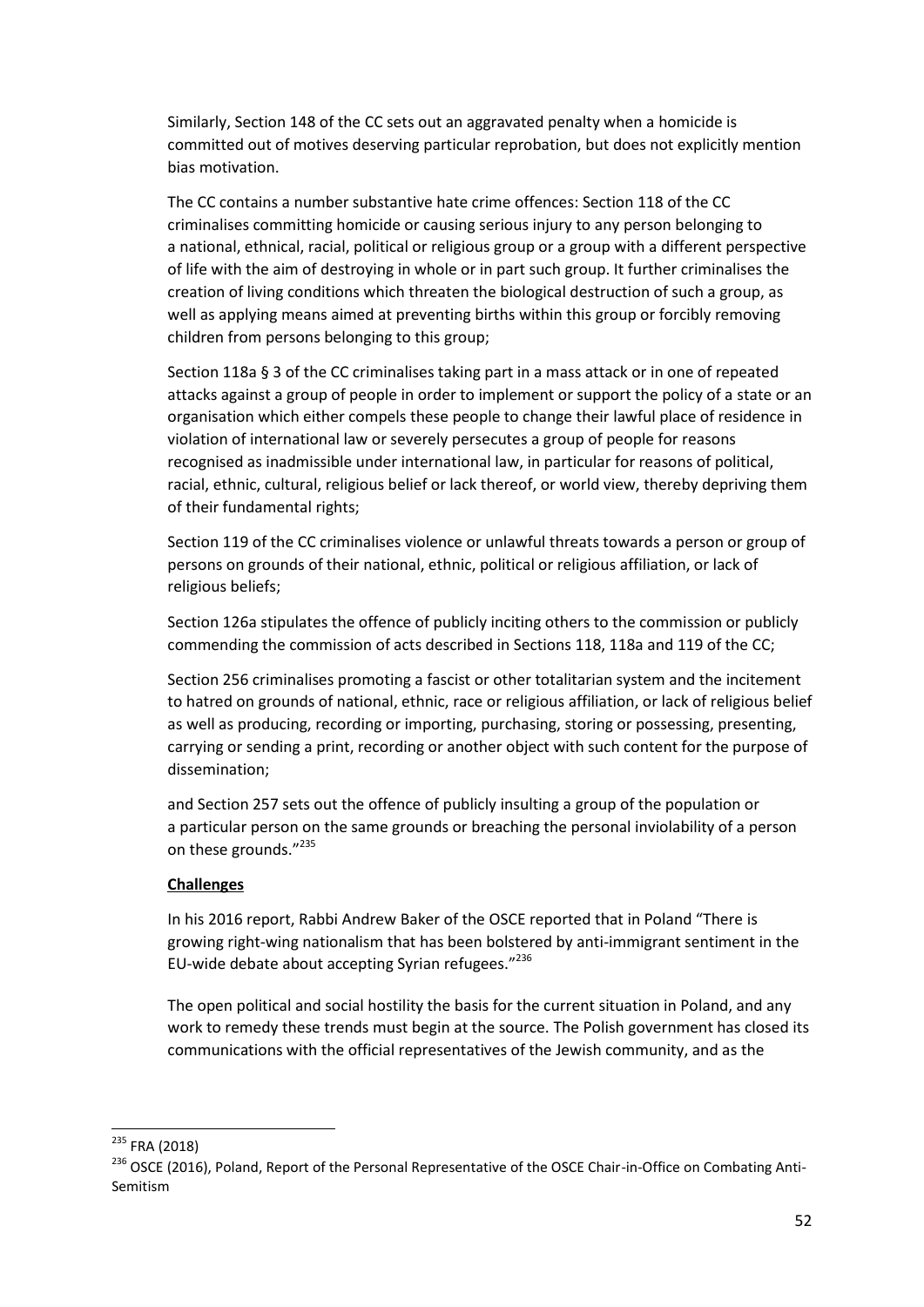President of the EJC warned in 2017, anti-Semitism, racism and xenophobia is being normalized.<sup>237</sup>

## **Romania**

#### **Realities**

**The ADL in 2015 measured Romania's anti-Semitism index score at 47%, the secondhighest in the EU** and with a 18-35 score that ranked higher than older generations.

Concerning the younger generation, there was a noticeable difference in Romania compared to other European nations that younger people were more sympathetic to the ideas that Jews were responsible for wars, and that Jews' behaviour caused anti-Semitism. Usually, these numbers were seen to be decreasing in younger populations, and that if younger populations were found to be receptive to anti-Semitic ideas these would be more aligned to ideas over Jewish control in the financial world, but this is not the case in Romania.<sup>238</sup>

Similar to Lithuania, 22% of surveyed Romanians would seek to deny Jews the right to citizenship in their country.<sup>239</sup>

#### **Roma and the LGBT are reported to be the most common targets of discrimination and hate in Romania, according to NGOs.<sup>240</sup>**

Anti-Semitism is also highly present, particularly in the form of 5 Holocaust denial (denying that it happened in Romania) and the glorification Antonescu Government which was responsible for the Holocaust in Romania or of the country's Legionnaire past (a Romanian inter-war extreme-right, fiercely anti-Semitic movement also part for a while in the Antonescu Government).

In a trial of Israel's new anti-Semitism online tracking software, **Bucharest was found to be the source of the third-most anti-Semitic social media posts in the world.<sup>241</sup>**

The Kantor Center report on anti-Semitism in 2017 summarized the present environment: "The most prominent anti-Semitic incident in 2017 was the desecration of the Jewish cemetery Giurgiului in Bucharest, where victims of the Holocaust and Jewish soldiers are buried, where dozens of graves were desecrated on the eve of Holocaust Remembrance Day on April 24.

The Jewish cemetery in Bucharest, where victims of the Holocaust and Jewish soldiers are buried, has already seen similar attacks. According to the police, the perpetrators were young. The Jewish community and others responded harshly, and there were hints that the

 $\overline{\phantom{a}}$ 

<sup>&</sup>lt;sup>237</sup> The Jerusalem Post (2017), Antisemitism in Poland Being 'Normalized', European Jewish Group Warns <sup>238</sup> ADL (2015)

<sup>239</sup> Pew Research Study (2018), Most Poles accept Jews as fellow citizens and neighbors, but a minority do not

<sup>&</sup>lt;sup>240</sup> eMore Country Profile (2017)

<sup>&</sup>lt;sup>241</sup> Times of Israel (2018), Diaspora Ministry unveils system for tracking online anti-Semitism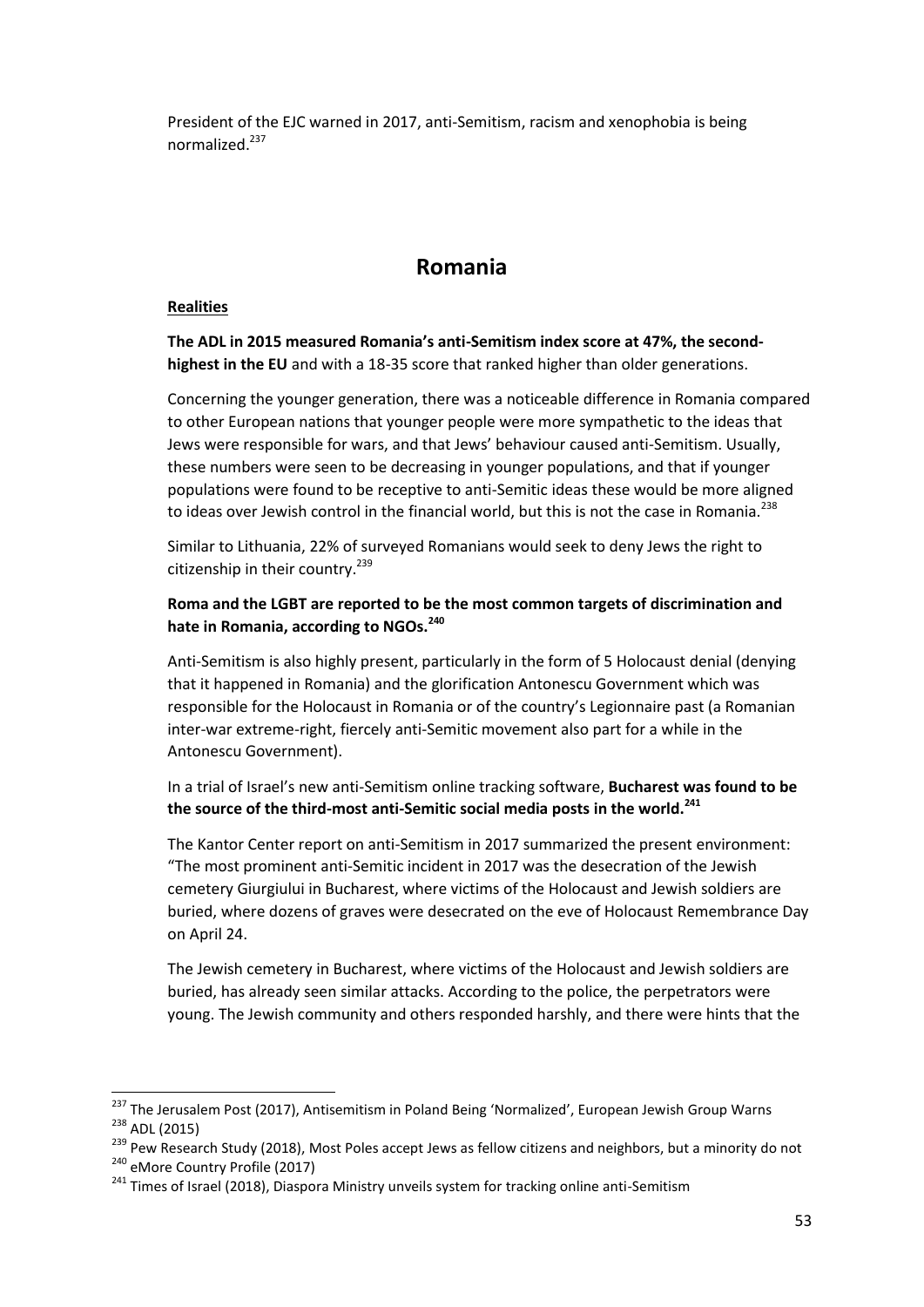police tried to minimize the incident by claiming that it was an act of vandalism by a small group of youngsters."<sup>242</sup>

### **Anti-Semitic crimes are not wholly recorded separately under hate crime statistics in Romania, however this is currently being implemented in time for 2018 hate crime reports.**

For the time being, the General Prosecutor's Office indicated that 22 anti-Semitic incidents were registered by the Prosecutor's office and by the police in 2017, while 41 files with the anti-Semitism "attribute" were registered at courts' level in the same year.<sup>243</sup>

In 2018, Holocaust survivors and Nobel laureate Elie Wiesel's childhood home was vandalized with slurs such as "Nazi Jew lying in hell with Hitler". Romanian President Klaus Iohannis said he wondered "what secret deals" President of the Chamber of Deputies Liviu Dragnea was "making with the Jews" during his visit to Israel in May 2018. The statement was denounced and cautioned against by various community leaders as well as elected officials, however the president refrained from a public apology.<sup>244</sup>

Romania has officially designated several Holocaust Memorial Days: 27 January - International Holocaust Memorial Day, 2 August - European Day of Commemorating the Holocaust of the Roma Population, and 9 October - deportation of Jews from Bucovina.

**The Holocaust and the extermination and persecution of Roma and Sinti are studied at the secondary and upper secondary, and college and university level, and are also covered in textbooks.<sup>245</sup>**

#### **Legislative**

**According to the OSCE, the Romanian Police has established a working group to guide implementation of a number of measures aimed at increasing the effectiveness of hate crime investigations, registration and data collection on hate crimes, and at furthering the hate crime training for officers.** 

The working group comprising representatives of the Romanian Police, General Prosecutor's Office and the civil society organization ACCEPT has developed a methodology on the investigation of hate crimes, pending approval in 2018.

The Police have been implementing the project "Integrated action for combating hate crimes, particularly against Roma communities and ensuring a high-quality standard of police service", funded by the Norwegian Financial Mechanism.

The project aims to, among other things, improve structures for addressing hate crimes, train police officers, and learn from experiences of other countries in addressing hate crimes. 246

 $\overline{\phantom{a}}$ 

<sup>&</sup>lt;sup>242</sup> Kantor Center

<sup>243</sup> FRA (2018)

<sup>244</sup> The Jerusalem Post (2018), Romanian President Wonders What 'Secret Deals' Dragnea Made in Israel

<sup>245</sup> OSCE (2018)

<sup>246</sup> OSCE (2018)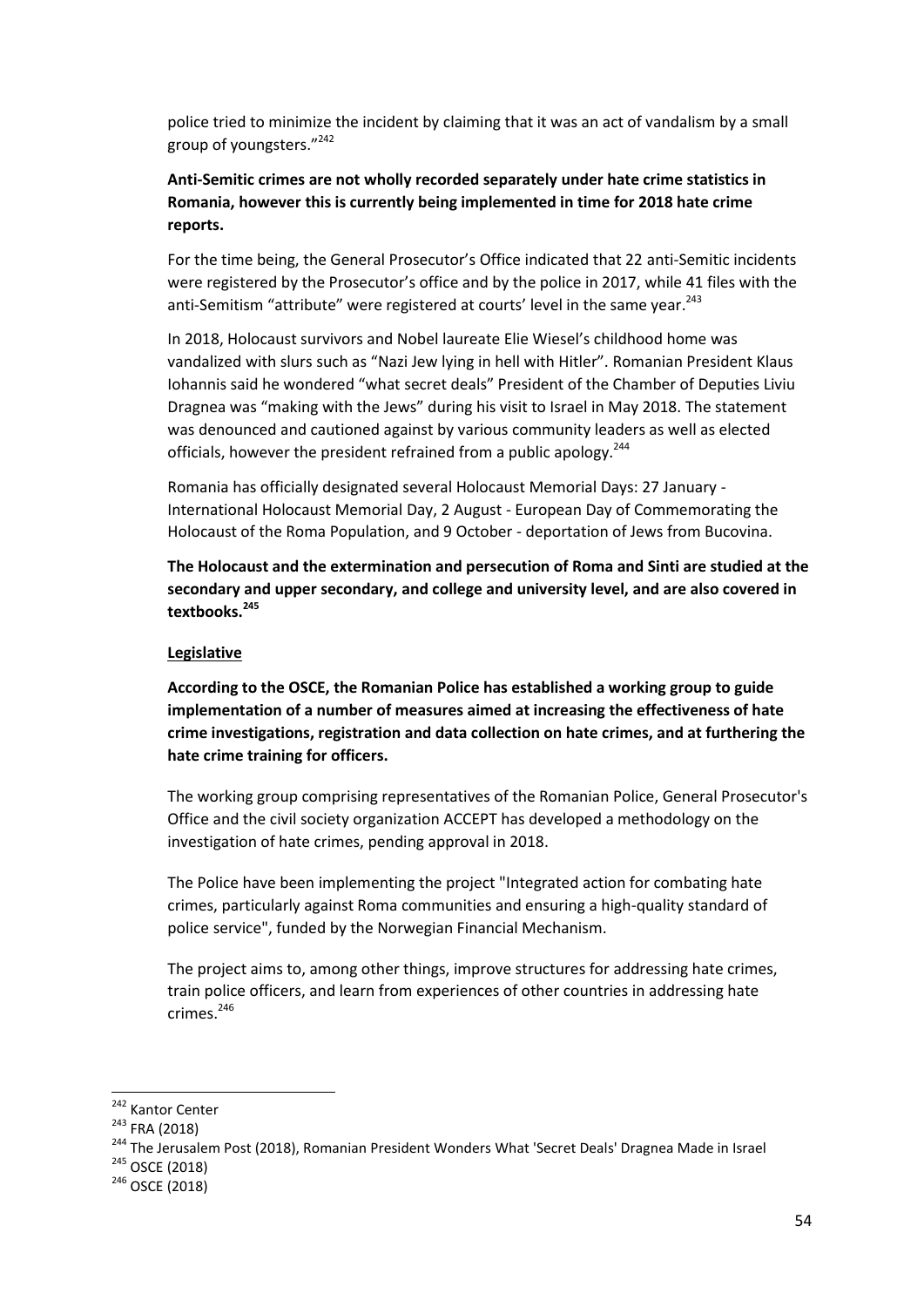The Law on Religious Freedom and the General Regime of Denominations entered into force in 2007 and an advisory Council of the Churches and Religious Denominations was set up in order to prevent conflicts between the different religions. Racist motivation is now an aggravating circumstance for all criminal offences provided under the Criminal Code and the principle of the sharing of the burden of proof before the courts and the National Council for Combating Discrimination has now been introduced by law.<sup>247</sup>

Article 77 h) of the Romanian Criminal Code (CC) sets out a general aggravating circumstance for offences committed for reasons related to race, nationality, ethnicity, language, or for other reasons of the same type considered by the offender to imply the inferiority of an individual to other people.

The CC further contains a number of substantive hate crime offences: torture for a reason based on any form of discrimination (Article 282.1d of the CC), abuse in office of a public servant who, while exercising professional responsibilities, limits the exercise of a right of a person or creates for the latter a situation of inferiority on grounds of race, nationality, ethnic origin, language, religion (Article 297.2 of the CC), incitement to hatred or discrimination, using any means, against a category of individuals (Article 369 of the CC), preventing the freedom to practice religion or coercing a person to perform a religious act or an act forbidden by the religion to which he or she belongs (Article 381 of the CC), desecration of places or objects of worship (Article 382 of the CC).

Furthermore, Government Emergency Ordinance No. 31 of 13 March 2002 prohibits fascist, racist and xenophobic organisations and symbols, as well as organisations and symbols that promote the cult of personalities guilty of crimes against peace and humanity.

This ordinance sets out the following criminal offences: setting up of a fascist, racist or xenophobic organisation (Article 3); dissemination, sale or manufacturing of fascist, racist or xenophobic symbols, as well as public exhibition and possession with the intent of dissemination (Article 4); promoting the cult of personalities guilty of crimes against peace and humanity, as well as publicly promoting fascist, racist or xenophobic ideology through propaganda, by any means (Article 5); publicly disavowing or denying Holocaust or the effects thereof (Article 6).<sup>248</sup>

Regarding Roma, results have been achieved after measures taken in the fight against prejudice in health and education has brought results. Refugees now have specific rights, especially unaccompanied minors. However, the implementation of the National Roma Inclusion Strategy has been partial and unaccountable at the local level.

#### **Romania has adopted the IHRA working definition of anti-Semitism.**

The Romanian Chamber of Deputies has also adopted unanimously a bill introducing criminal sanctions for anti-Semitic acts, passed in record time.<sup>249</sup>

#### **Challenges**

<sup>&</sup>lt;sup>247</sup> ECRI (2014), Report on Romania

<sup>&</sup>lt;sup>248</sup> FRA (2018)

<sup>&</sup>lt;sup>249</sup> European Jewish Congress (2018), New Romanian Law on antisemitism adopted unanimously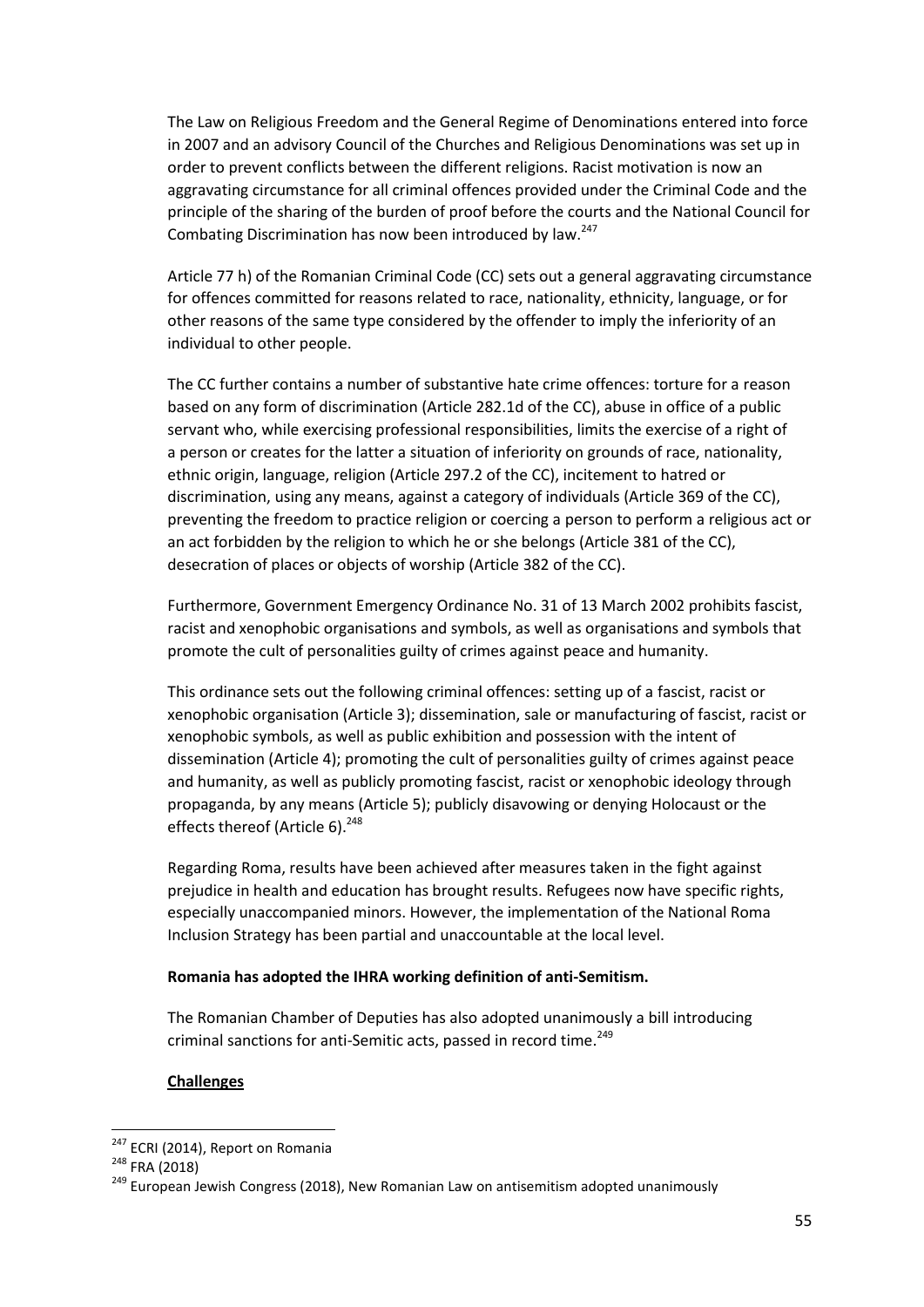**It remains to be seen if the new methodology would improve the rate of crime reporting significantly – the single hate crime reported to the OSCE in 2017 indicates the size of the challenge at hand for the authorities.**

**The Human Rights Committee of the United Nations recommended in 2017 that Romania: "Should enforce the prohibition of any advocacy of national, racial or religious hatred that constitutes incitement to discrimination, hostility or violence; take measures to promote tolerance and an environment inclusive of persons belonging to minorities, including with respect to their linguistic and cultural rights; and remove barriers to their exercise of religious freedom."<sup>250</sup>**

**Anti-Semitic - and Holocaust deniers' sites continued to operate through 2017, according to the Kantor Center, which reported that the judicial level does not adequately implement existing legislation against incitement and racism.<sup>251</sup>**

**There is no single institution mandated with the systematic collection of racism and xenophobia data**, and the fragmented information available indicates a weak application by the judiciary of the criminal law provisions against racism, according to the ECRI.<sup>252</sup> In general hate crime reporting from Romania is not streamlined. Romania regularly reports hate crime data to ODIHR, however in 2017 only one hate crime was recorded with the OSCE  $b$ ody. $253$ 

**Attempts to educate the public about racism legislation have been limited**, <sup>254</sup> however there is training for certain professions around the subject.

Police have been implementing the project "Integrated action for combating hate crimes, particularly against Roma communities and ensuring a high-quality standard of police service", funded by the Norwegian Financial Mechanism.<sup>255</sup> Nevertheless, quality of life for Romania's Roma community is encapsulated best perhaps by the fact that in 2016, 79% of Roma lived in a residence without indoor plumbing, the highest figure for any European Roma community by some margin as found by the FRA.<sup>256</sup>

**Romania has also lost several cases before the European Court of Human Rights for inadequate investigations into cases involving brutality (in some cases police brutality) against the Roma or the LGBT community.<sup>257</sup>**

<sup>254</sup> ECRI

<sup>250</sup> United Nations Human Rights Committee, *Concluding observations on the fifth periodic report of Romania*

<sup>&</sup>lt;sup>251</sup> Kantor Center

<sup>252</sup> ECRI (2014), Report on Romania

<sup>253</sup> OSCE (2018), http://hatecrime.osce.org/romania

 $255$  OSCE (2018)

 $256$  FRA (2018)

 $257$  eMore (2017)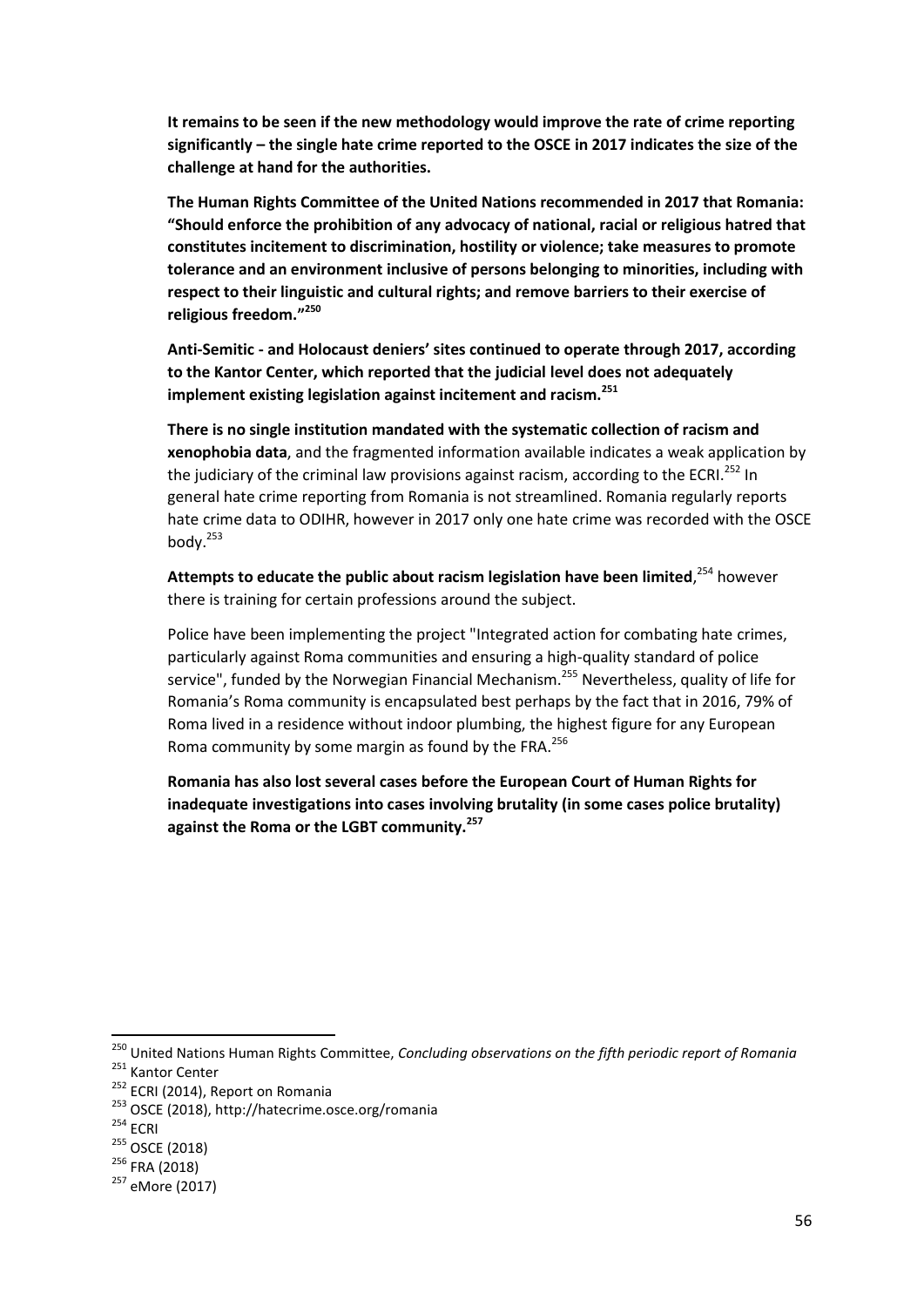## **Slovakia**

#### **Realities**

#### **Slovakia regularly reports police data and data on sentencing to ODIHR.**

In 2017, 34 hate crimes (including speech) were reported by the authorities, including 11 incidents of racism and xenophobia, 19 against Roma and Sinti, three counts of Islamophobia and one anti-Semitic incident.

This total is a significant increase compared to previous years, 2016 saw ten total incidents, <sup>258</sup> **however this reflects the reality that hate crime reporting is not prevalent in the country.**

**According to the Slovak National Centre for Human Rights, 10% of surveyed students between 11-19 years old held negative perceptions of Jews, with negative perceptions of Muslims indexed at over 40%.<sup>259</sup>**

The ruling SMER party, almost ten years in power often expresses its determination to fight against racism, xenophobia and anti-Semitism. However, the rise of the neo-Nazi People's Party, in conjunction with other nationalist and explicitly anti-migrant parties are of significant concern.

While direct anti-Semitic remarks are rare, Marian Kotleba's People's Party openly praises the war-time regime of Tiso and challenges the idea that Tiso's regime bore responsibility for the country's crimes against Jews during the Holocaust. Tiso's popularity is not restricted to the fringes, in 2018 he was nominated by the national broadcasting authority in a vote to acclaim Slovakia's greatest person.

The party is openly racist against Roma and calls for the banning of the entry of Muslims in the country.<sup>260</sup> Entering Parliament for the first time in 2016, 23% of the first-time young voters voted for the People's Party.

Kotleba was charged with "promoting sympathy towards a movement aimed at suppressing fundamental rights and freedoms" earlier in 2018 after publicly handing cheques with the figure 1488 on, the combination of two Nazi-associated numbers 14 and 88. Proceedings are still ongoing.

In contrast to right wing radicals, moderate leftist opponents of Israel are challenging the legitimacy of the Jewish state in a disguised and more sophisticated manner, specifically regarding Israel's right to self-defence.<sup>261</sup>

Recent surveys indicate that up to 25% of Slovaks would support a dictatorship, and some 35% would support leaving the EU – these numbers seemed to grow during 2016.<sup>262</sup>

**21% of Roma reported in the EU-MIDIS II survey of experiencing discrimination in the workplace or in finding employment.**

 $\overline{\phantom{a}}$ 

<sup>&</sup>lt;sup>258</sup> OSCE (2018)

<sup>&</sup>lt;sup>259</sup> SNCHR (2018), Report on the Observance of Human Rights 2017

<sup>260</sup> Kantor Center

<sup>&</sup>lt;sup>261</sup> The three faces of antisemitism in Slovakia (2012)

<sup>&</sup>lt;sup>262</sup> The Slovak Spectator (2016), Quarter of Slovaks would welcome dictatorship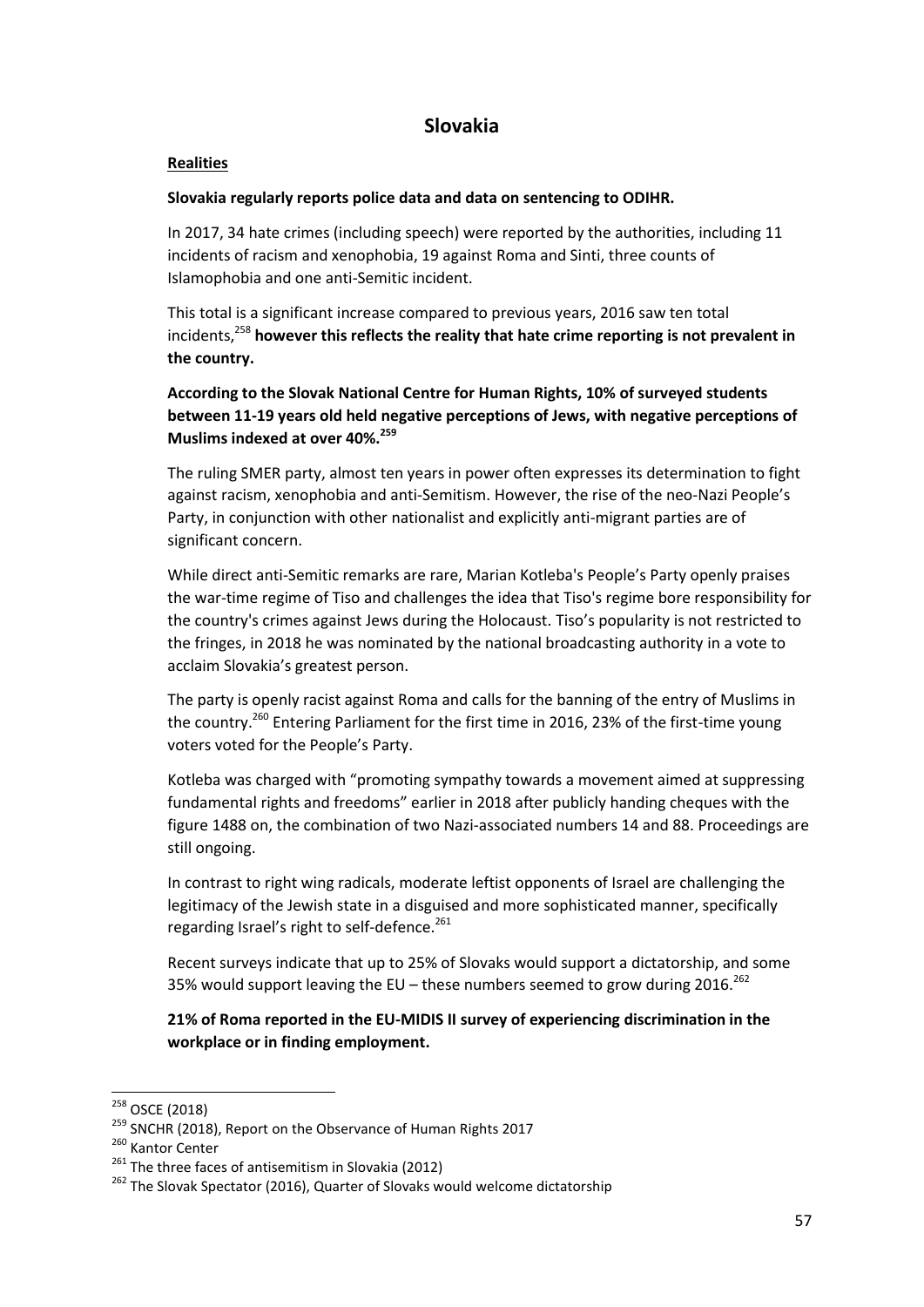Slovakia officially commemorates the Holocaust on 9 September. Slovakia also holds other annually recurring activities to commemorate the Jewish victims of the Holocaust, including International Holocaust Remembrance Day on 27 January, and the Commemoration of the Victims of the First Transport from Slovakia to the Auschwitz concentration Camp on 25 March. On 2 August, the Commemoration of the Roma Holocaust is marked.

**The Holocaust, the extermination and persecution of Roma and Sinti and crimes committed against other victim groups under National Socialism are studied at primary, secondary and upper secondary, and college and university levels. The topics are also covered in education textbooks.<sup>263</sup>**

#### **Legislative**

**The Court of Justice of the European Union (CJEU) rejected Slovakia's complaint against mandatory refugee relocation quotas. The discrimination of Roma remained widespread, and the European Commission continued an infringement procedure against Slovakia for discrimination against Roma pupils in schools.**

The ECRI noted that there has been a failure to implement the Roma integration programme due to a lack of will and because the various programmes remain under the responsibility of individual ministries.<sup>264</sup>

**The public denial, doubting or approval of the Holocaust, as well as other criminal offences committed on the basis of fascist or communist ideologies that encourage the suppression of fundamental rights and freedoms or violent ideologies, are now criminal offences**.

A prosecutor in each judicial district and a special police department in each police district deal with extremism. 231 police officers specialised in minorities/Roma operate at the level of regional police departments.

However, there is no general provision that racist motivation constitutes an aggravating circumstance for all criminal offences. Citizenship and language are not included among the characteristics of potential victims of racist conduct and racial discrimination, which are punishable under the Criminal Code.

The Slovak Criminal Code (CC) provides for an aggravating circumstance leading to enhanced penalties of a large list of substantive offences when they are committed out of a "specific motivation".

One of the circumstances that qualify as specific motivation is if the crime has been committed out of hatred against a certain group of persons or an individual because of their real or perceived affiliation to any race, nation, nationality, ethnic group, or because of their actual or perceived origin, colour or religion (Section 140e of the CC).

The list of substantive offences sanctioned with enhanced penalties when committed out of a specific motivation includes, among others, murder, bodily harm, trafficking in human beings, threat, violence against a group of citizens or against an individual, deprivation of

<sup>&</sup>lt;sup>263</sup> OSCE (2018)

<sup>264</sup> ECRI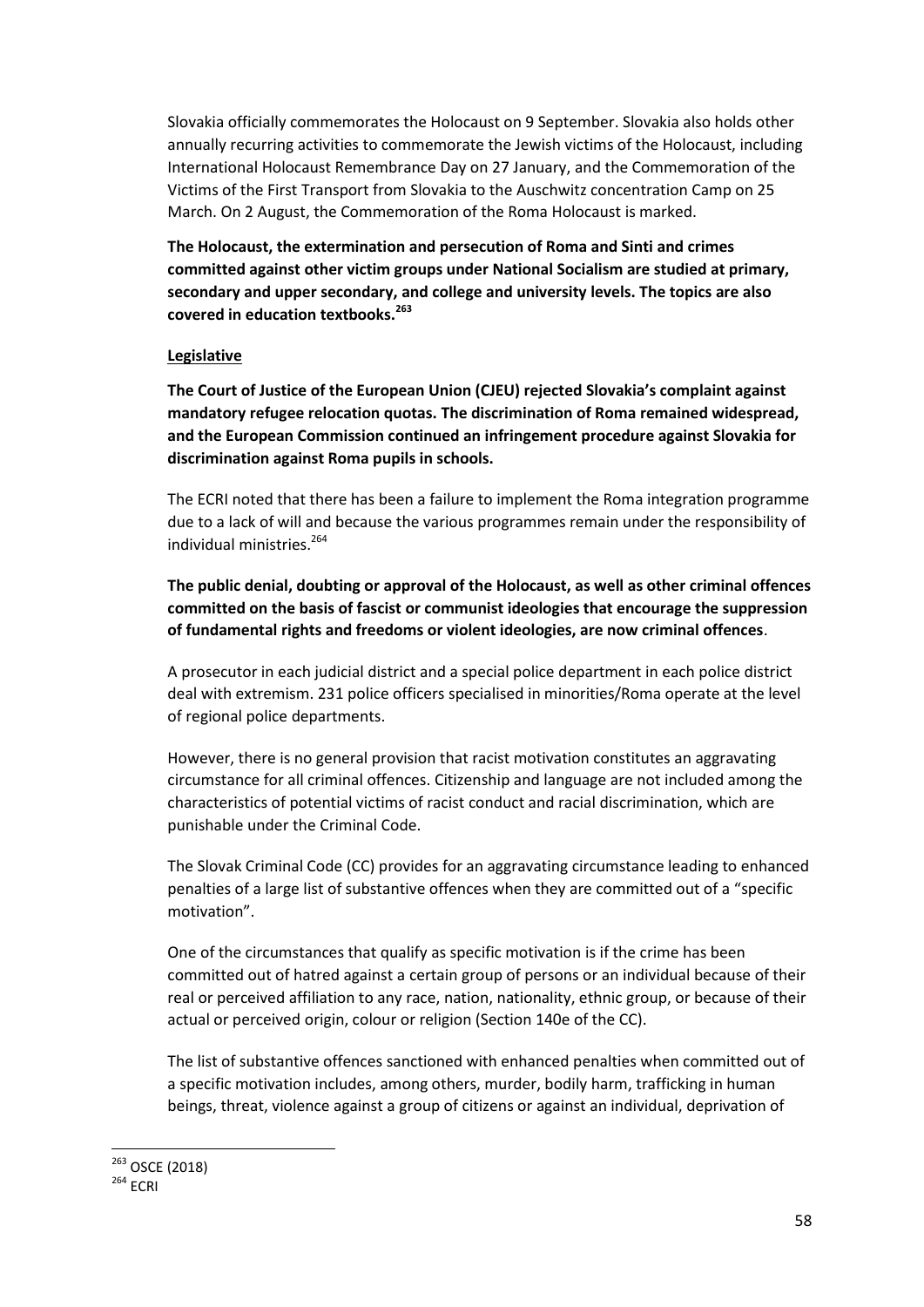personal freedom, kidnapping, robbery, extortion, restricting the freedom of worship, breach of mailing secrets, rape and sexual violence and abuse, theft, abuse of power by a public official, false accusation, and false testimony and perjury.

In addition, Section 421 of the CC criminalises establishing, supporting or making propaganda for a group of persons or movement or ideology which aim at suppressing fundamental rights and freedoms or advocate racial, ethnic, national or religious hatred or hatred against another group or person, or promoting a group, movement or ideology which in the past was directed at suppressing fundamental rights and freedoms.

This provision is complemented by Section 422 of the CC and Sections 422a-c of the CC, banning public manifestations of support of these groups or movements or ideology as well as the manufacturing, dissemination and possession of extremist materials.

Section 423 of the CC sets out the criminal offence of publicly defaming any nation, its language, any racial or ethnic group, or any person or group of persons on grounds of their real or perceived affiliation to any race, nation, nationality, skin colour, ethnic group, political conviction, religion or lack thereof. Section 424 of the CC sets out the criminal offence of publicly inciting to violence or hatred against a group of persons or an individual because of their real or perceived affiliation to any race, nation, nationality, skin colour, ethnic group, sexual orientation, political conviction, family origin, religion or lack thereof.

## **Challenges**

Linked to aforementioned issues surrounding government action on Roma, the FRA has reported significant and increasing problems in the integration of Roma in the areas of education and employment.<sup>265</sup>

The Slovak National Centre for Human Rights, which is UN accredited, monitors and evaluates human rights and gathers and upon request provides information on racism, xenophobia and anti-Semitism in the Slovak Republic. However, it has yet to reform itself in line with ECRI recommendations due to its under-performance.

## **The ODIHR reported that Slovakia could benefit from encouraging victims to report hate crimes and could consider increasing co-operation with civil society in that respect.<sup>266</sup>**

The Committee for the Elimination of Racial Discrimination recommended in 2013 that Slovakia: "Identify individuals or groups who incite racial hatred against minorities and foreigners, investigate and apply appropriate sanctions for hate speech by politicians, governmental officials or media professionals."<sup>267</sup>

**<sup>.</sup>** <sup>265</sup> FRA (2018)

<sup>266</sup> OSCE (2018)

<sup>&</sup>lt;sup>267</sup> Committee on the Elimination of Racial Discrimination, Concluding observations on the ninth to the tenth periodic reports of Slovakia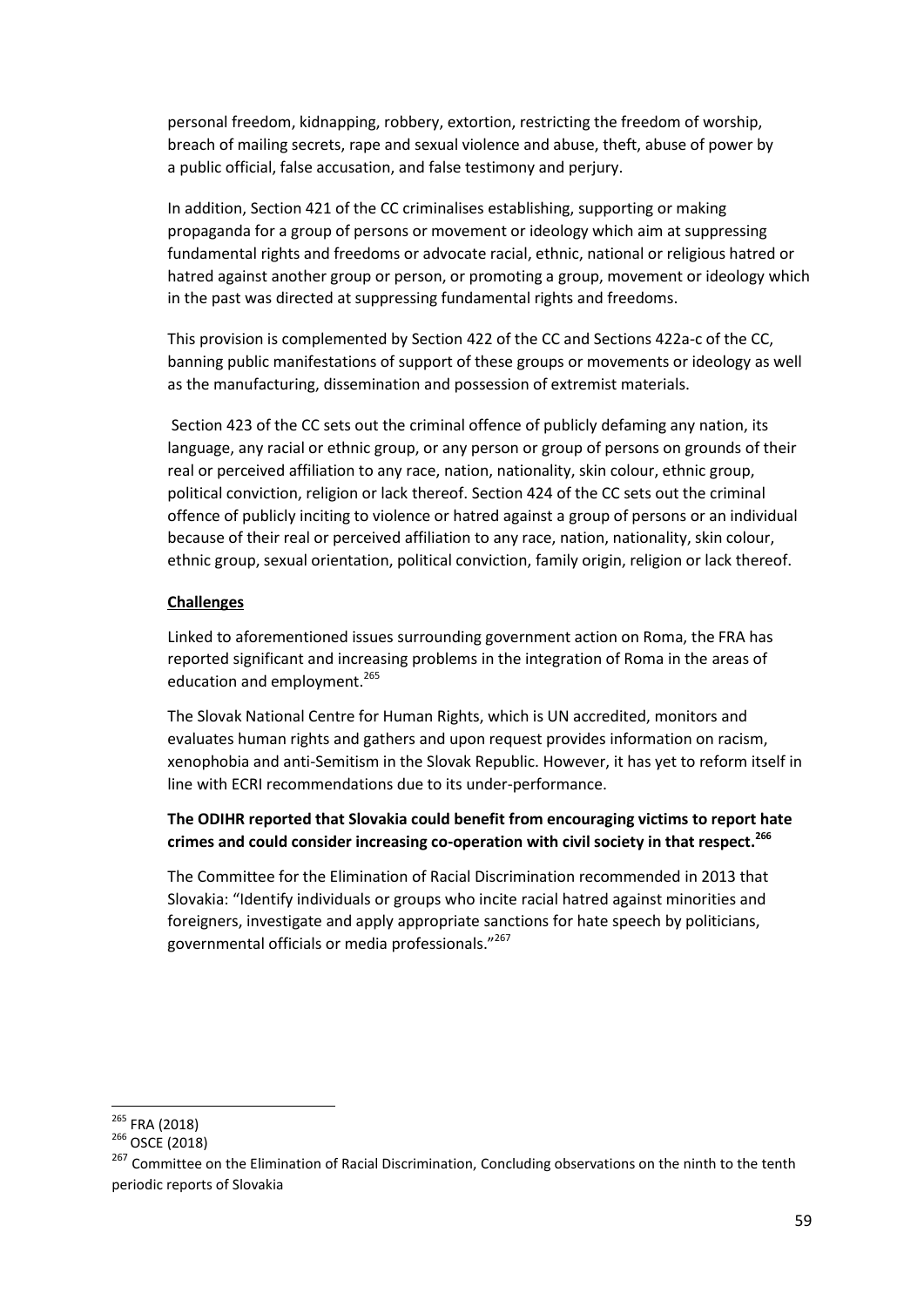## **Spain**

#### **Realities**

In general, Spanish authorities mobilise against racism and xenophobia.

According to the 2018 ECRI monitoring report, "Hate speech is not common in the Spanish mainstream political discourse and far-right groups and parties do not have significant impact.

In 2011, the Council of Ministers adopted an anti-racism strategy and the Council for the Promotion of Equal Treatment (CERED) issued a recommendation for avoiding hate speech in election campaigns.

**The authorities recently presented plans to combat bullying and violence in schools and in 2013 a new commission was set up to keep racist content out of audio-visual media." Spain was commended for its action on migrant integration and work with the Roma community.**

Unfortunately, combatting anti-Semitism in Spain is hindered by governmental funding which is transferred to non-governmental organizations active in political campaigns against Israel, some of which are linked to terrorist organizations, promoting anti-Semitism, incite violence, and organising the BDS movement.<sup>268</sup> Despite this, the EJC has entered into an agreement with the Spanish Ministry of Education, Culture and Sport in order to train teachers in Spain to combat anti-Semitism and other forms of intolerance in the classroom, as well as promoting Shoah education, Jewish history and a balanced study of the Middle East.<sup>269</sup>

**Spain was revealed in 2015 as having a 29% anti-Semitism index score as measured by the ADL. This figure matches the study's 2014 figure, and shows overall that the oldest cohort of society holds the most anti-Semitic opinions.<sup>270</sup>**

An increase in the visibility of anti-Semitic elements in Spain on 2017 included neo-Nazi site Daily Stormer beginning to publish articles in Spanish, and extreme right-wing and neo-Nazi groups took part in demonstrations against Catalan independence.

Catalonian groups also broadly identify with Palestinian causes, and the left in Spain, and particularly in Catalonia, are widely open supporters of BDS. Following Valencia's vote to boycott Israel in June 2018, the leader of Spain's far-left, and third-largest party called Israel an "illegal country" during an interview aired by a public television broadcaster. $^{271}$  Direct delegitimization of the Jewish people's right to self-determination is a common theme among Spanish and European leftist anti-Semitic ideology.

<sup>270</sup> ADL

<sup>&</sup>lt;sup>268</sup> Kantor Center (2018)

<sup>&</sup>lt;sup>269</sup> EJC (2018), EJC welcomes landmark agreement for the eradication of antisemitism in Spain

 $271$  EJC (2018), Spain's third largest city votes to boycott Israel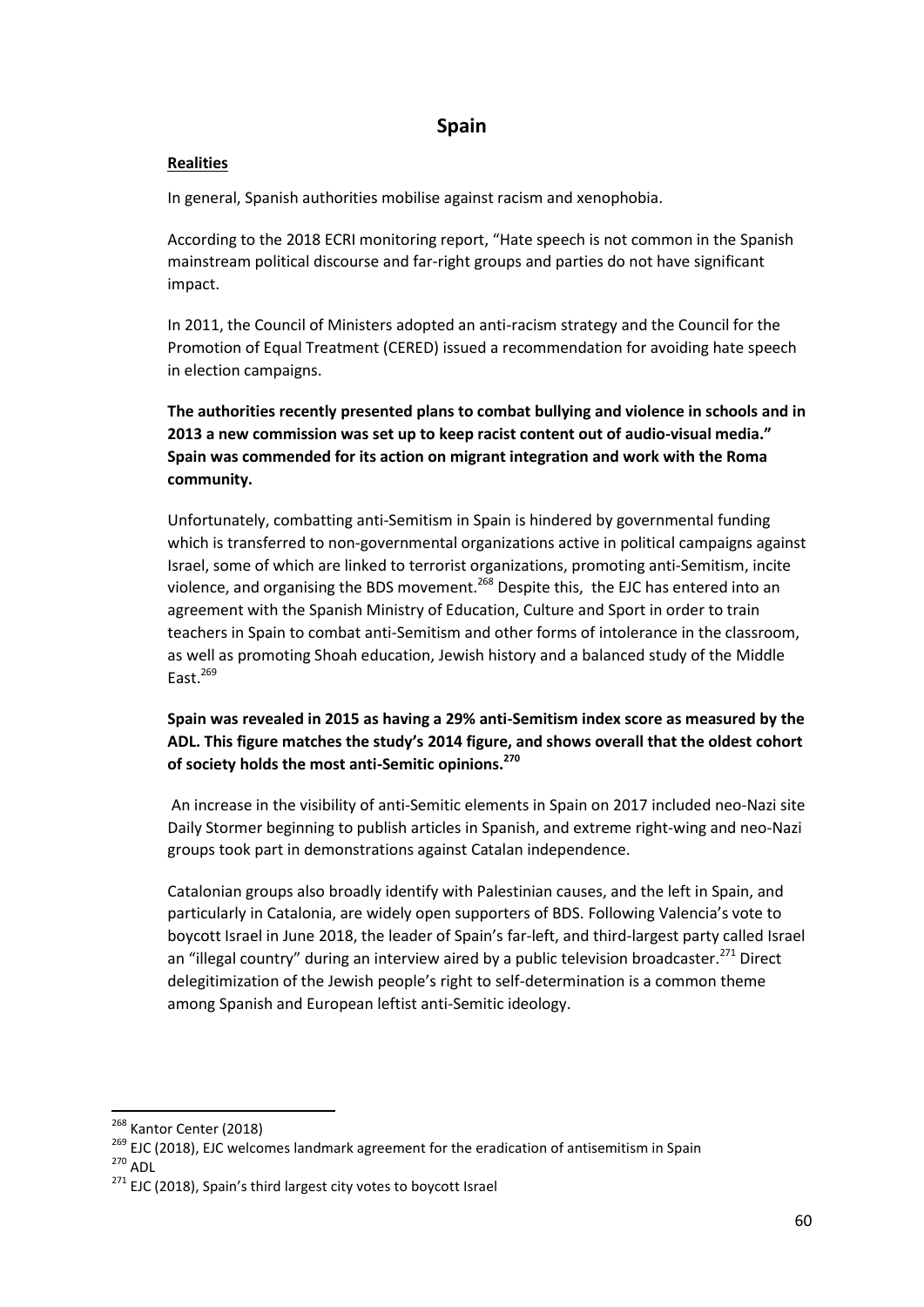**In line with a general trend which sees far-left and far-right ideologies converge in shared antipathy to Jews, in 2013 the speakers of the leftist AGE party and the nationalist BNG party in the parliament of Galicia vetoed a draft resolution commemorating the victims of the Holocaust, saying they viewed Holocaust commemoration as part of Israeli propaganda.<sup>272</sup>**

Anti-Semitism from influential figures continued as well, with Ramiro Grau, former senior Spanish prosecutor, claiming it could not be ruled out that the Legal Advisor to the Spanish government, Jose Manuel Maza, was murdered in Argentina by "Israel or the Jewish community".<sup>273</sup>

In a move towards reconciliation with the past, Spain has made moves to open up citizenship applications for the descendants of Jews who were expelled in the Inquisition. That measure has been extended for an additional year to allow more Jews to begin the process.<sup>274</sup>

The Spanish cabinet established January 27 as the nation's official Holocaust Remembrance Day in 2004. The day has been marked with presidential and ministerial speeches annually since January 2006. The King was present for the first time in 2015, delivering a strong condemnation of Nazism and anti-Semitism.<sup>275</sup>

## **18% of Roma reported in the EU-MIDIS II survey of experiencing discrimination in the workplace or in finding employment.**

#### **Legislative**

According to the FRA study on hate crime legislation in Spain, "Article 22.4 of the Spanish Criminal Code (CC) sets out a general aggravating circumstance applicable to any crime committed for racist or anti-Semitic motives or another kind of discrimination concerning ideology, religion or beliefs of the victim, ethnicity, race or nation of belonging.

With regard to the offence of the disclosure of personal data, Article 197.5 of the CC provides for a specific aggravating circumstance when the data disclosed concern the ideology, religion, beliefs or racial origin of a person.

The CC also includes a number of substantive offences pertaining to hate crime: threats liable to inflict fear on an ethnic, cultural or religious group (Article 170.1 of the CC); crime against moral integrity (Article 173 of the CC); torture for reasons related to any discrimination ground (Article 174.1 of the CC); severe discrimination in employment (Article 314 of the CC); discriminatory denial of public services or of professional or business services to which someone is entitled (Articles 511 and 512 of the CC); public direct or indirect incitement to hatred, hostility, discrimination or violence for racist, anti-Semitic or other reasons regarding ideology, religion or beliefs, belonging of its members to an ethnicity, race or nation, national origin (Article 510.1a); production, distribution or sale of materials to that effect (Article 510.1b); public denial, gross trivialisation or apology of crimes of genocide, crimes against humanity and war crimes (Article 510.1c); humiliation,

<sup>&</sup>lt;sup>272</sup> Times of Israel (2013), Spanish parties call Holocaust remembrance 'propaganda'

<sup>&</sup>lt;sup>273</sup> Israeli Ministry for Diaspora Affairs

 $274$  EJC (2018), Spain extends citizenship law for Sephardic Jews

<sup>&</sup>lt;sup>275</sup> The Jerusalem Post (2015), King of Spain Attends Holocaust Day at Spanish Senate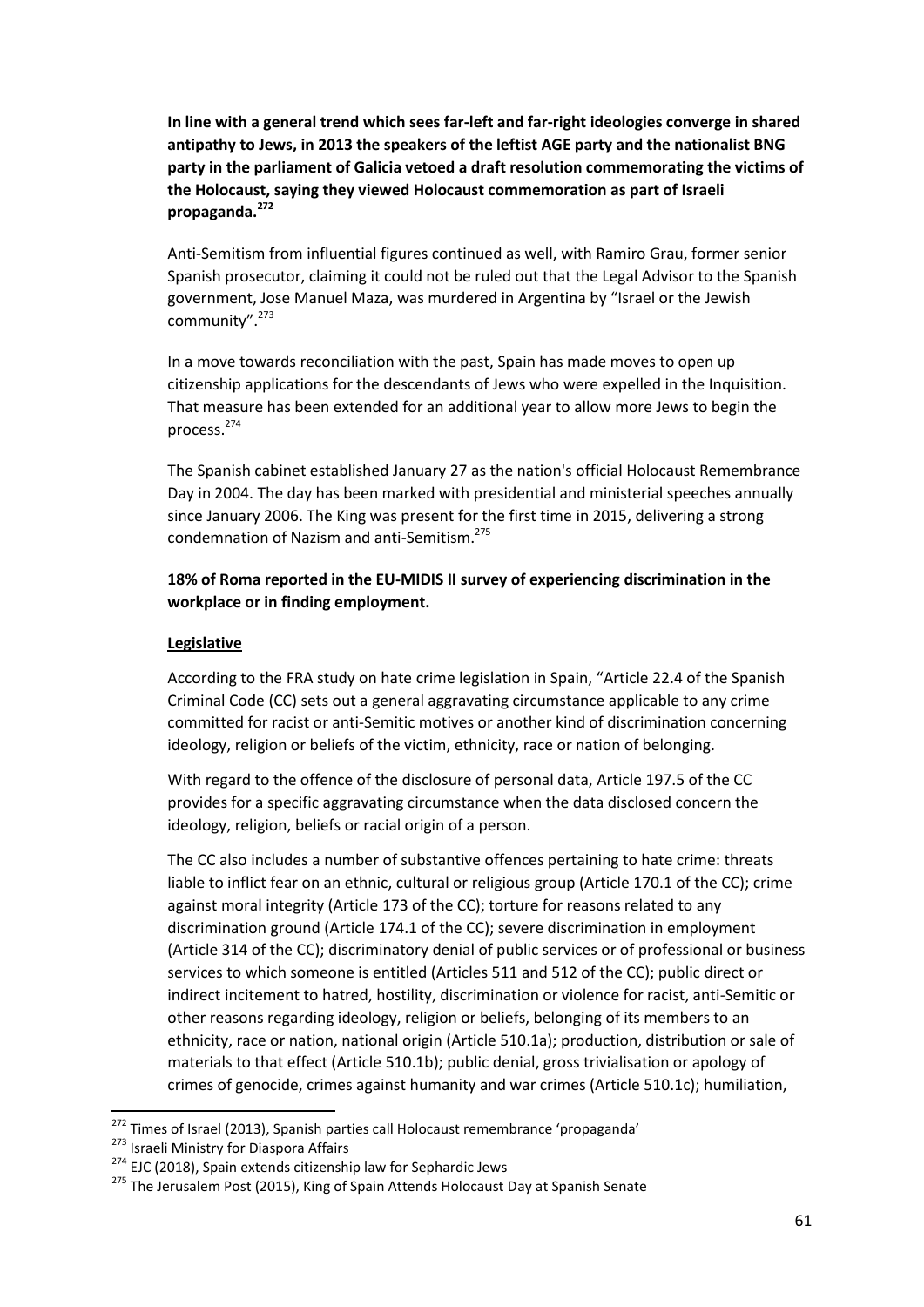contempt or discredit of any of the groups mentioned, or part of it, or any person because of his/her belonging to a specific group, resulting in the violation of the dignity of persons (Article 510.2a of the CC); public apology or justification of crimes committed against any of the mentioned groups, a part of them or a person because of their belonging to this group (Article 510.2b of the CC); illegal association, which includes those promoting or directly or indirectly inciting to hate, hostility, discrimination or violence against persons, groups or associations due to the cited grounds (Article 515.4 of the CC); crimes against religious feelings (Articles 522-526 of the CC).

The Law 19/2007 against Violence, Racism, Xenophobia and Intolerance in Sports includes some hate related administrative offences, such as insulting or showing banners, symbols or other signs with insulting or intimidating messages against any person on grounds of his or her racial, ethnic, geographic or social origin, religion or harassing anyone on these grounds. The data about these administrative offences are included in the general hate crime data collection by the Ministry of Interior."<sup>276</sup>

Regarding BDS, the Regional Court in Seville issued an injunction against La Roda de Andalucía's municipality, ordering it to stop any process of boycott or of joining the BDS movement,<sup>277</sup> as part of a wave of defeats for BDS in Spain across a dozen court cases. Similarly, legal proceedings will be brought against organisers of a concert who banned a Jewish artist from attending, "imposing unconstitutional restrictions on the freedom to hold personal beliefs and opinions." However, more than 65 municipalities and public authorities have joined the boycott campaign to date.

#### **Challenges**

**In its fifth report on Spain, ECRI recommended that Spanish law enforcement authorities further improve the system for recording and monitoring hate crime.**

**No data on hate crimes or anti-Semitism in Spain was available for 2017 at the time of this report's compilation, however, 17 incidents were recorded by the Observatory of Anti-Semitism in Spain.<sup>278</sup>**

**Overall, 1,272 hate crimes were reported in 2016 by the Spanish authorities to the ODIHR, however this figure includes racism and xenophobia, and there is no disaggregation in order to study racism and xenophobia, along with anti-Semitism. 279**

**The Movement Against Intolerance (Movimiento contra la Intolerancia), an organization responsible for the records of all incidents, stated that in fact, only 10% of the total number of actual attacks are registered**.

**The organization estimates that total hate-crimes could be between 4,000 and 6,000.<sup>280</sup> Spain's collection of hate crime statistics was similarly criticized by the ECRI report in 2018.<sup>281</sup>**

**<sup>.</sup>** <sup>276</sup> FRA (2018)

<sup>&</sup>lt;sup>277</sup> Israeli Ministry for Diaspora Affairs (2018)

<sup>278</sup> FRA (2018)7

<sup>279</sup> OSCE (2018)

<sup>280</sup> Raxen Report – Special 2017

 $281$  FCRI (2018)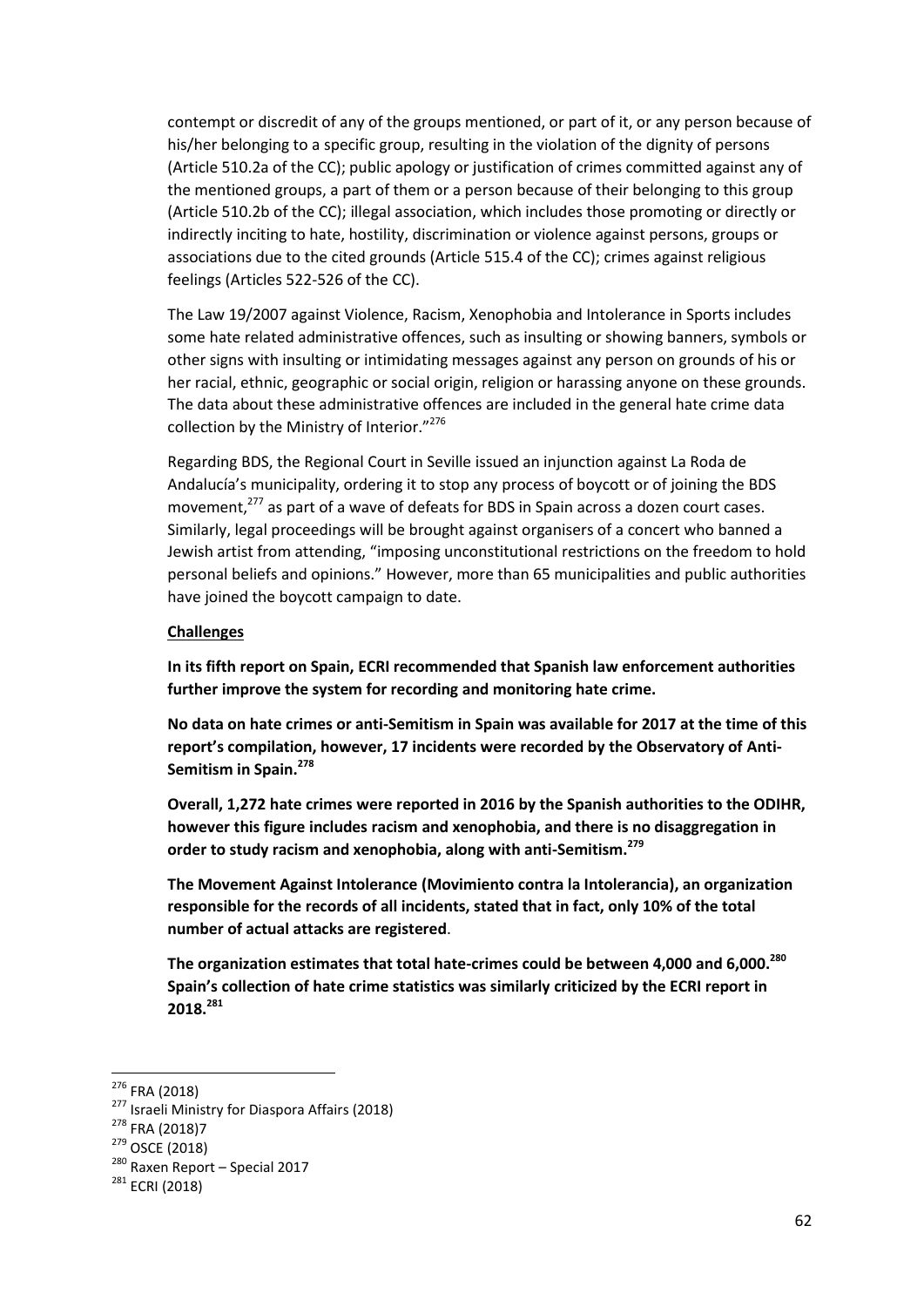Spain's Roma community are at an increased risk of poverty compared to recent years, and many have substandard housing conditions, according to the 2018 FRA report.<sup>282</sup>

**Despite other commendations of the authority's actions regarding the Roma community, there is still widespread discrimination found against Roma and Muslims.<sup>283</sup>**

## **United Kingdom**

#### **Realities**

The United Kingdom is undergoing two significant political challenges which are directly linked to the fight against racism, xenophobia and anti-Semitism.

The Brexit campaign gave way to a storm of racial and xenophobic abuse, often targeting Muslims and Eastern Europeans.

The second challenge is the Labour party's existential struggle with itself over widespread anti-Semitism in the grassroots and upper echelons, with leader Jeremy Corbyn branded an anti-Semite by one of his own MPs, as well as Jewish community leaders.

Corbyn has had a long career on the fringes of British politics, and his past actions and associations are slowly being brought to light – many of which consist of associating with, praising, funding, and defending anti-Semites, including Holocaust deniers, in addition to holding stridently anti-Zionist double standards himself which themselves cross the line into anti-Semitism.

Corbyn's supporters are in the midst of attempting to rid the party of opponents, and have been accused of making the party a hostile environment for Jews who do not completely reject Zionism and reflexively defend Labour members accused of anti-Semitism.

Even with thousands of cases of Labour anti-Semitism compiled by groups such as Campaign Against anti-Semitism, supporters online and in the media will accuse Jewish groups of politicizing anti-Semitism in order to attack Corbyn, and that anti-Semitism is either a smear, a fringe problem, or "mood music".

**Even after the party ratified the IHRA working definition of anti-Semitism in 2018, there is an ongoing pattern of readmitting anti-Semites to the party, promoting anti-Semitism deniers to influential positions, and refusing to engage with the Jewish community in preference to promoting the voices of fringe far-left Jewish groups which only represent a small fragment of the UK's Jewish community.**

**In 2017, 76,804 hate crimes were recorded under the categories of racism, xenophobia, anti-Semitism and Islamophobia in England and Wales, with Scottish and Northern Irish data not undergoing the same disaggregation procedures currently.** 

<sup>&</sup>lt;sup>282</sup> FRA (2018), Fundamental Rights Report, Chapter 5: Roma Integration

<sup>&</sup>lt;sup>283</sup> ECRI (2018)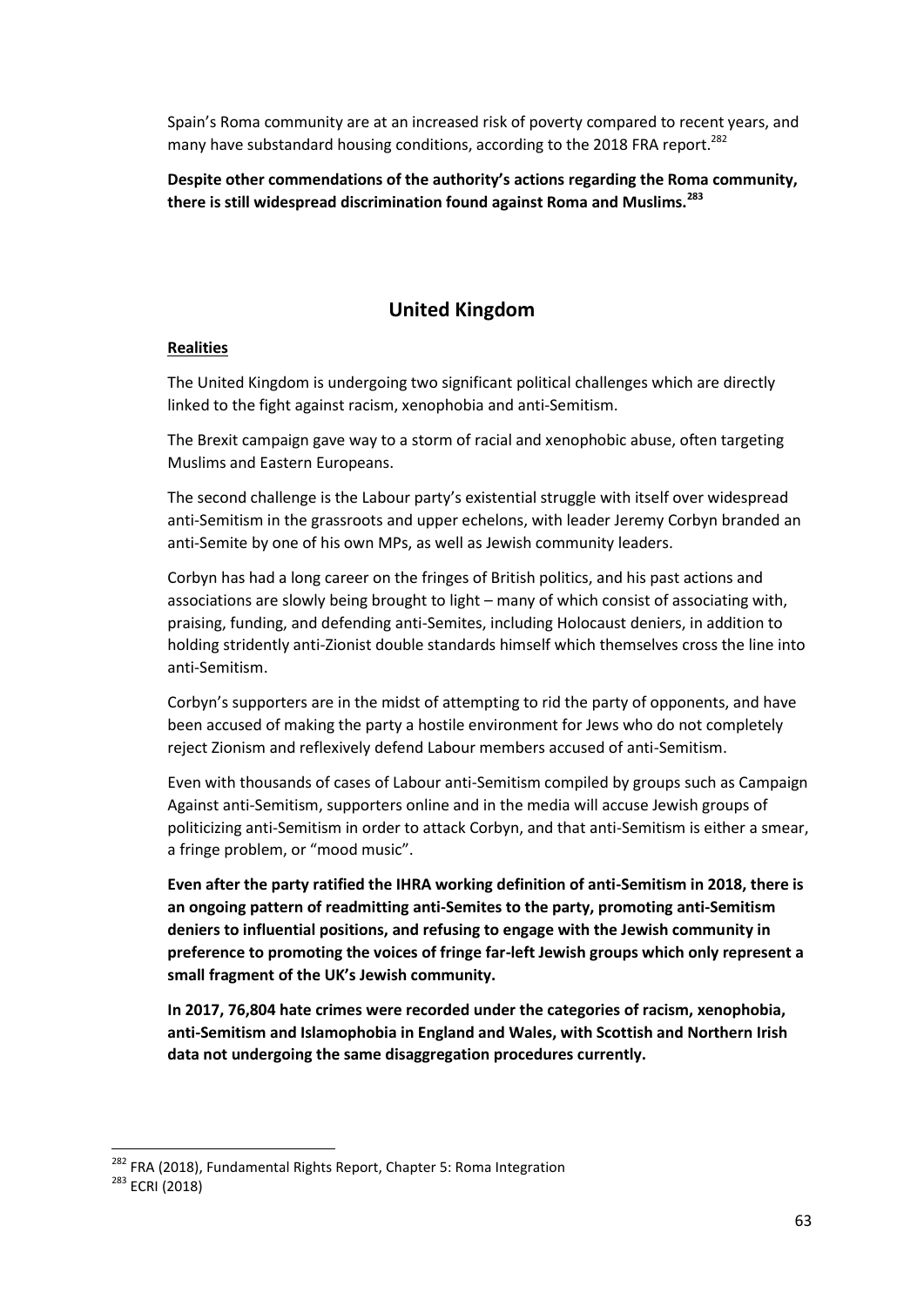The Police and several civil society organizations involved in monitoring hate incidents (including Community Security Trust (CST) and Tell MAMA) are on a regular basis exchanging data about the recorded incidents.

This data sharing is governed by the Information Sharing Agreements signed between the Police and each of the civil society organizations. In this way, England and Wales, and the UK as a whole, are in good standing with OSCE regulations and standards.<sup>284</sup>

According to the CST, 1,382 anti-Semitic crimes were recorded in the UK entire in 2017, this constitutes the second year of the highest number of incidents recorded between 2007 and 2017, and contributes to the overall increasing trend in the country.

#### **The CST also publishes data on the category of recorded incidents**.

In 2017, the most common anti-Semitic incidents were directed at random Jewish people in public (356), out of which at least 283 were visibly Jewish individuals, followed by incidents targeting Jewish organisations, companies and events (141), and homes, including people and vehicles at their homes (89).

The available data further show a number of incidents targeting synagogues (76).

## **In addition, 88 anti-Semitic incidents in 2017 took place at schools or involved Jewish schoolchildren or teaching staff, 31 took place at Jewish schools, 17 at non-faith schools and 40 affected Jewish schoolchildren on their journeys to and from school.**

21 of these were in the category of assault, five involved damage and desecration of Jewish property, five were in the category of threats, 56 in the category of abusive behaviour and one was in the category of literature. Assaults were up by over 40 on 2016 figures.<sup>285</sup>

In detailing the described perpetrators of anti-Semitism, in the 30% of cases in which a background profile could be made, over 50% of incidents were perpetrated by a White-North European, 84% were male. Arab or North Africans constituted only 7% of recorded offenses with a background profile.<sup>286</sup>

## **The CST recorded 247 anti-Semitic incidents that involved the use of internet-based social media in 2017 (18 % of the 1,382 incidents), a 17 % decrease from 289 in 2016 (21 % of the 1,309 incidents).**

According to CST, despite these numbers being only indicative, the social media incidents' decline may be a positive consequence of preventive measures taken by social media companies or of CST's efforts to establish the location of the offenders when compiling the statistics.<sup>287</sup>

Nevertheless, "it is likely that there is significant under-reporting of anti-Semitic incidents to both CST and the Police, and that the number of anti-Semitic incidents that took place is significantly higher than the number recorded in this report.

<sup>&</sup>lt;sup>284</sup> OSCE (2018)

<sup>285</sup> FRA (2018), Antisemitism - Overview of data available in the European Union 2007–2017

<sup>286</sup> FRA

<sup>287</sup> FRA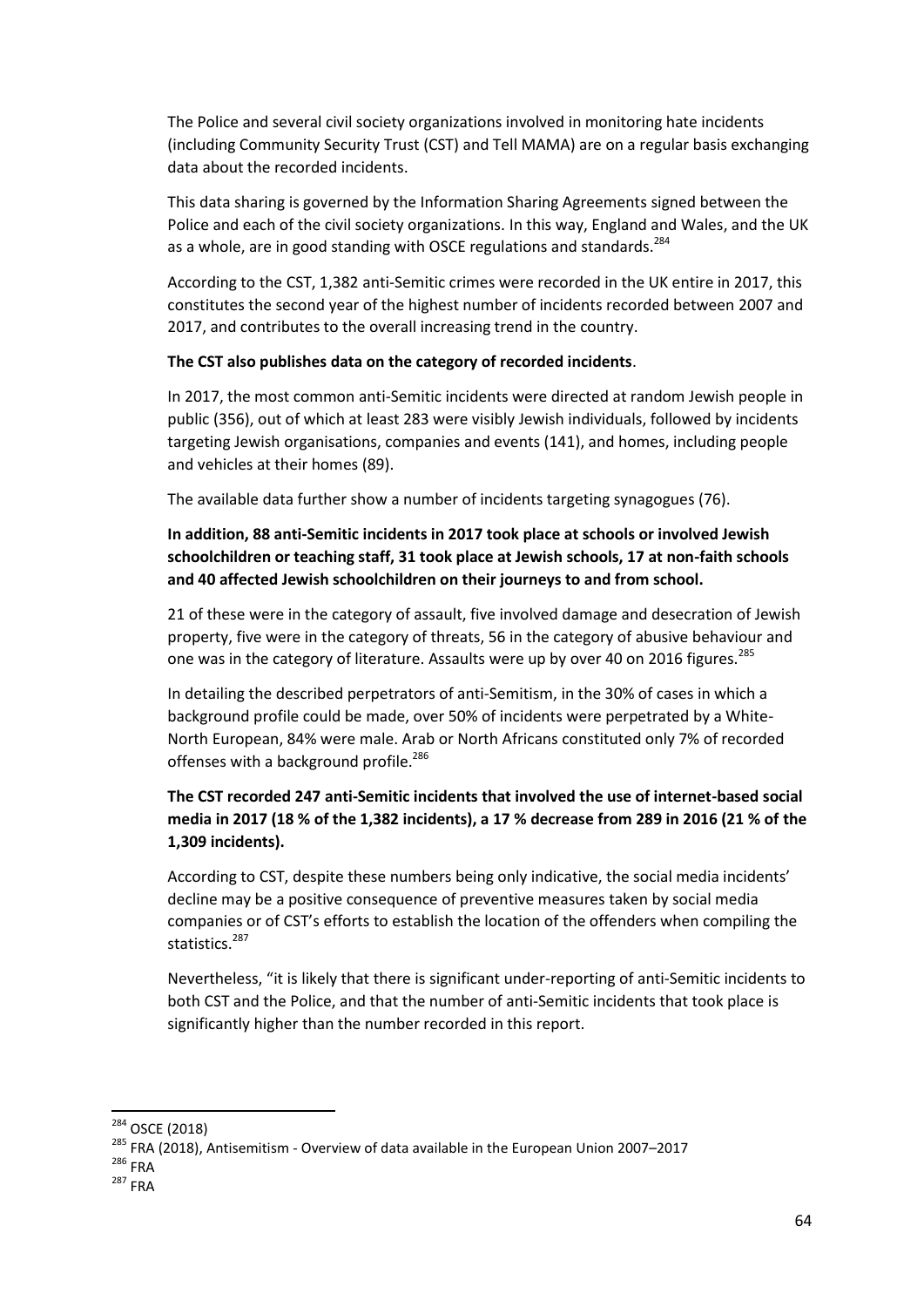**A 2013 survey of Jewish experiences and perceptions of anti-Semitism in the EU found that 72 per cent of British Jews who had experienced anti-Semitic harassment over the previous five years had not reported it to the Police or to any other organisation**;

**57 per cent of British Jews who had experienced anti-Semitic violence or the threat of violence had not reported it**;

**and 46 per cent of British Jews who had suffered anti-Semitic vandalism to their home or car had not reported it (despite this, UK reporting rates were the highest of the eight countries polled)."<sup>288</sup>**

**Anti-Semitism attitudes in the UK were measured in 2015 by the ADL, which found that 12% of the population self-aligned with a majority of anti-Semitic statements**.

While the relative percentage is low compared to most other European countries, there is a significant difference when comparing the attitudes of the Muslim population, which was polled at 56% having anti-Semitic views.<sup>289</sup>

The United Kingdom commemorates Holocaust Memorial Day on January 27<sup>th</sup> with official participation of government and opposition leaders as well as civil society groups.

#### **Legislative**

**The UK has ratified the IHRA definition of anti-Semitism**, and is described by the **2016 ECRI monitoring report to have "generally strong legislation against racism and racial discrimination**…. A new policy 2020 Vision has been developed to improve opportunity for people from 'Black and minority ethnic' communities."

According to the FRA review of the United Kingdom's legislative standards, "The national hate crime laws consist of substantive offences and general penalty-enhancement provisions.

Section 145 of the Criminal Justice Act imposes a duty upon courts to increase the sentence for any offence committed that either involves the demonstration of hostility based on the victim's membership (or presumed membership) of a group defined by reference to race, colour, nationality (including citizenship), ethnic or national origin, religious belief or lack thereof, or is wholly or partly motivated by hostility towards the victim on these grounds.

For cases where the hostility is directed towards a characteristic not covered by Section 145, the courts may consider the targeted nature of the crime when calculating the seriousness of the offence under Section 143 of the Criminal Justice Act 2003. The Sentencing Guidelines Council specifically includes the motivation by hostility towards a minority group, or a member or members of it among the 'factors indicating higher culpability' when calculating the seriousness of an offence.

Sections 29-32 of the Crime and Disorder Act identify a number of offences which, if motivated by hostility or where the offender demonstrates hostility, can be treated as racially or religiously aggravated and lead to enhanced penalties: assaults (Section 29), criminal damage (Section 30), public order offences (Section 31) and harassment

**<sup>.</sup>** <sup>288</sup> Kantor Center (2018)

<sup>289</sup> ADL